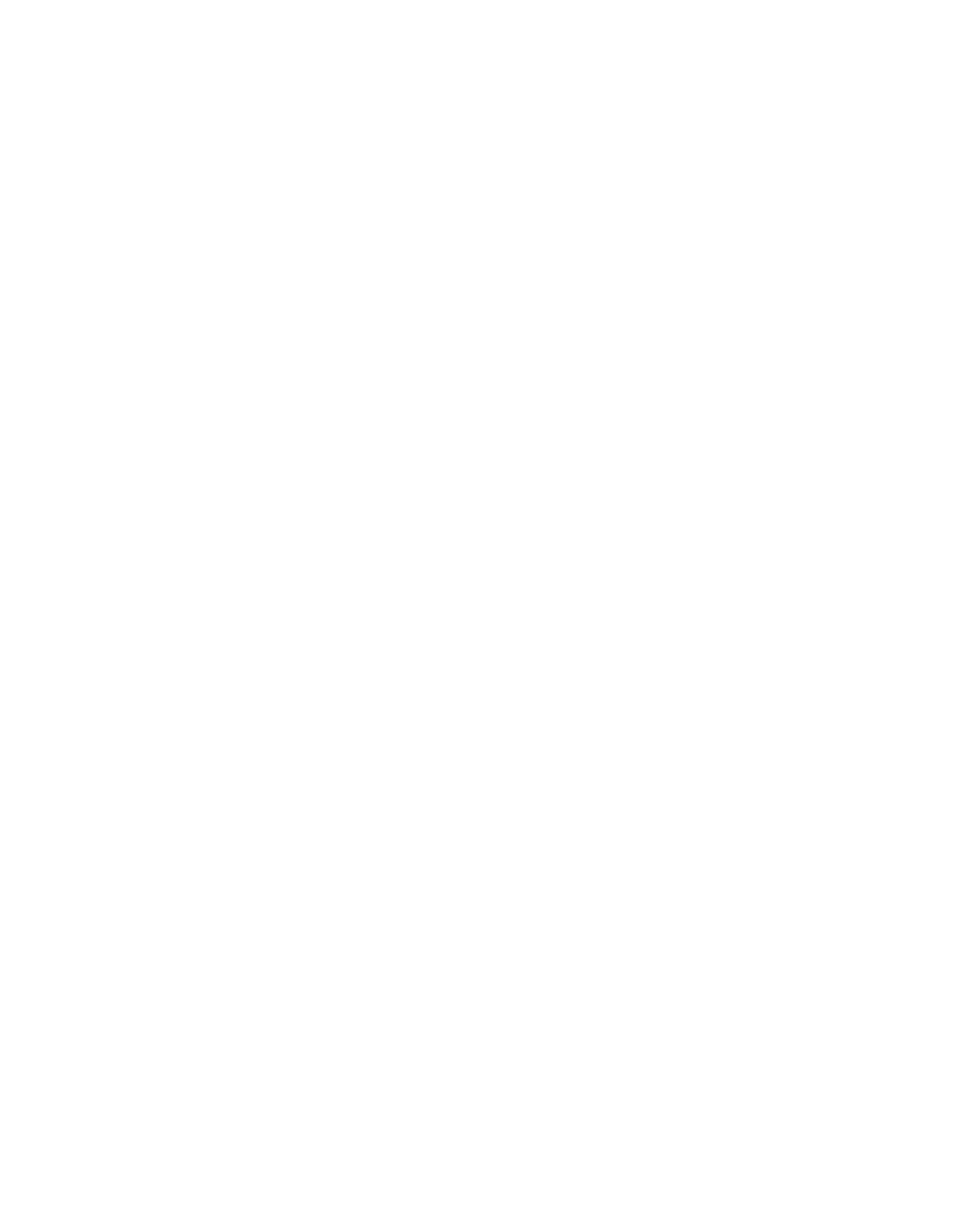

| <b>FOREWORD</b>                                                                          |                |  |
|------------------------------------------------------------------------------------------|----------------|--|
| <b>INTRODUCTION</b>                                                                      |                |  |
| CHAPTER 1: OVERSIGHT OF FINANCIAL MARKET INFRASTRUCTURES BETWEEN 2015 AND 2017           | 9              |  |
| 1. REGULATORY DEVELOPMENTS IN THE AREA OF FINANCIAL MARKET INFRASTRUCTURES               | 9              |  |
| 1.1 Recovery and resolution of central counterparties: a clearer international framework | $\overline{9}$ |  |
| 1.2 The proposed review of the European Market Infrastructure Regulation                 | 12             |  |
| 1.3 Amendment of the regulation on systemically important payment systems                | 12             |  |
| 1.4 Finalisation of the European Central Securities Depositories Regulation              | 14             |  |
| 1.5 Implementation of new international cyber résilience standards                       | 16             |  |
| 2. REPORT ON OVERSIGHT OF FINANCIAL MARKET INFRASTRUCTURES                               | 17             |  |
| 2.1 LCH SA                                                                               | 18             |  |
| 2.2 Euroclear France and ESES France                                                     | 21             |  |
| 2.3 CORE(FR)                                                                             | 23             |  |
| 2.4 SEPA.EU                                                                              | 24             |  |
| 2.5 Cooperative oversight                                                                | 26             |  |
| Chapter 2: Oversight of cashless payment instruments between 2015 and 2017               |                |  |
| 1. REGULATORY CHANGES IN THE FIELD OF CASHLESS PAYMENT INSTRUMENTS                       | 29             |  |
| 1.1 The application of the second European payment services directive                    | 29             |  |
| 1.2 Instant payment: the European Payments Council's SCT Inst scheme                     | 30             |  |
| 1.3 Creation of the Comité national des paiements scripturaux                            | 32             |  |
| 1.4 Creation of the Observatoire de la sécurité des moyens de paiement                   | 33             |  |
| 1.5 Updating of the cheque security framework                                            | 34             |  |
| 1.6 Changes in anonymous prepaid cards                                                   | 36             |  |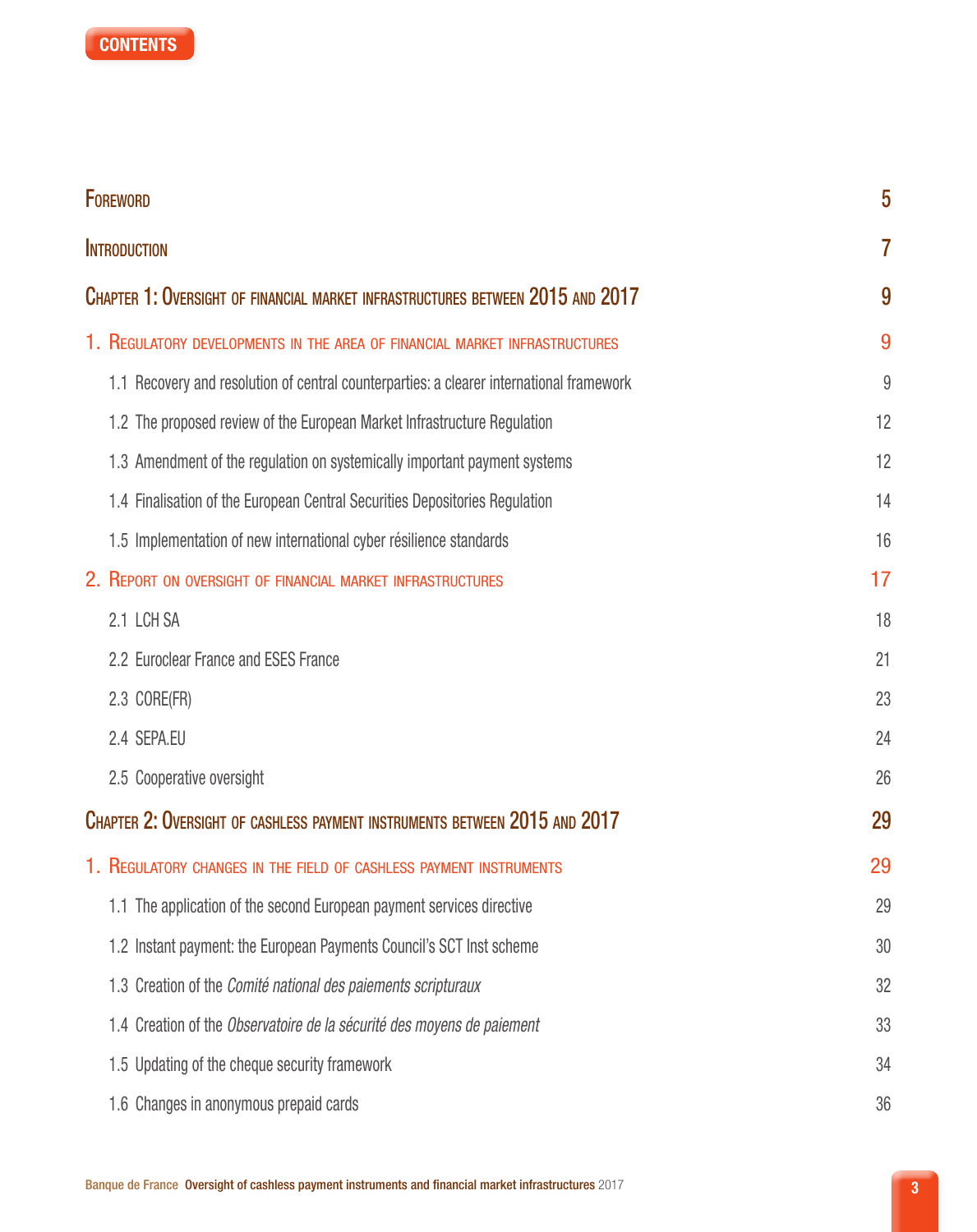

|                | 2. REPORT ON OVERSIGHT OF CASHLESS PAYMENT INSTRUMENTS                                                               | 37 |
|----------------|----------------------------------------------------------------------------------------------------------------------|----|
|                | 2.1 Report on post-SEPA migration                                                                                    | 37 |
|                | 2.2 Contribution of the Banque de France to the autorisation procedure for payment and electronic money institutions | 38 |
|                | 2.3 Contribution of the Eurosystem's payment card oversight actions                                                  | 38 |
|                | 2.4 Verification of the security and proper functioning of cheques and online payments                               | 39 |
|                | 2.5 Report on oversight of special paperless payment orders                                                          | 40 |
|                | 2.6 Oversight of complementary community currencies                                                                  | 42 |
|                | 2.7 Analysis of the risks associated with the development of crypto-assets                                           | 42 |
|                | <b>GLOSSARY</b>                                                                                                      | 45 |
| <b>BOXES</b>   |                                                                                                                      |    |
| 1              | Central counterparties resolution - Financial Stability Board Guidance (5 July 2017)                                 | 11 |
| $\overline{c}$ | Brexit: impacts on market infrastructures                                                                            | 13 |
| 3              | Strong customer authentication                                                                                       | 31 |
| 4              | Support for the development of FinTechs in the payments field in France                                              | 32 |
| 5              | The nine security objectives of the new cheque security framework                                                    | 35 |
| 6              | Legal classification of prepaid cards and due diligence obligations of issuers                                       | 36 |
| 7              | Key security measures introduced by the European Central Bank recommendations in the assessment guide                | 39 |
| 8              | Avenues for regulation explored by public authorities                                                                | 43 |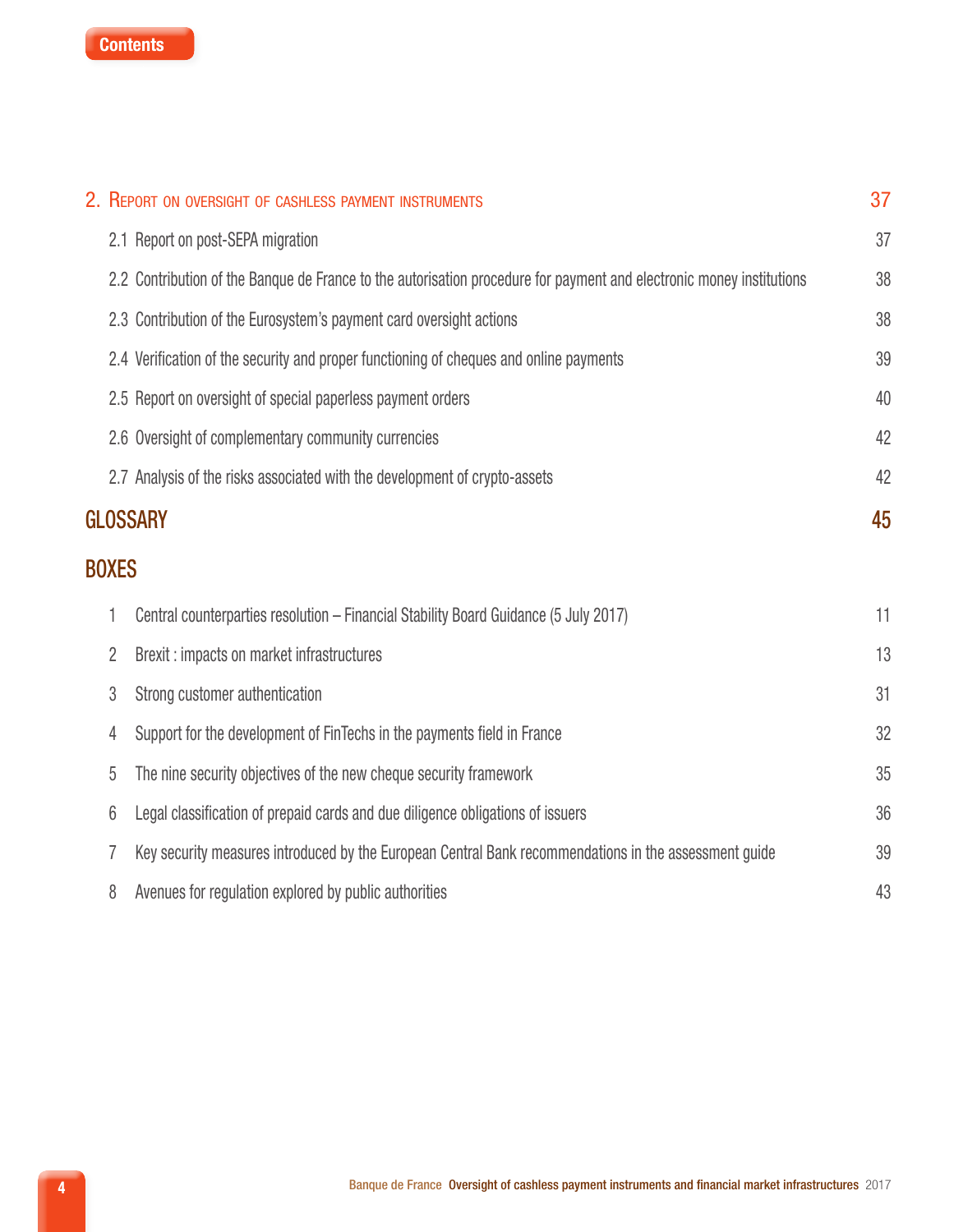*ursuant to Article L141-4 § I and II of the* Code monétaire et financier *(Monetary and Financial Code), the Banque de France oversees the: P*

- *• proper functioning and security of payment systems;*
- *• security of systems for the clearing, settlement and delivery of financial instruments;*
- *• security of cashless payment instruments and relevance of the applicable standards.*

*Proper functioning and security of financial market infrastructures and payment instruments are vital for the entire economy. They enable monetary policy to be implemented effectively and contribute both to financial stability and to users' confidence in the currency.* 

*The Banque de France reports regularly to the public on the performance of its duty to oversee financial market infrastructures and payment instruments. The last report was published in 2014. This report covers the period from 2015 to 2017.*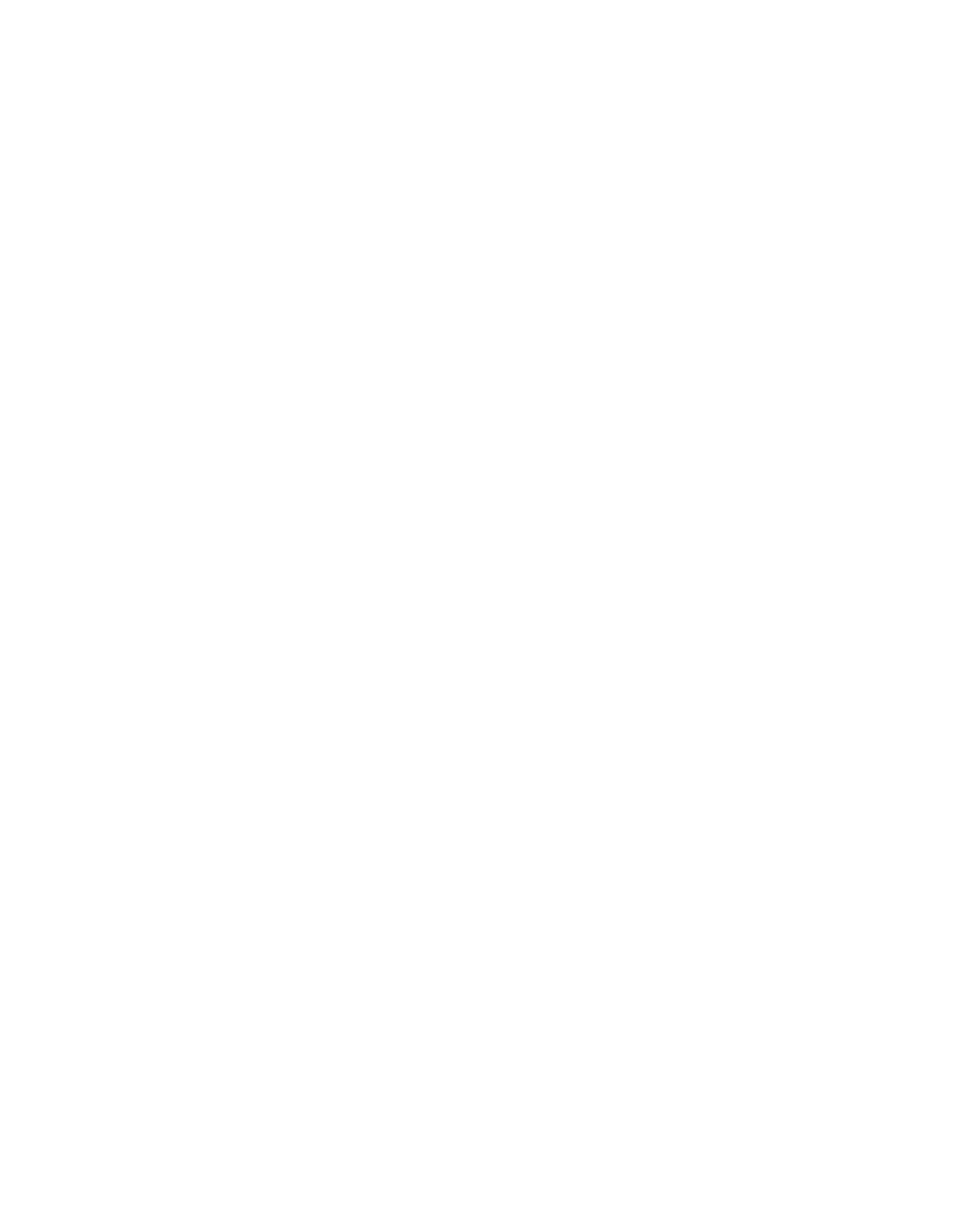*ignificant developments occurred in the oversight of financial market infrastructures and cashless payment instruments during the period under review. These changes reflect amendments to the regulatory framework and the emergence of new issues. In this respect, the following points are noteworthy. S*

*• The continuing transformation of the regulatory environment for the oversight of financial market infrastructures: after an initial phase in 2012-2014 during which the work of the CPMI1 and the IOSCO2 was transposed into European regulations under the aegis of the European Union (EU), the last few years have been marked by the European Commission's first review of existing regulations. Of particular note is the revision of the European Market Infrastucture Regulation (EMIR), which addresses, firstly, the clearing and reporting obligations and, secondly, the supervision of third-country central counterparties (CCPs) and EU CCPs. Internationally, work on the recovery and resolution of CCPs has been a major focus of the authorities due to the systemic importance of these infrastructures.*

*• An assessment of the initial consequences of the United Kingdom (UK)'s decision to leave the EU and the European Economic Area: the forthcoming departure of the UK lends particular urgency to the revision of the European supervisory framework for third-country CCPs because it will change the status of British CCPs, which will very likely become third-country CCPs, despite the fact that they provide clearing services for several markets of systemic importance for the EU. In the case of payment instruments, the main issue is the future of the European passport, which entitles British institutions to operate in France, because nearly 400 payment institutions (PIs) and electronic money institutions (EMIs) authorised in the UK operate in France under the rights granted by the European passport (freedom to provide services and freedom of establishment). In contrast, fewer than 20 French PIs and EMIs operate in the UK. This issue also concerns credit institutions, which may be authorised to provide the same services as PIs and EMIs, and the Visa and American Express payment card schemes, whose European operations are conducted from London.*

*• The growing importance of cybersecurity risks: whereas previously the regulatory focus had been on the availability of infrastructures, new requirements concerning data integrity and the overall resilience of the ecosystem (systems, data, processes and persons) have been put forth by various bodies (the CPMI-IOSCO* Guidance on Cyber Resilience for Financial Market Infrastructures, *the Network Information Security (NIS) Directive on the security of network and information systems in the EU, the French* loi de programmation militaire*), which promote a holistic approach involving all financial sector operators.*

*• Security as a major issue in the development of innovative and effective payment instruments, which is a prerequisite to promoting confidence in their use and the acceptance thereof: since 2007, with the adoption of the first European directive on payment services (PSD1), Europe has had a harmonised legal framework for payment services, which focused on payment instruments such as cards, credit transfers and direct debits.* 

<sup>1</sup> Committee on Payments and Market Infrastructures *– https://www.bis.org/cpmi/*

<sup>2</sup> International Organization of Securities Commission *– https://www.iosco.org/*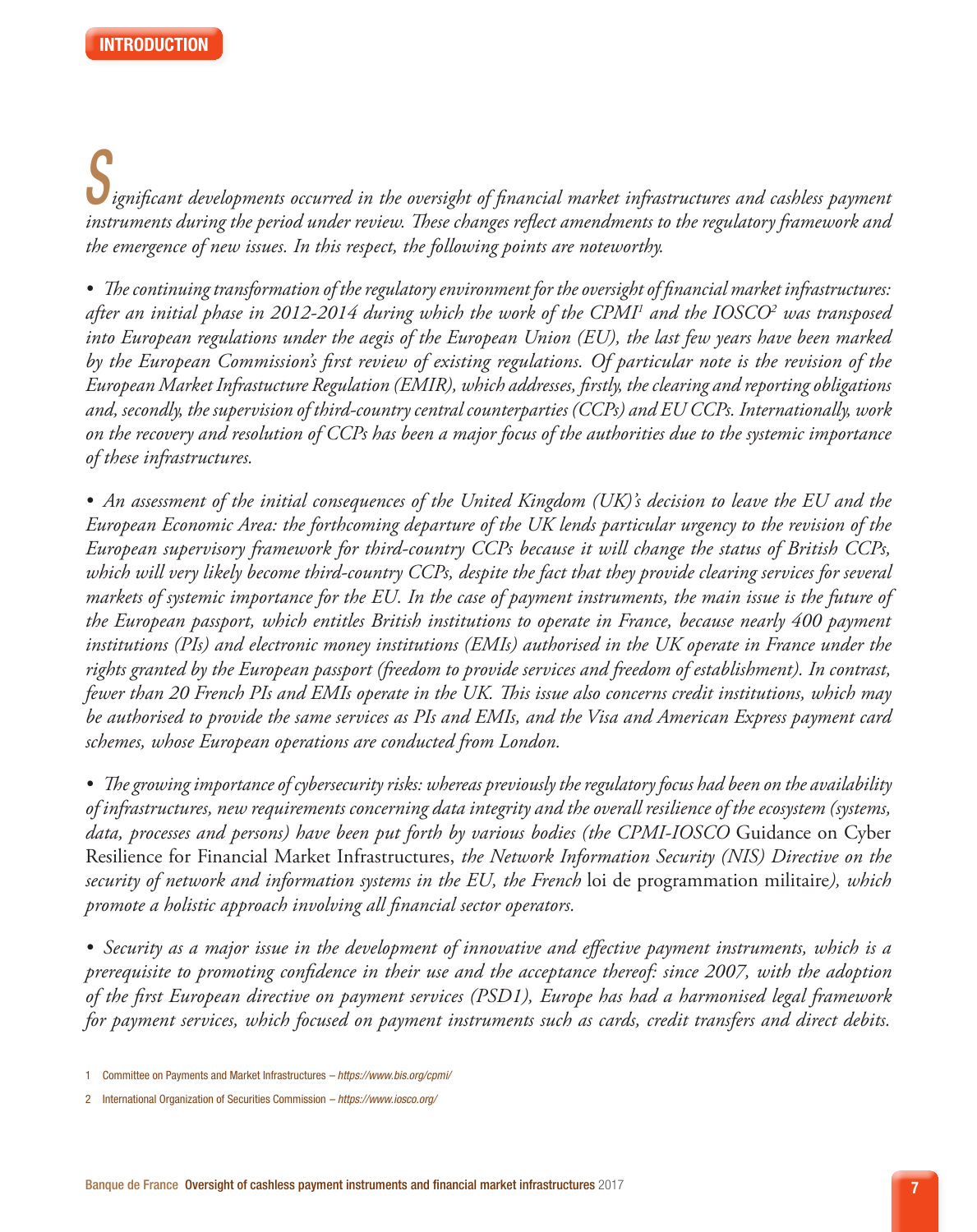

*At the same time, the aim to promote competition in the sector by encouraging new entrants, while ensuring consumer protection, led to the adoption, on 25 November 2015, of the second European directive on payment services (PSD2), which extends the scope of regulated payment services to new services and operators, and tightens the security requirements applicable to payment market operators. This new regulatory framework, in particular the requirement for market operators to adopt strong authentication measures, is consistent with the recommendations made by the Banque de France in this area. At the national level, the French Parliament adopted the Act of 9 December 2016 on transparency, preventing corruption and modernising the economy, which expands the remit of the* Observatoire de la sécurité des cartes de paiement *(OSCP –Observatory for Payment Card Security) to all cashless payment instruments (thereby becoming OSMP – the Observatory for the Security of Payment Means). The OSMP performs security analyses that are indispensable for the work performed by the* Comité national des paiements scripturaux *(CNPS – National Cashless Payments Committee), which oversees implementation of the national payments strategy.*

*This report is divided into two main chapters, which feature the oversight of financial market infrastructures (Chapter 1) and of cashless payment instruments (Chapter 2). Each chapter first presents the main changes to the oversight landscape since 2015, and then describes the oversight actions undertaken by the Banque de France.*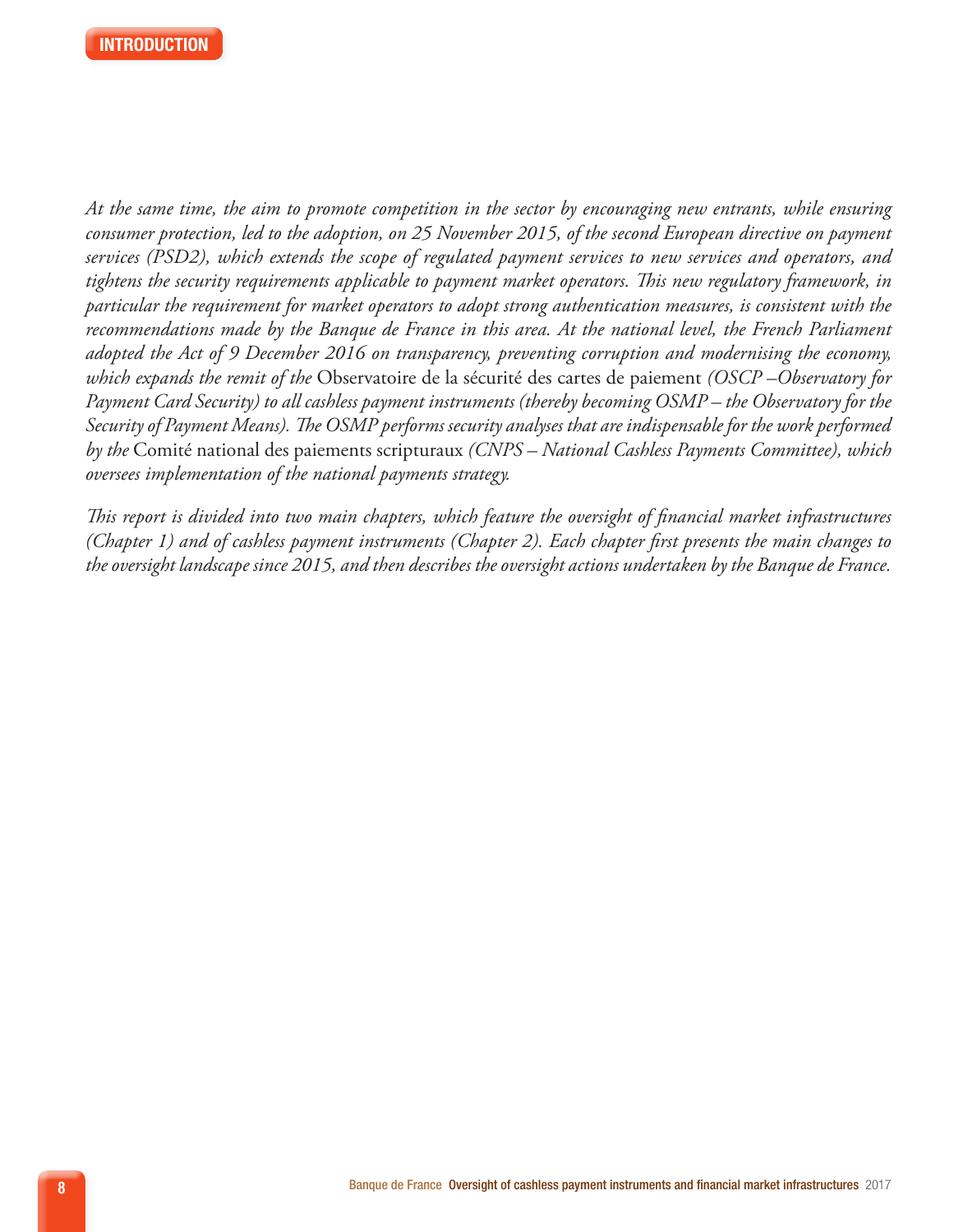# Oversight of financial market infrastructures between 2015 and 2017

As a national competent authority, the Banque de France is tasked with the oversight of the French financial market infrastructures, alongside the *Autorité de contrôle prudentiel et de résolution* (ACPR – Prudential Supervision and Resolution Authority) and the *Autorité des marchés financiers* (AMF – Financial Markets Authority), depending on the infrastructures concerned. It also contributes to the cooperative oversight of various European and international market infrastructures and payment systems.

# 1| Regulatory developments in the area of financial market infrastructures

A significant development during the period covered by the previous oversight report (2012‑2014) was the adoption of European regulations targeting various types of infrastructures that transposed the Principles for Financial Market Infrastructures (PFMI)1 issued internationally by the  $C P S S<sup>2</sup>$  and the  $I O S C O<sup>3</sup>$  in April 2012: the European Market Infrastructure Regulation (EMIR) of July 2012 on central counterparties  $(CCPs)$  and trade repositories, $4$  the 2014 Central Securities Depositories Regulation (CSDR) on securities settlement systems and central securities depositories, and the European Central Bank (ECB) regulation on systemically important payment systems (SIPS), which came into force in 2014.

During the period under review, additional work was carried out internationally on the recovery and resolution of CCPs. This period was also marked by an initial review of the existing regulations adopted in previous years: EMIR is in the process of being amended and CSDR has been supplemented by various delegated regulations (technical standards). In addition, the ECB

Regulation on SIPS was amended for the first time in 2017 to clarify existing requirements and establish new ones.

#### 1<sup>1</sup> Recovery and resolution of central counterparties: a clearer international framework

The recovery of a financial market infrastructure (see CPMI‑IOSCO glossary)5 refers to all measures that enable maintaining the infrastructure as a going concern and continuing the provision of critical services in the event of losses due to the default of a participant or other causes. Implementing recovery measures is the responsibility of financial market infrastructures, which are required to provide for such recovery measures in their internal rules of procedure. In contrast, resolution is initiated and carried out by the resolution authorities, in particular if the recovery phase has failed, and aims to allocate losses, wind down operations in an orderly manner and, if necessary, transfer the operations to a bridge entity.

#### 1 *[https://www.bis.org/cpmi/](https://www.bis.org/cpmi/publ/d101a.pdf) [publ/d101a.pdf](https://www.bis.org/cpmi/publ/d101a.pdf)*

2 Which has since been renamed Committee on Payments and Market Infrastructures (CPMI),– *[https://](https://www.bis.org/cpmi/) [www.bis.org/cpmi/](https://www.bis.org/cpmi/)*

3 International Organization of Securities Commissions– *[https://](https://www.iosco.org/) [www.iosco.org/](https://www.iosco.org/)*

> 4 Trade repositories are supervised by the European Securities and Markets Authority (ESMA).

5 *[https://www.bis.org/](https://www.bis.org/cpmi/publ/d00b.htm?&selection=156&scope=CPMI&c=a&base=term) [cpmi/publ/d00b.htm?](https://www.bis.org/cpmi/publ/d00b.htm?&selection=156&scope=CPMI&c=a&base=term) [&selection=156&scope](https://www.bis.org/cpmi/publ/d00b.htm?&selection=156&scope=CPMI&c=a&base=term) [=CPMI&c=a&base=term](https://www.bis.org/cpmi/publ/d00b.htm?&selection=156&scope=CPMI&c=a&base=term)* Recovery includes all actions of a financial market infrastructure, consistent with its rules, procedures and other ex ante contractual arrangements, to address any uncovered credit loss, liquidity shortfall or capital inadequacy, whether arising from participant default or other causes (such as business, operational or other structural weakness), including actions to replenish any depleted prefunded financial resources and liquidity arrangements, as necessary to maintain the financial market infrastructure as a going concern and the continued provision of critical services.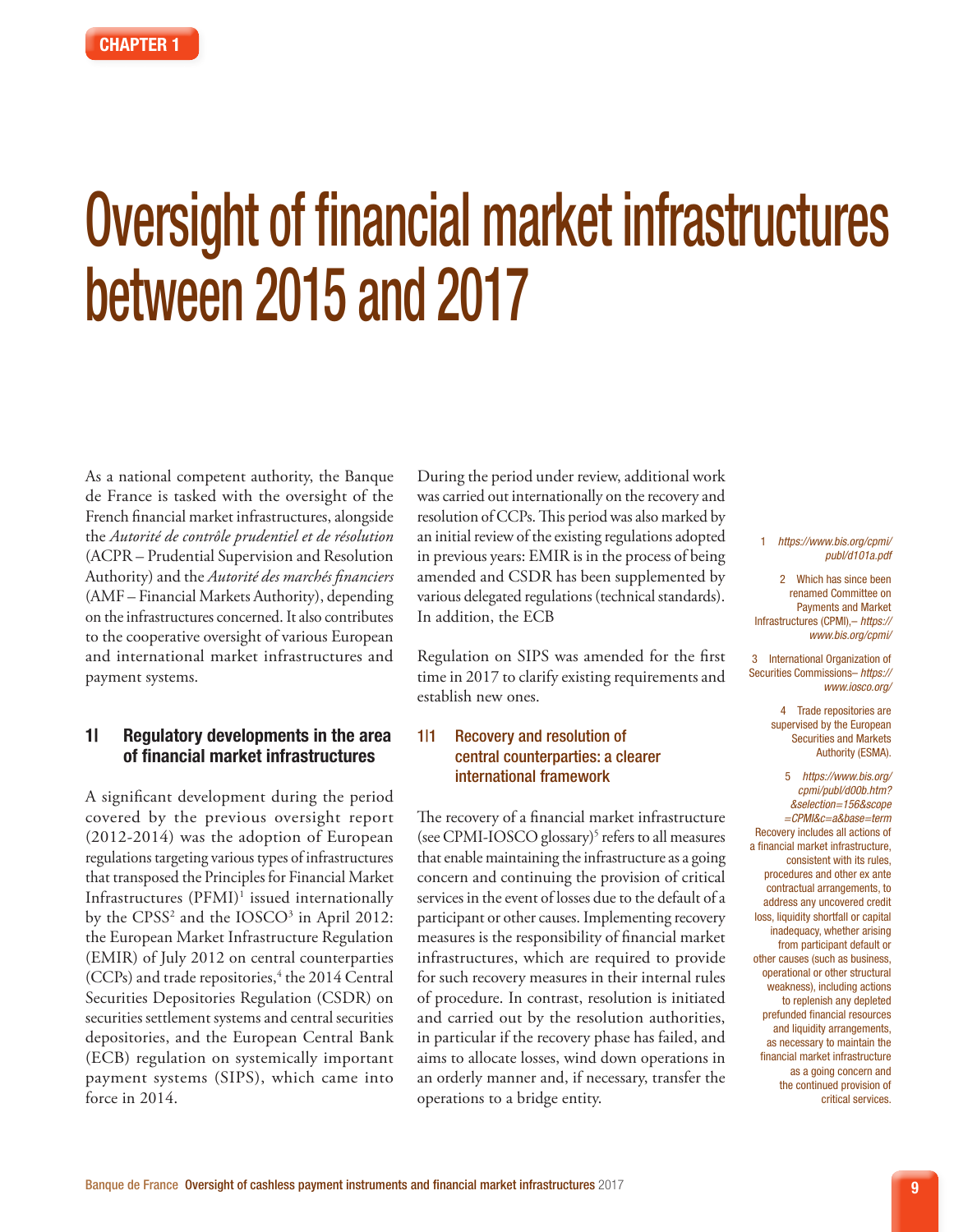International work on the recovery and resolution of infrastructures has gathered pace since late 2014. In October 2014, the CPMI and the IOSCO published a report on the recovery of infrastructures.6 In the interest of consistency, the Financial Stability Board (FSB) at the same time adopted additional recommendations on the resolution process in the form of annexes to the Key Attributes of Effective Resolution Regimes,7 which apply to market infrastructures, including CCPs.

Due to the systemic importance of CCPs and the particular financial issues raised by the recovery and resolution of these infrastructures, specific work has been devoted thereto, focusing on recovery and resolution aspects. The PFMI, followed by EMIR, already provide significant coverage for the financial risks of CCPs, whether such losses are due to a participant default (which are covered by initial margins and default fund contributions) or other types of losses (due to operational, business or investment risks), which are initially covered by the infrastructures' own funds. However, in connection with the policy of the FSB8 to extend recovery and resolution measures to non‑bank systemically important financial institutions, it was deemed necessary to supplement these principles with measures covering all foreseeable crisis scenarios, even if unlikely. These scenarios go beyond the scenarios of extreme but plausible losses used in stress tests to calibrate prefunded resources (margins and

default fund contributions) for CCPs. Therefore, at the international level, in April 2015 a CCP workplan was defined by the FSB, in conjunction with the BCBS and CPMI-IOSCO,<sup>9</sup>

which included a section setting out the international principles applicable to the recovery and resolution of CCPs. On 5 July 2017, the FSB published guidance10 (see Box 1) that had been prepared by a group that included resolution authorities and CCP supervisors. In July 2017, the CPMI and the IOSCO updated their 2014 report on the recovery of financial market infrastructures<sup>11</sup> to take into account developments in international discussions, and published it at same time as the FSB's final guidance.

At the European level, in late November 2016, the European Commission published a proposed regulation on the recovery and resolution of CCPs. The aim of this proposal is to transpose the international standards into European Union (EU) law. The objective of the regulation is to provide a framework for the measures that CCPs adopt in their recovery plans, to grant resolution authorities the powers necessary to resolve a non‑viable CCP and to define the resolution tools required to ensure financial stability and continue CCPs' critical services. The objective is to avoid the use of public funds, except as a last resort if all other available tools to allocate losses (cash calls, variation margin haircuts, contract tear-ups, writing down the CCP's equity, etc.) do not absorb all losses. The EU Member States must inter alia designate the resolution authorities for CCPs, which should set up resolution colleges that will be consulted in connection with the approval of CCPs' recovery plans, and that will take part in the process of adopting the resolution plans prepared by the national resolution authorities.

The proposal submitted by the European Commission – on which discussion will continue in 2018 – has developed an approach that is quite similar to that advocated by the French authorities. The Banque de France recommends allowing significant flexibility in the use of resolution tools in order to be able to deal with situations that, by definition, are considered unlikely and are, therefore, difficult to foresee, but that may be of significant consequence in terms of financial stability. The power of resolution authorities to intervene early if necessary is also a significant aspect of the French position that is included in the European proposal. With respect to resolution tools, the rules for allocating potential losses of CCPs that exceed the loss allocation mechanisms of EMIR should only cause CCP participants

#### 6 *[https://www.bis.org/cpmi/](https://www.bis.org/cpmi/publ/d121.pdf) [publ/d121.pdf](https://www.bis.org/cpmi/publ/d121.pdf)*

7 *[http://www.fsb.org/wp](http://www.fsb.org/wp-content/uploads/r_141015.pdf)[content/uploads/r\\_141015.pdf](http://www.fsb.org/wp-content/uploads/r_141015.pdf)*

8 *<http://www.fsb.org/>*

9 *[http://www.fsb.org/](http://www.fsb.org/wp-content/uploads/Joint-CCP-Workplan-for-2015-For-Publication.pdf) [wp-content/uploads/Joint-](http://www.fsb.org/wp-content/uploads/Joint-CCP-Workplan-for-2015-For-Publication.pdf)[CCP-Workplan-for-2015-For-](http://www.fsb.org/wp-content/uploads/Joint-CCP-Workplan-for-2015-For-Publication.pdf)[Publication.pdf](http://www.fsb.org/wp-content/uploads/Joint-CCP-Workplan-for-2015-For-Publication.pdf)*

10 *[http://www.fsb.org/wp](http://www.fsb.org/wp-content/uploads/P050717-1.pdf)[content/uploads/P050717-1.pdf](http://www.fsb.org/wp-content/uploads/P050717-1.pdf)*

11 *[https://www.bis.org/cpmi/](https://www.bis.org/cpmi/publ/d162.pdf) [publ/d162.pdf](https://www.bis.org/cpmi/publ/d162.pdf)*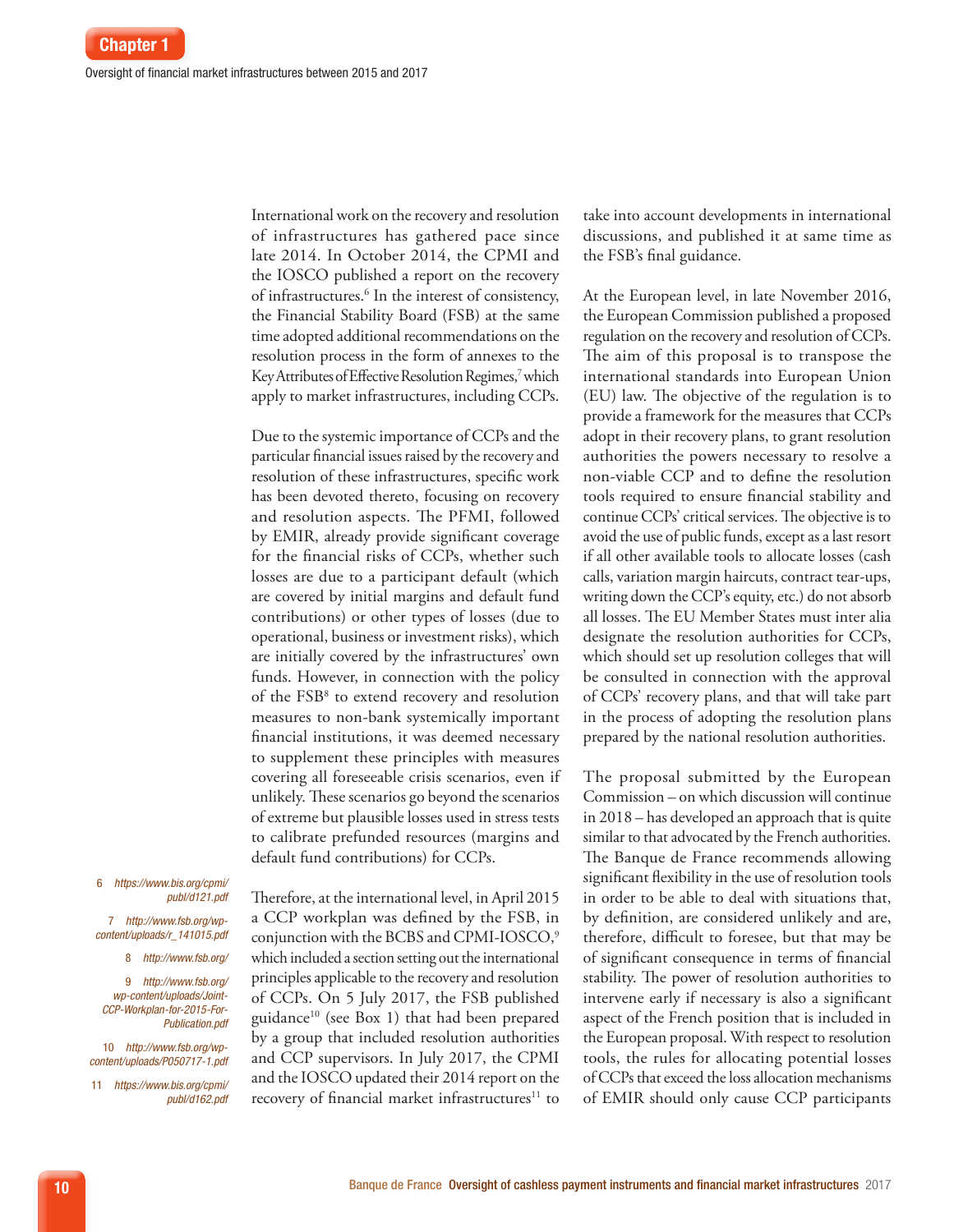Oversight of financial market infrastructures between 2015 and 2017

#### Box 1

# Central counterparties resolution – Financial Stability Board Guidance (5 July 2017)

The aim of the Financial Stability Board (FSB)'s Guidance is to establish a standardised international framework that supplements the Key Attributes and facilitates implementing a resolution regime for central counterparties (CCPs).

The guidance stresses that orderly resolution is crucial for maintaining financial stability and continuing critical CCP services. For this purpose, the authorities should have the necessary tools and powers, which should be incorporated into both the national law and CCPs' contractual arrangements and rulebooks in each jurisdiction (i.e. the power to partially or fully terminate contracts, forced allocation of open positions, and the power to allocate losses).

To regulate the exercise of resolution powers, the guidance endorses, firstly, a principle of equity in allocating losses, distinguishing situations due to the default of a clearing member from non-default situations, and, secondly, the principle that creditors should not be worse off in the event of liquidation ("no creditor worse off" (NCWO) safeguard). Therefore, financial resources will be of particular importance for the authorities, which must assess precisely the financial requirements necessary to achieve resolution objectives (resolvability assessments).

The guidance requires that resolution plans be adopted for all systemically important CCPs, in close cooperation between the relevant authorities, in particular:

- between the resolution and supervisory authorities, if they are different, in setting up recovery plans and developing crisis scenarios;
- the resolution authority in the home State should establish a Crisis Management Group (CMG) for CCPs that are systemically important in more than one jurisdiction, which the relevant authorities should use to develop and coordinate their resolution plans;
- processes for cooperation and information sharing should be set up within the CMGs through specific cooperation agreements (CoAgs).

Lastly, the cross-border effectiveness and enforceability of resolution measures must be analysed and assessed by the authorities in light of the contractual, operational and organisational arrangements of systemically important CCPs.

In the summer of 2017, the FSB published a report that included a list of 12 CCPs identified as systemically important in more than one jurisdiction, on the basis of criteria developed by the CPMI-IOSCO, and for which a CMG had been or would shortly be set up.

1 *http://www.fsb.org/wp-content/uploads/P050717-3.pdf*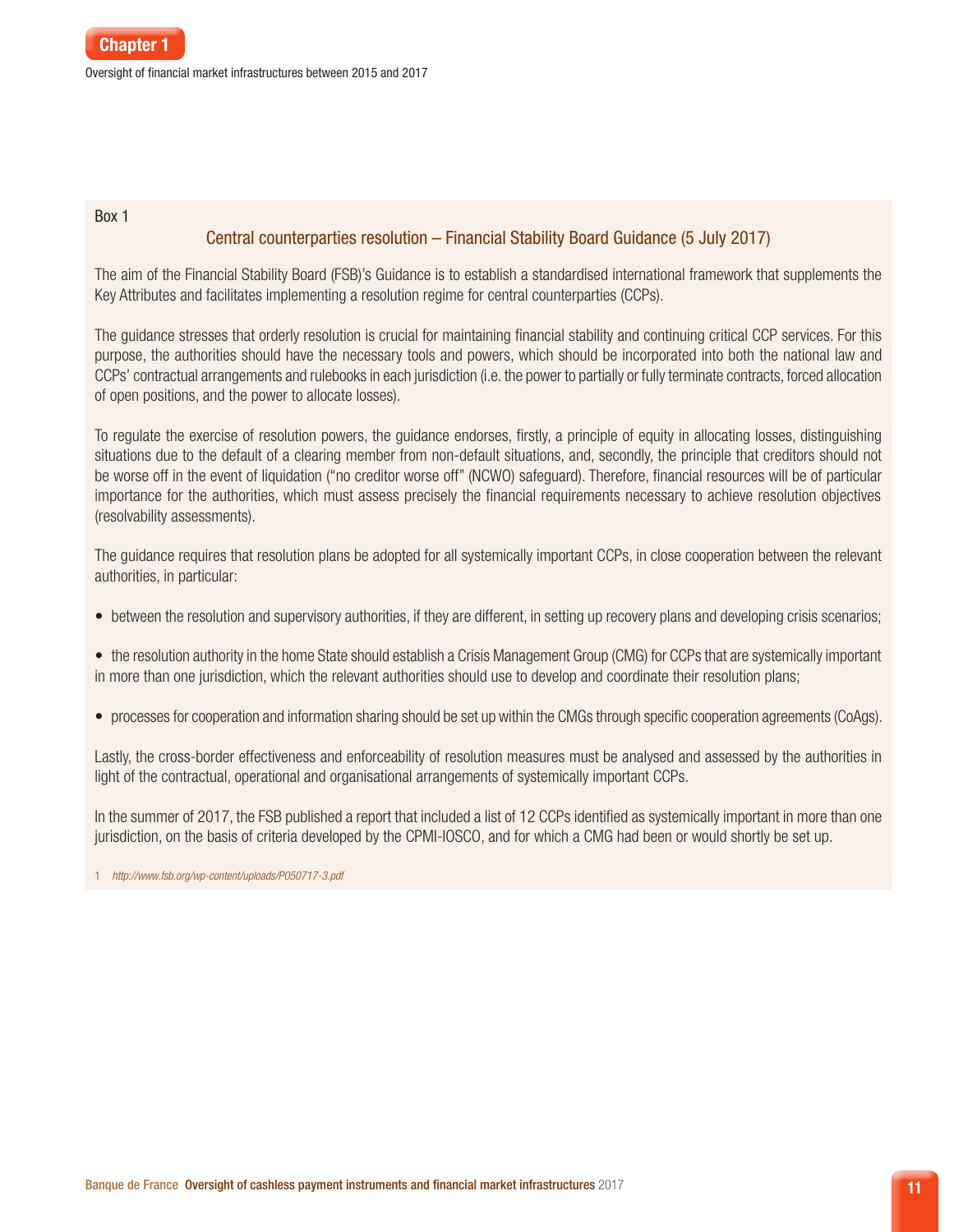losses that are quantifiable and manageable in a situation of market turmoil, in accordance with the CPMI‑IOSCO 2014 report on the recovery of FMIs. Therefore, the Banque de France feels that certain tools that could be detrimental to financial stability should be avoided. For example, this would be the case for initial margin haircutting, which creates potentially unlimited exposure for participants and imposes significant liquidity restrictions, and also creates incentives for non‑defaulting members to leave the CCP if a participant defaults. The forced allocation of positions, which could oblige certain members to take positions that they are incapable of handling, should also be excluded because it increases the financial risks of a resolution.

#### 1|2 The proposed review of the European Market Infrastructure Regulation

The European Commission has made two proposals for revising EMIR. The first one, which focuses on clearing and reporting obligations, aims to promote proportionate implementation of regulatory requirements in this area, whereas the second proposal addresses the oversight of third‑country CCPs and EU CCPs.

The first aspect, known as "EMIR REFIT",<sup>12</sup> led to proposals that were published on 4 May 2017, and which call for reducing the burden of certain clearing and reporting obligations, in particular for non financial counterparties, as well as introducing the possibility of temporarily suspending the clearing obligation. Discussions are being finalised with a view to adopting an amended regulation in 2018.

Moreover, on 13 June 2017, the European Commission published a proposed revision of the regulation, known as "EMIR 2", which calls for a restructuring of the supervisory framework for third country CCPs and EU CCPs, by amending the regulation that created the European Securities and Markets Authority (ESMA) and EMIR, which regulates over-the-counter derivatives markets and CCPs.

The future withdrawal of the United Kingdom from the EU and the change in the status of British CCPs, which will very likely become third-country CCPs, require a revision of the European regulations on third‑country CCPs because British CCPs provide clearing services for several markets of systemic importance for the EU. The current third‑country CCP recognition arrangements under EMIR are no longer appropriate because they do not provide ESMA with discretion or true supervisory power, despite the fact that certain recognised third‑country CCPs are closely interdependent with the EU's financial system. Therefore, the Commission is proposing a proportionate approach that defines differentiated requirements for third‑country CCPs depending on their systemic importance for the EU (see Box 2).

In the case of CCPs established in the EU, the national authorities would continue to exercise supervisory powers. An increased role for ESMA would promote enhanced supervisory convergence at the European level. Moreover, the central banks of issue of the currencies in which the CCPs clear transactions would also have increased and binding powers to review the decisions that concern them most directly, pursuant to their duty to implement monetary policy.

#### 1|3 Amendment of the regulation on systemically important payment systems

The regulatory environment for payment systems also underwent a major change with the amendment of the Regulation of the ECB (EU) 795/2014 of 3 July 2014 on oversight requirements for systemically important payment systems (SIPS) which resulted in ECB Regulation 2014/28. This is the first amendment since the publication of the regulation: future amendments will take place every two years. The amendment draws on experience acquired from the supervision of the Eurosystem since the regulation was adopted in 2014, and from consultations with the operators of the four SIPS (TARGET2, EURO1, STEP2‑T and CORE(FR)), which were held in December 2016

12 REFIT : Regulatory Fitness and Performance Programme.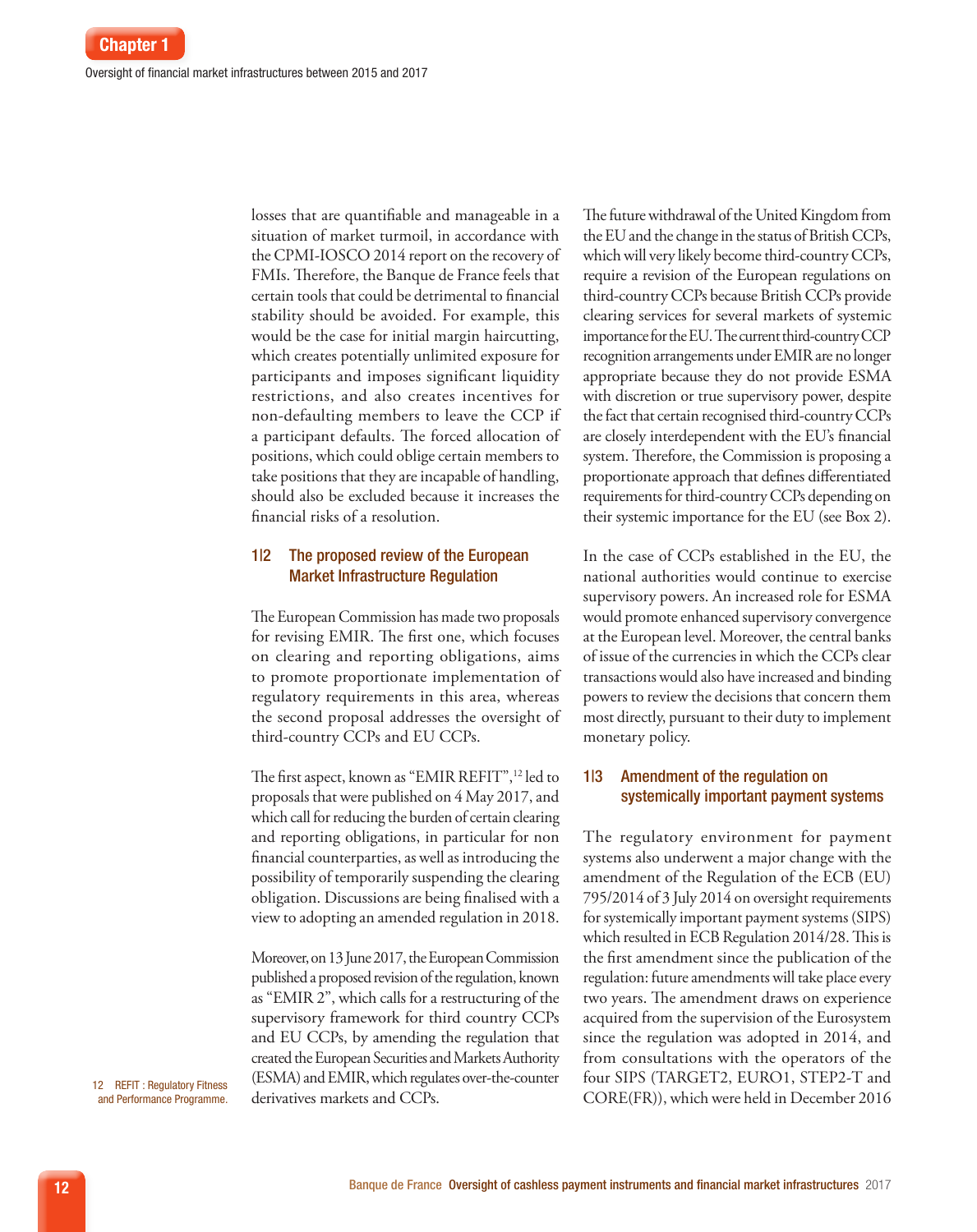#### Box 2

# Brexit: impacts on market infrastructures

The decision of the United Kingdom (UK) to leave the European Union (EU) and the European Economic Area (EEA), which will take effect in March 2019, has significant implications for the regulation and supervision of market infrastructures established in the UK. In particular, certain British central counterparties (CCPs) are of significant systemic importance for the remaining 27 Member States of the EU. For example, LCH Ltd clears 95% of the worldwide market in interest rate swaps, including swaps denominated in euros and five other EU currencies, as well as about 30% of the repo market cleared in euros and ICE Clear Europe Ltd clears LIFFE, a market for short-term interest rate derivatives, and holds a majority position in the EU in the clearing of credit default swaps (CDS).

Currently, these CCPs are subject to European Market Infrastructure Regulation (EMIR), which imposes prudential requirements that exceed international standards, and are supervised by the Bank of England. The Bank of England chairs the supervisory colleges required by EMIR, which include the European authorities with a primary interest therein, including the *Autorité de contrôle prudentiel et de résolution* and the *Autorité des marchés financiers* for the supervision of French clearing members, and the European Central Bank as the central bank of issue for the euro. After the United Kingdom leaves the EU and the EEA, these CCPs will be subject to British rules and their EMIR colleges will cease to exist. They will become third‑country CCPs, subject to an equivalence regime that is currently not very demanding for the relevant CCPs and their domestic supervisors.

To remedy these deficiencies, on 13 June 2017, the European Commission published a proposal to overhaul the regulation and supervision of third‑country CCPs, which gives added powers to European Securities and Markets Authority (ESMA) and the central banks of issue with respect to the recognition of third country CCPs. The proposed arrangement would calibrate the supervision regime applicable to CCPs based on their systemic importance for the EU:

- for non-systemically important CCPs, the current recognition arrangement based on the equivalence of regulatory frameworks will be retained, but will be reviewed regularly and will impose conditions to ensure actual equivalence;
- systemically important CCPs will be obliged to strictly comply with the requirements of EMIR, which will be directly verified by ESMA supervision, as well as with the rules imposed by the central banks of issue within the scope of their responsibilities;
- if certain clearing activities are deemed of particular systemic importance for the EU, the Commission would be empowered to refuse recognition, on the recommendation of ESMA and with the agreement of the relevant central banks (which would require the CCP to relocate to the EU).

These provisions are based on a certain number of observations drawing on past experience.

• A CCP that executes transactions denominated in euros or in another European Union currency, but that is not primarily supervised by a EU authority, may take measures, or be required to take measures by its national supervisory authority, that are not in the interest of the EU's financial stability. This lesson was learnt from past experience, in particular during the euro zone sovereign debt crisis.

• The prospect of Brexit and the abandonment of the European regulatory framework for British CCPs highlight the need to relocate to the EU the clearing of instruments denominated in EU currencies and that are of strategic importance for implementing monetary policy, financing the economy and ensuring financial stability in the zone.

Therefore, the Banque de France strongly supports this initiative, which will provide the European authorities with the means to carry out their duty to protect the financial stability of the EU by ensuring that third-country CCPs that wish to provide services in the EU comply with European requirements.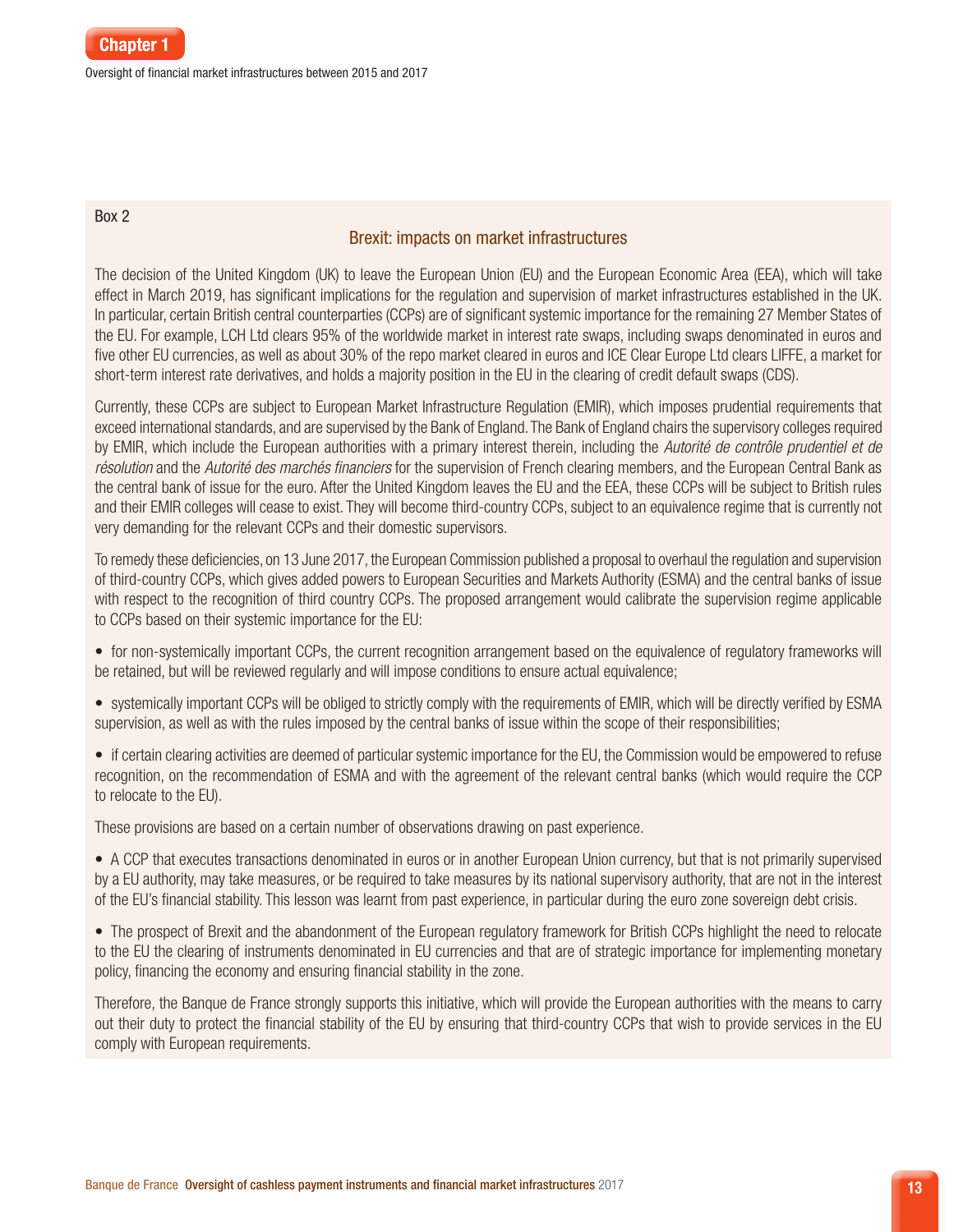and February 2017.<sup>13</sup> The amended regulation was published on 16 November 2017. The amended regulation clarifies existing obligations, adds new requirements with respect to risk management and expands the powers of the authorities.

For example, the amended regulation strengthens the governance framework for SIPS by introducing an independent director and providing guidance on the required clear separation between operational, risk management and internal audit functions. The requirements in terms of the board of directors' involvement in and responsibility for decisions that have an impact on the risk profile of the system have also been tightened.

With respect to risks, the amended regulation clarifies the requirements relating to the coverage of financial risks, in particular liquidity risk, and supplements general business risk management obligations. In this regard, the regulation requires that assets held to cover general business risk be segregated from assets used for daily operations, and makes a distinction between (i) payment systems' recovery plans and orderly wind‑down plans and (ii) recapitalisation plans. Furthermore, the amended regulation includes additional provisions on custody, investment and operational risk management. With respect to the latter risk, the amended regulation imposes requirements to mitigate cyber risks, which follow the CPMI‑IOSCO guidance on the cyber resilience of financial market infrastructures (see Section 1|5). Operators are now required to regularly submit documentation to the regulator about their management of cyber risks, describing governance, identification, protection and detection, and resilience-testing measures.

Operators must comply with these new requirements within 18 months in the case of financial obligations, and 12 months in the case of all other provisions.

Lastly, the competent authorities are granted powers to require corrective measures, and the ECB is granted the power to impose sanctions. The amended regulation also includes a methodological notice that describes the procedure for calculating financial sanctions, as well as the amendment to ECB Regulation 2157/1999 on sanctions.

# 1|4 Finalisation of the European Central Securities Depositories Regulation

European Regulation 909/2014 on improving securities settlement in the EU and on central securities depositories (commonly called the Central Securities Depositories Regulation – CSDR) was adopted on 23 July 2014. It transposes into European law the PFMI applicable to these infrastructures, with some modifications.

Although the PFMI consider that central securities depositories (CSDs) do not necessarily perform securities settlement functions, CSDR, in contrast, closely links CSDs and securities settlement systems. Under CSDR, a central securities depository must operate a securities settlement system to be classified as a CSD, and must provide at least one of the other two core services defined by CSDR (i.e. notary service and/or maintaining securities accounts at the top tier level). Moreover, in Europe, CSDs are the only entities allowed to operate securities settlement systems, besides central banks that act as CSDs.

Harmonised prudential rules are now applicable for all risks to which CSDs are exposed (in particular, legal risk, operational risk, etc.). The risk management frameworks should enable CSDs to identify, manage and control the risks to which they are exposed, including in the case of operations that are outsourced, which must remain under the CSDs' supervision. Methods for calculating own funds requirements have been defined. Own funds should enable CSDs to cover the risks to which they are exposed, but also to enable their winding‑down or orderly restructuring over a period of at least six months. In practical terms, this requires CSDs to be able to pay operating costs over a period of at least six months.

13 *[http://www.ecb.](http://www.ecb.europa.eu/ecb/legal/pdf/celex_32017r2094_fr_txt.pdf
) [europa.eu/ecb/legal/pdf/](http://www.ecb.europa.eu/ecb/legal/pdf/celex_32017r2094_fr_txt.pdf
) [celex\\_32017r2094\\_fr\\_txt.pdf](http://www.ecb.europa.eu/ecb/legal/pdf/celex_32017r2094_fr_txt.pdf
)*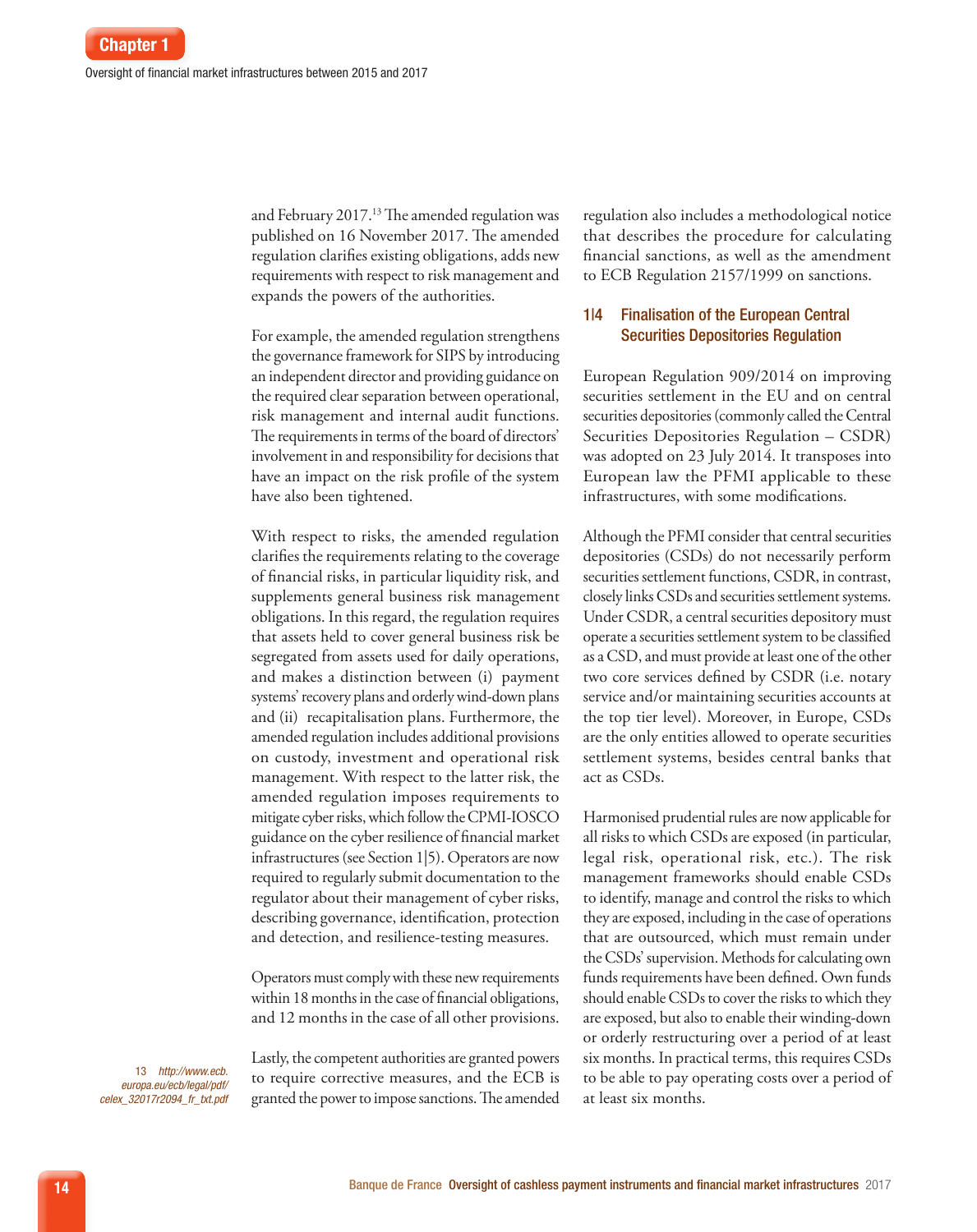CSDR also introduces harmonised provisions on the functioning of securities markets, in particular: making the dematerialised form (which has been effective in France since 1984) and the immobilisation of instruments standard practice; standardising the settlement cycle, which is now a maximum of two business days between the trading day and the settlement date for transactions traded and executed on a trading venue; and stricter market discipline measures intended to limit settlement fails due to a lack of securities and/or cash (preventive suspension measures, applying financial penalties if delivery occurs after the agreed settlement date, and imposing buy‑ins if the delay exceeds four days or seven days depending on the instrument).

Lastly, CSDR aims to remove barriers to the functioning of the post-trade sector in Europe, which remains "fragmented along national lines". Two important measures should contribute to achieving this objective. Firstly, issuers will be able to issue their securities within the European CSD of their choice, and no longer necessarily within the national CSD, subject to compliance with certain provisions of the law of their home country. Although this possibility was available before CSDR was adopted, it was little used in practice. By explicitly providing for this possibility, CSDR intends to open up the business of "issuer CSD" to greater competition between EU CSDs. This should make it possible to choose the CSD(s) that is (are) in the best position to manage issuers' securities efficiently. Secondly, CSDR requires CCPs and trading venues to grant CSDs, upon request, transparent and non‑discriminatory access to their transaction feeds, for which they may charge a reasonable commercial fee. CCPs and trading venues will no longer be able to refuse such access, unless it would expose the relevant CCPs and venues to excessive risk.

Although CSDR officially entered into force on 17 September 2014, it applies progressively only as from end-2017. Certain delegated regulations

that supplement CSDR with technical measures (in particular, measures concerning operational, authorisation and supervisory requirements applicable to central securities depositories) were only adopted in early 2017 by the European Parliament and the Council, and were then published in the *Official Journal* of the European Union on 10 March 2017. Moreover, according to the most recent information available, specific market discipline measures will be published in delegated regulations supplementing CSDR with technical implementing measures in early 2018. These measures will come into force about two years after they are published, meaning that the market discipline measures will be effectively implemented in early 2020.

Most European States have designated just one competent authority to implement CSDR, which in the vast majority of cases is the financial markets authority. A few States have designated two competent authorities. This is the case in France, which has designated the *Autorité des marchés financiers* (AMF) and the Banque de France. The AMF is competent to grant authorisations, after consulting the Banque de France. The Banque de France has primary jurisdiction in certain areas, such as settlement finality, cash settlements, links between CSDs, operational risk and investment policies. "Relevant authorities" also participate in the authorisation process, in particular the central bank of issue (the Eurosystem in the case of CSDs settling in euros, which will be represented by the national central bank of the jurisdiction in which the various CSDs are established). They may provide non-binding opinions to the competent authority(ies) of a CSD on matters they deem pertinent.

When the regulatory technical standard (RTS) on authorisation came into force on 30 March 2017, existing European CSDs were given a six‑month period to submit their CSDR authorisation applications, meaning that the deadline for CSDs to submit their applications to their competent authority(ies) was 30 September 2017. This was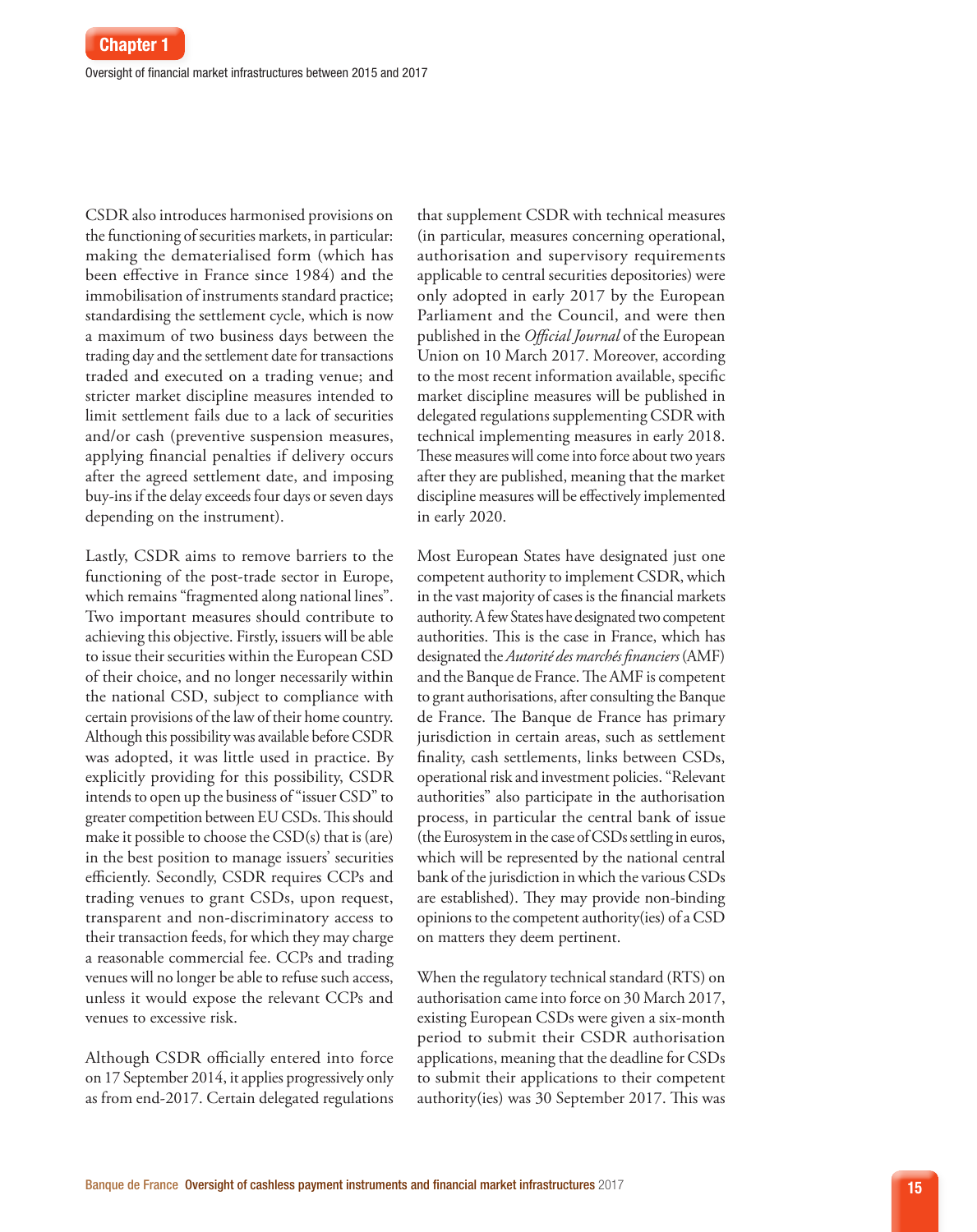the case for Euroclear France, the only CSD that currently operates in France.

During the authorisation process, existing European CSDs are covered by a grandfather clause that allows them to continue to offer all services listed in CSDR, including the "core services" that the European regulation expressly limits to CSDs. However, if at the conclusion of the process authorisation is refused, they must cease offering the services they previously provided, in particular the operation of their securities settlement system(s). Newly created CSDs must be authorised under CSDR before they commence operations, in particular operating a securities settlement system.

After a CSD submits an authorisation application, the competent authorities have 30 business days to determine if it is complete. If the application is deemed complete, the competent authorities have a non‑extendable six‑month period to grant or refuse authorisation to the CSD, during which they may request that the CSD submit any additional information that may be necessary to obtain authorisation. However, if the application is deemed incomplete, the relevant authorities must inform the CSD and set a deadline for it to submit the additional information required.

Article 75 of CSDR provides that the European Commission must review and prepare a report on CSDR by 18 September 2019.

# 1|5 Implementation of new international cyber resilience standards

The proper functioning of financial market infrastructures is vital due to their links to the real economy and the significant interconnections between financial ecosystems. Data that can be accessed from multiple entry points and the speed at which information can be transmitted and data can be processed have significantly contributed to improving the efficacy of financial market infrastructures, by reducing costs while increasing volume‑handling capacities. At the same time, these changes have also transformed the nature of risks, and the security of information systems, which was the paradigm in the 2000s, has acquired a new dimension in the 2010s and become cybersecurity. Before the 2000s, cybersecurity issues focused essentially on data protection. The scope broadened ten years later to include detection, ex‑post analysis and resolution of cyber-attacks.

Awareness among financial sector operators of the reality of the dangers and impacts of cyber risks reached a high point in March 2016 as a result of the attack suffered by the Bangladesh central bank.

In this new context, the approach of supervisory authorities to cyber risks has evolved fundamentally. For many years, regulatory action focused primarily on the availability of infrastructures, and then on data integrity. Currently, the concept of overall resilience supplements these requirements, and calls for protection of critical functions and data enabling securities clearing, payment and delivery transactions to be executed within the prescribed deadlines. Therefore, cyber resilience is not limited to technological issues, but now extends to systems and data, as well as to persons and processes.

In light of the fact that cyber threats have become a major security and resilience issue for the financial ecosystem, in 2016, the G7 member countries published the *G7 Fundamental Elements of Cybersecurity for the Financial Sector*. 14 This non‑binding document has served as the foundation for development of harmonised national strategies for the entire financial sector, including banks and other financial institutions. It sets out eight key elements for managing cyber risks: risk management strategy and framework, governance, risk assessment and control, continuous risk monitoring, responses to cyber incidents, recovery after a cyber incident, information sharing and continuous learning.

International oversight standards do not specifically cover cyber risks, to which financial market

14 *[G7 Fundamental Elements](https://ec.europa.eu/info/system/files/cybersecurity-fundamental-elements-11102016_en.pdf) [of Cybersecurity for the](https://ec.europa.eu/info/system/files/cybersecurity-fundamental-elements-11102016_en.pdf) [Financial](https://ec.europa.eu/info/system/files/cybersecurity-fundamental-elements-11102016_en.pdf) Sector*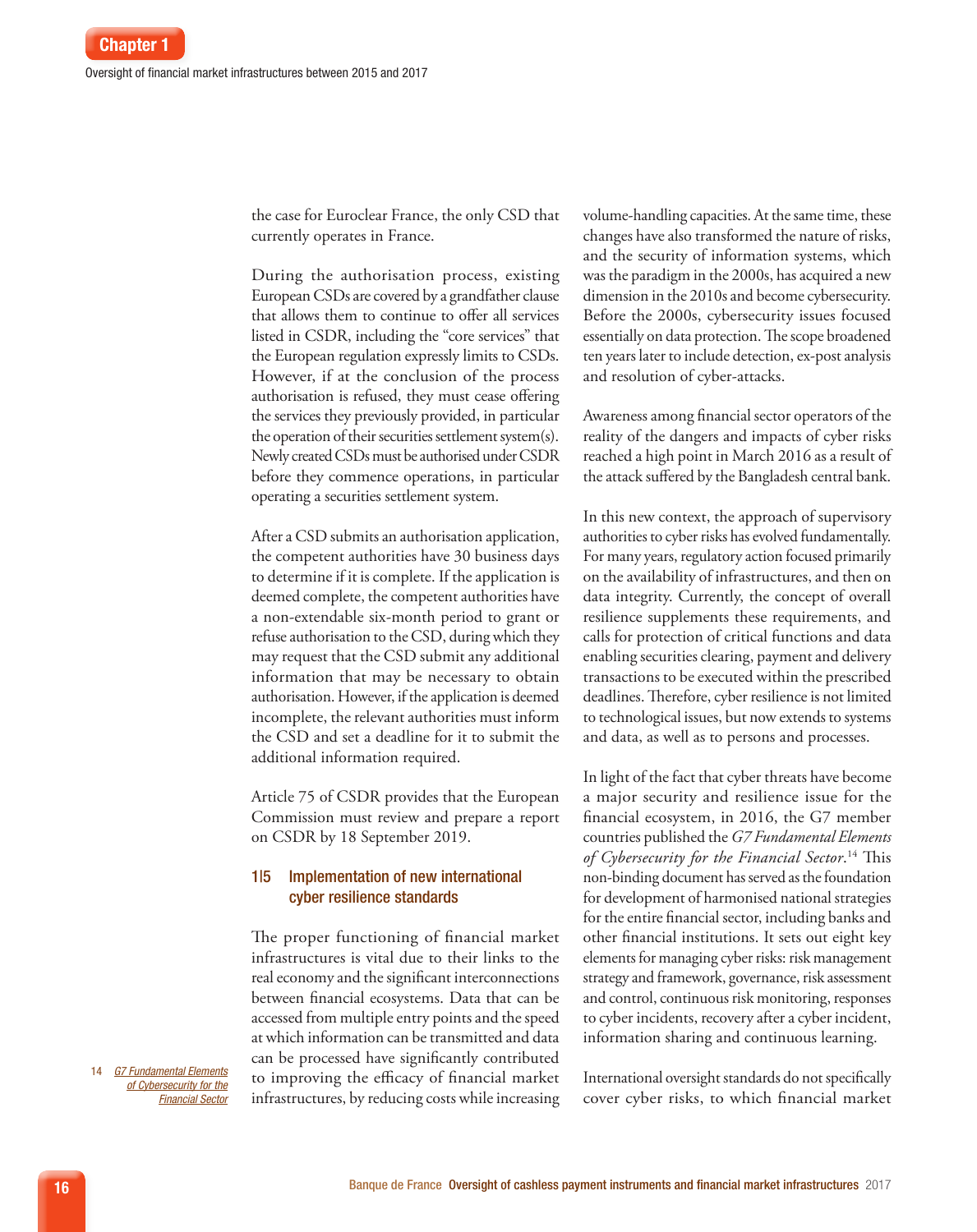infrastructures in particular are exposed. The issue is addressed in a non‑specific manner only in relation to the management of operational risk (Principle 17 of the PFMI published in 2012 by CPMI‑IOSCO). As cyber‑attacks grew in number and sophistication in the 2010s, and as financial market infrastructures and payment systems came to be seen as vectors for rapid contagion within the financial sector, a working group of central banks, financial supervisors and international organisations was tasked with preparing specific cyber risk international standards to supplement the PFMI.

This work, which began in late 2014, culminated in proposed standards in 2015, which were then submitted for public consultation between November 2015 and February 2016. The *Guidance on Cyber Resilience for Financial Market Infrastructures*15 was then published by CPMI‑IOSCO in late June 2016. This document now serves as the reference for the work undertaken by market infrastructures and their supervisory authorities to increase cyber resilience. The Guidance is structured around five main issues: governance, identification, protection, detection and response and recovery. They are supplemented by aspects focusing on culture and situational awareness, training and cyber testing (e.g. intrusion testing of systems), which are concepts that were not systematically covered in prior standards.

At the European level, after three years of negotiations, the work undertaken by the Commission resulted in the publication, on 19 July 2016, of the directive on the security of network and information systems, which is known as the "NIS Directive". The Member States must transpose this directive into their national law by May 2018.

In France, specific requirements for the financial sector were adopted early, as of 2013, in connection with the implementation of the *loi de programmation militaire*, 16 compliance with which is verified by the *Agence nationale pour la sécurité des systèmes d'information* (ANSSI – National Information Systems Security Agency).

Publication of the *Guidance on Cyber Resilience for Financial Market Infrastructures* and the occurrence of a major cyber‑attack on the financial system made it a priority, for supervisors and infrastructure operators, to improve the sector's overall level of cyber resilience and, in particular, to mitigate the "weakest link" effect and the general impact of incidents.

The Eurosystem is using the CPMI‑IOSCO *Guidance* as the basis for the assessment it has undertaken of the cyber resilience of European payment systems and financial market infrastructures, with a view to strengthening such resilience. This work is focusing on two areas.

• Promoting dialogue between regulators and industry: the European Cyber Resilience Board is a strategic high level forum between regulators and industry representatives on the topic of the cyber resilience of financial market infrastructures and critical service providers. The objective of this forum is to create a dialogue interface, increase awareness of cyber security issues among regulators and the entities they supervise, and promote and strengthen joint initiatives aimed at improving the cyber resilience of the sector.

• Creating a harmonised framework for conducting testing, *such as red-teaming*: this work, which was begun in 2017, will lead to the publication of guides for use by the authorities and operators and by the specialised companies whose services they will use to carry out these sensitive operations.

# 2| Report on oversight of financial market infrastructures

As a national authority, the Banque de France, along with the ACPR and the AMF, depending 15 *[Guidance on Cyber](https://www.bis.org/cpmi/publ/d146.pdf
)  [Resilience for Financial](https://www.bis.org/cpmi/publ/d146.pdf
)  Market [Infrastructures](https://www.bis.org/cpmi/publ/d146.pdf
)*

16 *[https://www.legifrance.](https://www.legifrance.gouv.fr/) [gouv.fr/](https://www.legifrance.gouv.fr/)*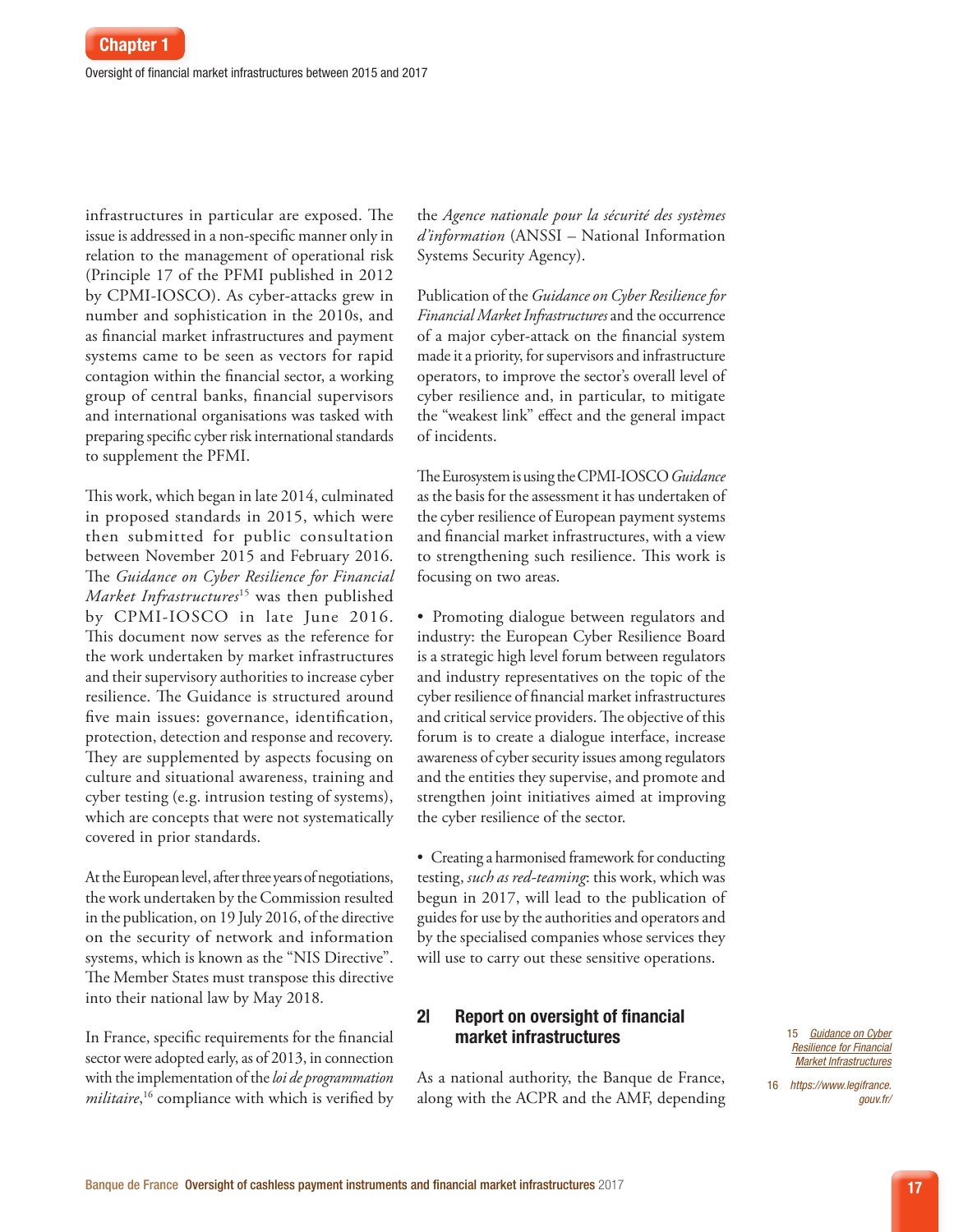on the infrastructures in question, oversees the financial market infrastructures that operate in France: the central counterparty LCH SA, the central securities depository Euroclear France, the French payment system CORE(FR) and the pan‑European payment system SEPA.EU. It also contributes to the cooperative oversight of various payment systems, market infrastructures and critical service providers established in other countries and/or with a pan‑European or international scope.

#### 2|1 LCH SA

#### **Activity**

Since 11 April 2016, the French central counterparty (CCP) operates under the trade name LCH SA (formerly LCH Clearnet SA, registered under the company name "*Banque centrale de compensation*"). The French CCP offers clearing services for financial instruments, and ensures proper execution of transactions, in four business lines:

• cash products: cash equities and convertible bonds listed on Euronext markets;

- listed derivatives: equity and commodity derivatives listed on Euronext markets;
- outright trades and repos in government securities: Italian, French, German, Belgian and Spanish sovereign debt securities. This business line includes €GC Plus, a repo clearing service for which collateral is managed on a triparty basis by Euroclear France;

• OTC‑traded euro‑ and USD‑denominated credit default swaps (CDS) based on indices or single reference entities.<sup>17</sup>

#### Recent changes and development projects

In 2017, LCH SA continued and expanded its offer of clearing services in the cash and derivatives segment for the Euronext regulated market.

#### C1 LCH SA : credit derivatives (CDS)



Source: Bank for International Settlements (BIS), *Statistics on payment, clearing and settlement systems in the CPMI countries* (*Red Book –* 2017).

In early August 2017, LCH SA and Euronext reached an agreement whereby the French CCP will continue clearing derivatives markets for a renewable ten‑year period. That agreement was signed on 31 October 2017. In the cash equities segment, LCH SA also continues to be the main CCP providing clearing services for Euronext markets. However, in late 2016, Euronext decided to open this activity to competition and amended its rulebook to enable participants to choose to have their spot contracts cleared by EuroCCP or LCH SA (preferred CCP model).

In addition, these changes led to the acquisition of equity stakes in partner CCPs. For example, Euronext acquired a 20% stake in the Dutch CCP EuroCCP. Its 2.3% stake in LCH Group Ltd was converted into an 11.1% stake directly in LCH SA. The LSE Group and Euronext also reached agreement on granting Euronext a right of first refusal in the event of a sale of LCH SA, which may be exercised under certain conditions, in particular if the LSE Group decides to sell more than 50% of LCH SA's capital.

17 Cleared index CDS include iTraxx Europe Main, iTraxx Europe Crossover, iTraxx Europe HiVol, CDS iTraxx Europe Senior Financials, CDX North America Investment Grade and CDX North America High Yield. Since late 2017, the CCP also clears options on iTraxx Europe Main and Crossover index CDS.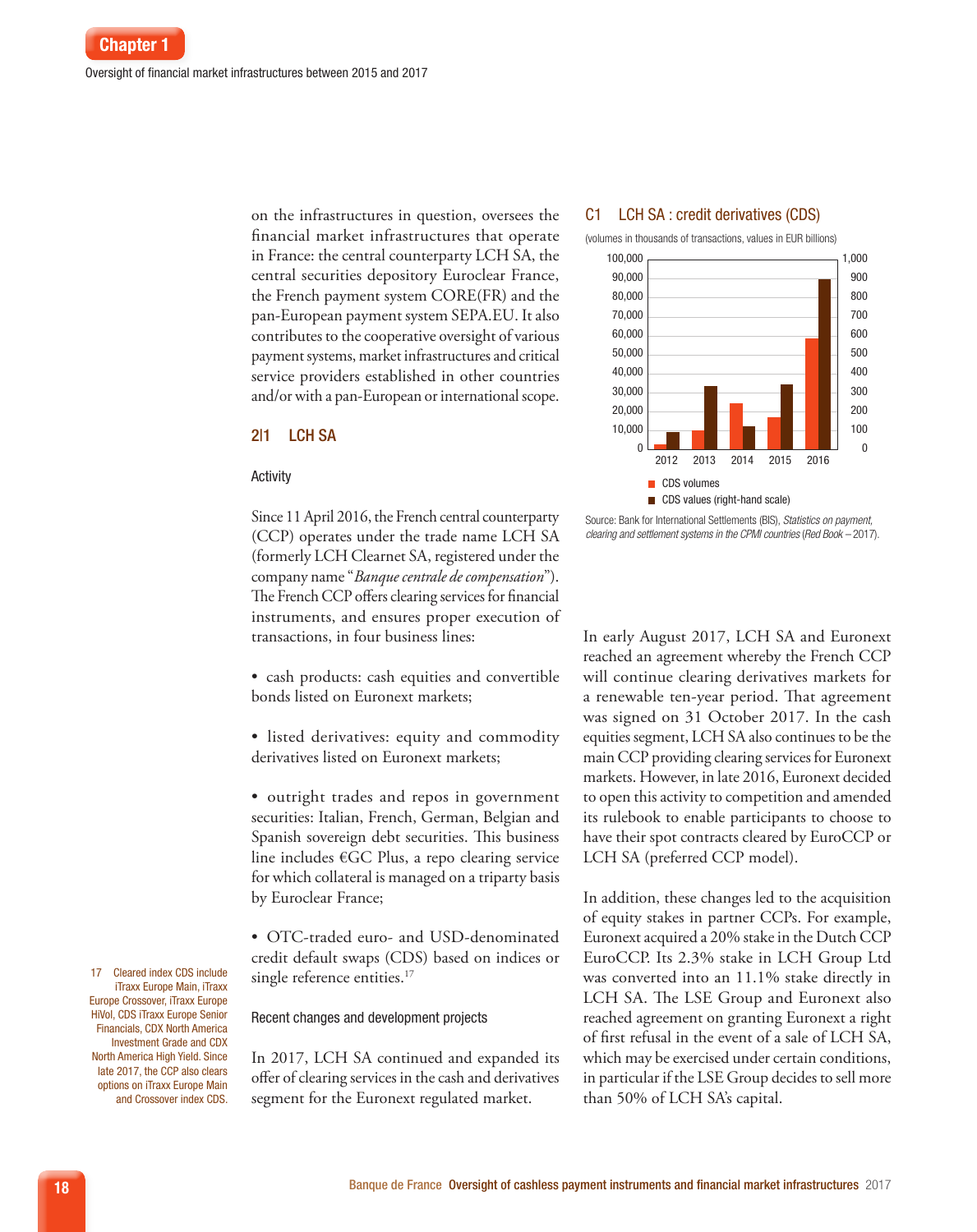Furthermore, during the period under review, LCH SA undertook several important initiatives in conjunction with Euronext, such as, in 2015, launching AtomX (a new service developed by Euronext to record trades negotiated outside the order book) and the clearing of various new instruments (single stock dividend futures, futures on wood pellets for the residential market) and, in 2016, the clearing of nitrogen fertiliser derivatives.

During the period, the clearing business in the fixed income segment (debt securities and repos) saw a diversification of the clearing offer for euro‑denominated European sovereign debt. LCH SA began clearing German and Belgian sovereign and similar debt (on 27 February and 29 November 2017, respectively), and plans to continue to diversify its clearing offer to other main euro‑denominated European sovereign debt.

In the CDS clearing business, the French CCP continued its rapid growth and recently expanded the range of products cleared, successively launching:

• senior financials CDS (indices and single names), in 2015;

• CDS on USD-denominated US indices and single names (CDX North American Investment Grade Index in March 2016, CDX High Yield Index in December 2016);

• CDS index options in 2017 (iTraxx Europe and iTraxx Crossover 5‑year European indices).

In addition, LCH SA's CDSClear segment expanded its market share, with LCH SA's clearing services for these products now accounting for about 20% of euro‑denominated CDS cleared in Europe.

Lastly, in early 2017, LCH SA launched the Group Member Access project, which grants its clearing members access to LCH SA's clearing applications over a unique technical solution developed in common with its sister company, LCH Ltd.

#### C2 LCH SA : spot contracts and equity derivatives



Source: Bank for International Settlements (BIS), *Statistics on payment, clearing and settlement systems in the CPMI countries* (*Red Book –* 2017).

#### C3 LCH SA : outright trades and repos in government securities



(volumes in thousands of transactions, values in EUR billions)

The project to rationalise IT applications is expected to continue as part of a transformation plan.

#### Assessment

The competent national authorities for the CCP are the Banque de France, the ACPR and the AMF, which exercise joint supervision pursuant

Source: Bank for International Settlements (BIS), *Statistics on payment, clearing and settlement systems in the CPMI countries* (*Red Book –* 2017).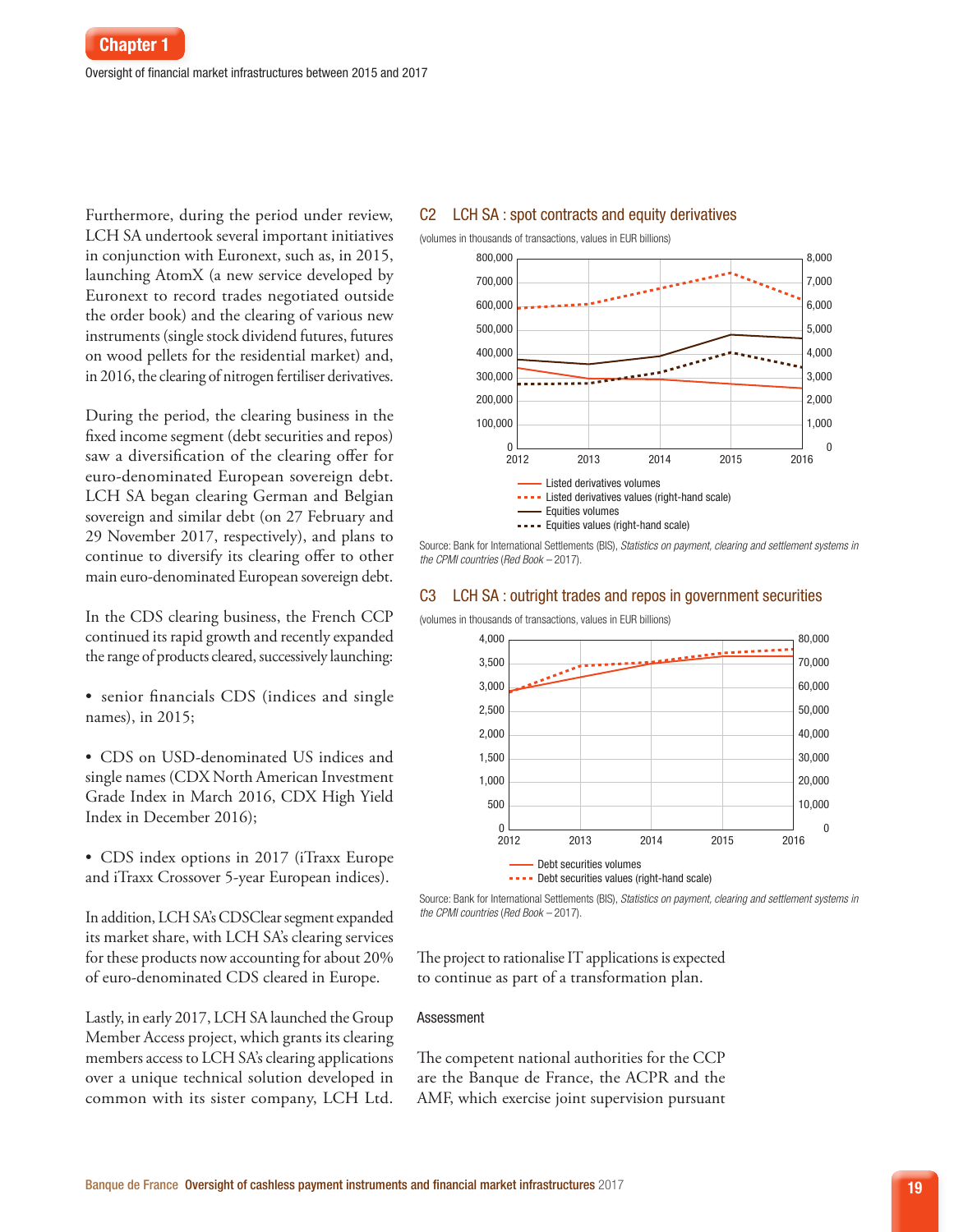to EMIR. LCH SA also has credit institution status and, as such, is supervised by the ACPR, and is classified as a "less significant institution" for Single Supervisory Mechanism purposes.

The competent national authorities use a variety of assessment methods in performing their duty to supervise the central counterparty. The most frequent and customary method is a records‑based assessment by the authorities. It consists of reviewing proposals/changes the central counterparty is planning on the basis of documents submitted to the authorities, regular oversight meetings or meetings dedicated to specific projects.

In addition to off‑site assessment, the authorities may conduct on‑site inspections. The last Banque de France inspection on LCH SA's premises was conducted from November 2015 to May 2016 and focused on the liquidity risk management system. The aim of this inspection was to assess the robustness of its liquidity risk management system, which is an essential aspect for this CCP due to its authorisation as a central counterparty under EMIR, independently of the facilities offered by its credit institution status. More specifically, the inspection team focused on aspects such as governance and internal control, operational management of liquidity, operational management of defaults, the stress‑testing mechanism, and liquidity management in the context of its relationship with the Italian central counterparty CC&G, with which LCH SA has established interoperability arrangements. In early 2017, a follow‑up letter to the inspection was sent to the CCP, addressing a certain number of corrective measures to be implemented in order to strengthen its liquidity risk management system. The corrective actions have been incorporated into the supervision plan adopted by the French authorities and are monitored regularly.

Pursuant to EMIR, the national authorities include other European national authorities with an interest in the proper functioning of the central counterparty in the oversight of this infrastructure.

The participation of these national authorities is defined in EMIR (Article 18). An EMIR college comprises, firstly, the competent national authorities that oversee the central counterparty, but also includes the oversight authorities of entities that the CCP's activities may impact, i.e. the supervisors of the main clearing members, trading venues, CCPs with which interoperability arrangements have been established, central securities depositories, the central banks of issue of the main EU currencies cleared, as well as the ESMA, which does not hold a voting right.

The aim of this system is to promote a standardised approach to implementing EMIR requirements in the EU and an appropriate assessment of the CCP's risks, taking into account its risk profile and the various market segments it clears, while involving the main relevant authorities of other EU member countries. The college of authorities is the appropriate forum for exchanging information about the CCP and studying changes the CCP proposes. LCH SA's EMIR college was set up in January 2014 and comprises 19 authorities (including ESMA) from 9 different EU countries. The Banque de France chairs the college. College meetings provide an opportunity for exchanging various types of information with other authorities on the supervisory assessment for the past year and to inform them of the supervision plan and the topics that the national authorities have decided to study in greater depth, in addition to the proposals/changes submitted for their review.

In accordance with EMIR, the opinion of the college is required, expressed by a vote as provided in Article 19 of EMIR, when a CCP is authorised, but also on proposals to expand service offers, initiate new business lines and matters that have a material impact on the CCP's risk management system, such as a change to its margin model.

The French authorities scheduled four meetings of the college between 2015 and 2017. The college meets at least once a year after having reviewed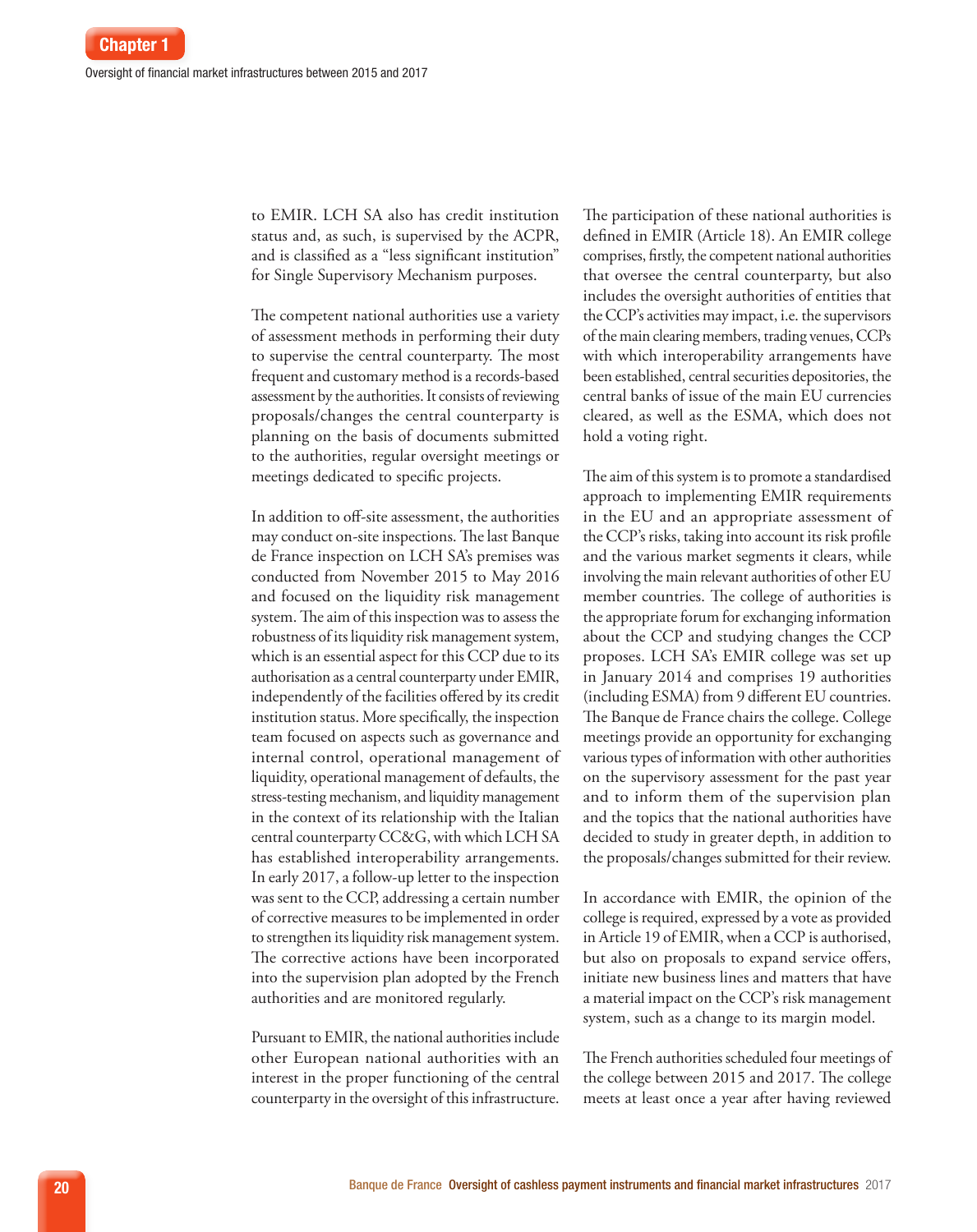relevant matters, and other meetings may be convened on specific issues or in the event of a crisis.

#### 2|2 Euroclear France and ESES France

#### Activity

Euroclear France, the central securities depository established in France, offers the three "core services" defined by CSDR<sup>18</sup>: a notary service for the issuance of securities, a central maintenance service for securities accounts, and a securities settlement service to enable the circulation of securities. In addition to these three core services, Euroclear France offers various "ancillary" services, such as managing securities transactions (payment of coupons and dividends, etc.), tripartite collateral management, assigning an ISIN code to new securities issued, etc.

Euroclear Settlement of Euronext-zone Securities (ESES) France is the French securities settlement system (SSS), which has been connected to TARGET2-Securities (T2S) since 12 September 2016. Currently, nearly all securities transactions and trades are processed on T2S, to which Euroclear France outsources the securities settlement service. French institutions that have a direct access to the securities settlement system have a contractual relationship with Euroclear France only, whether they are technically T2S "directly connected parties" or "indirectly connected parties", and they have no contractual ties with T2S.

Since 2010, the Belgian and Dutch CSDs have outsourced operational management of their securities settlement business to Euroclear France.

ESES France processes about 90% of the securities settled by the three ESES CSDs. Based on the data of the European Central Securities Depositories Association (ECSDA),<sup>19</sup> about 12% of European securities are in custody with Euroclear France, and somewhat less than 10% of securities transactions

#### C4 Settlement instructions processed by ESES France

(volumes in thousands of transactions, values in EUR billions)



Source: Bank for International Settlements (BIS), *Statistics on payment, clearing and settlement systems in the CPMI countries* (*Red Book –* 2017).

settled in Europe are settled by Euroclear France. The value of securities in custody increased by about 3% in 2016 to EUR 6,300 billion, whereas the value of settlement instructions increased even more rapidly, by about 12%, to around EUR 103 trillion (See Chart 4).

#### Recent changes and development projects

On 12 September 2016, Euroclear France successfully migrated to T2S, the pan-European securities settlement platform, in the third migration wave. This successful migration completed a significant process to adapt operationally and legally to this harmonised environment. The preparation for this migration, which required, in particular, increasingly complex tests involving ever larger numbers of stakeholders, was closely monitored by the Banque de France and the AMF in 2015 and 2016.

The vast majority of European CSDs (except Euroclear Bank and Clearstream Banking Frankfurt) have migrated to T2S, in particular the Italian CSD, Monte Titoli, which joined T2S during the first migration wave in June 2015.

18 See Section 1|4 for additional details. 19 *<https://ecsda.eu/>*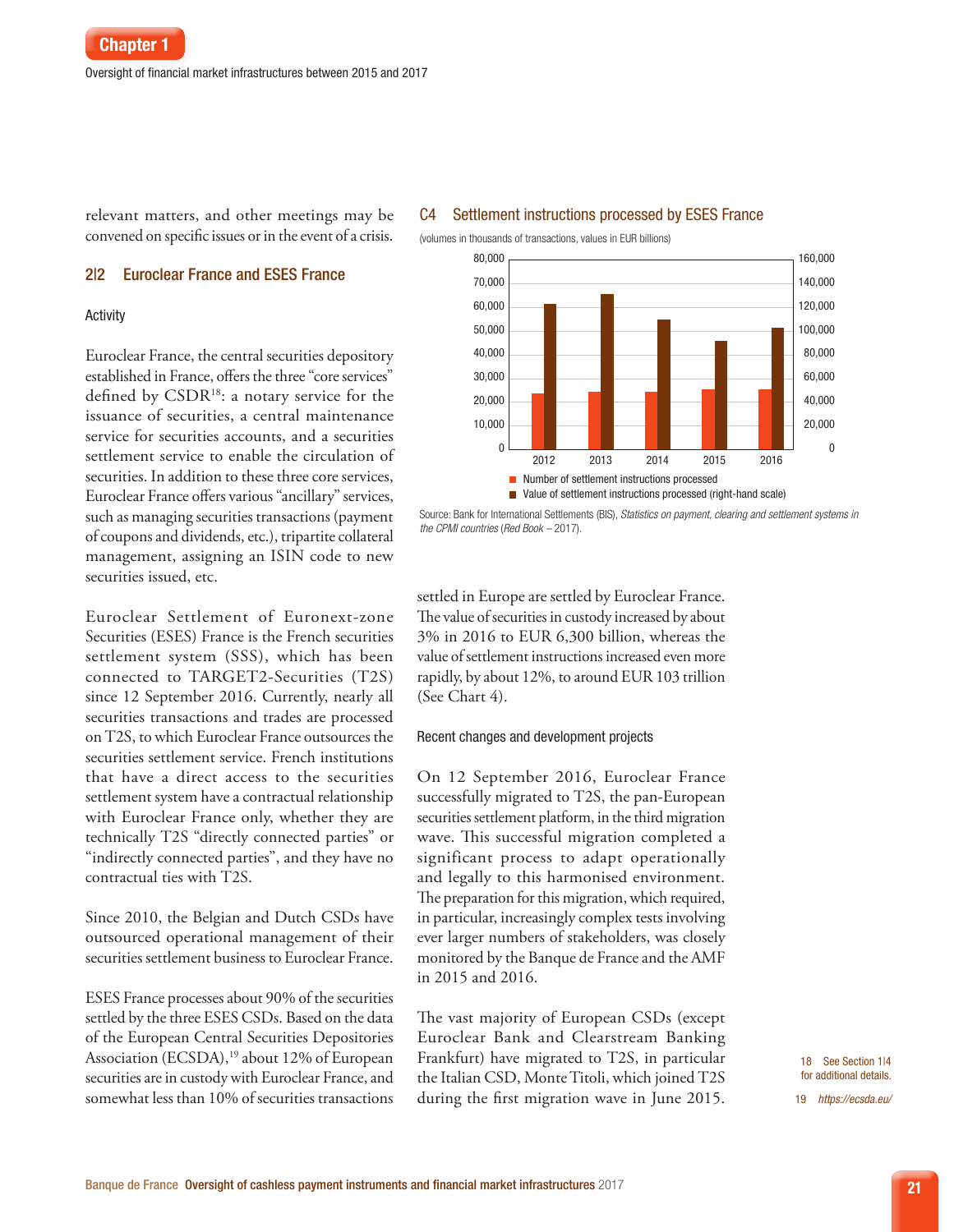The German CSD Clearstream Banking Frankfurt joined the platform in February 2017 during the fourth migration wave. Euroclear France, which had established two relayed links to these CSDs (in which Euroclear Bank acted as intermediary CSD), converted them into "internal T2S" direct links and, therefore, can now offer its participants delivery versus payment (DvP) real-time settlement of securities issued or held in Germany and Italy, in the same manner as domestic transactions in securities issued in France, and for the same price.

#### Assessment

The ESES securities settlement systems and CSDs (Euroclear France, Euroclear Nederland and Euroclear Belgium) are overseen under a cooperation arrangement between the French, Belgian and Dutch authorities responsible for overseeing and regulating the central securities depositories and securities settlement systems of the Euroclear group. A memorandum of agreement entered into in July 2011 defines the procedures applicable to their cooperation and information exchanges with respect to regulation and supervision of securities settlement transactions. The National Bank of Belgium has been designated to schedule and chair meetings of the authorities, as well as to organise certain information exchanges with the ESES CSDs. The Banque de France participates as the overseer of ESES France. However, each ESES supervisor/overseer remains responsible for performing its duties and exercising its powers vis‑à‑vis the national SSS/CSD, in particular in light of the powers CSDR grants competent authorities. The current arrangement has been maintained (with certain adaptations to take into account these regulatory powers), which enables the French, Belgian and Dutch authorities to closely coordinate their study of CSDR issues, reflecting the very similar operation and characteristics of the three ESES CSDs.

Formal assessments of the securities settlement system against international standards (PFMI) were

performed regularly, generally every three years. The assessment process against these principles has been replaced by an assessment under the provisions of CSDR since CSDR came into force. The most recent assessment of the ESES CSDs, including Euroclear France, and their securities settlement system, was published in September 2015 on the Banque de France website. That assessment was the product of the joint work of six authorities, comprising the central banks and market authorities of each of the three countries in which the ESES CSDs are established. The assessment concluded that the ESES CSDs were in full compliance with the applicable principles, except three principles for which they were deemed broadly compliant: principle 19 on tiered participation arrangements, principle 20 on links between financial market infrastructures, and principle 23 on disclosure of rules, key procedures and market data.

Since the implementation of CSDR, the Banque de France is not only the oversight authority for ESES France's securities settlement system pursuant to the duties assigned to it by the *Code monétaire et financier*, but it is also the competent authority for Euroclear France. The AMF is also the competent authority for Euroclear France under CSDR, and it was already the supervisory authority for Euroclear France under French law.

Euroclear France is currently undergoing the CSDR authorisation process (see Section 1|4). For this purpose, it submitted an application in September 2017, which is being reviewed by the competent authorities.

The application of CSDR requires a certain number of changes for European CSDs in order to comply with the harmonised provisions adopted by this regulation. Most of these changes had already been introduced, or were in the process of being implemented following oversight assessments pursuant to the PFMI. For example, preparing an appropriate recovery plan is now a regulatory requirement applicable to CSDs and, therefore, the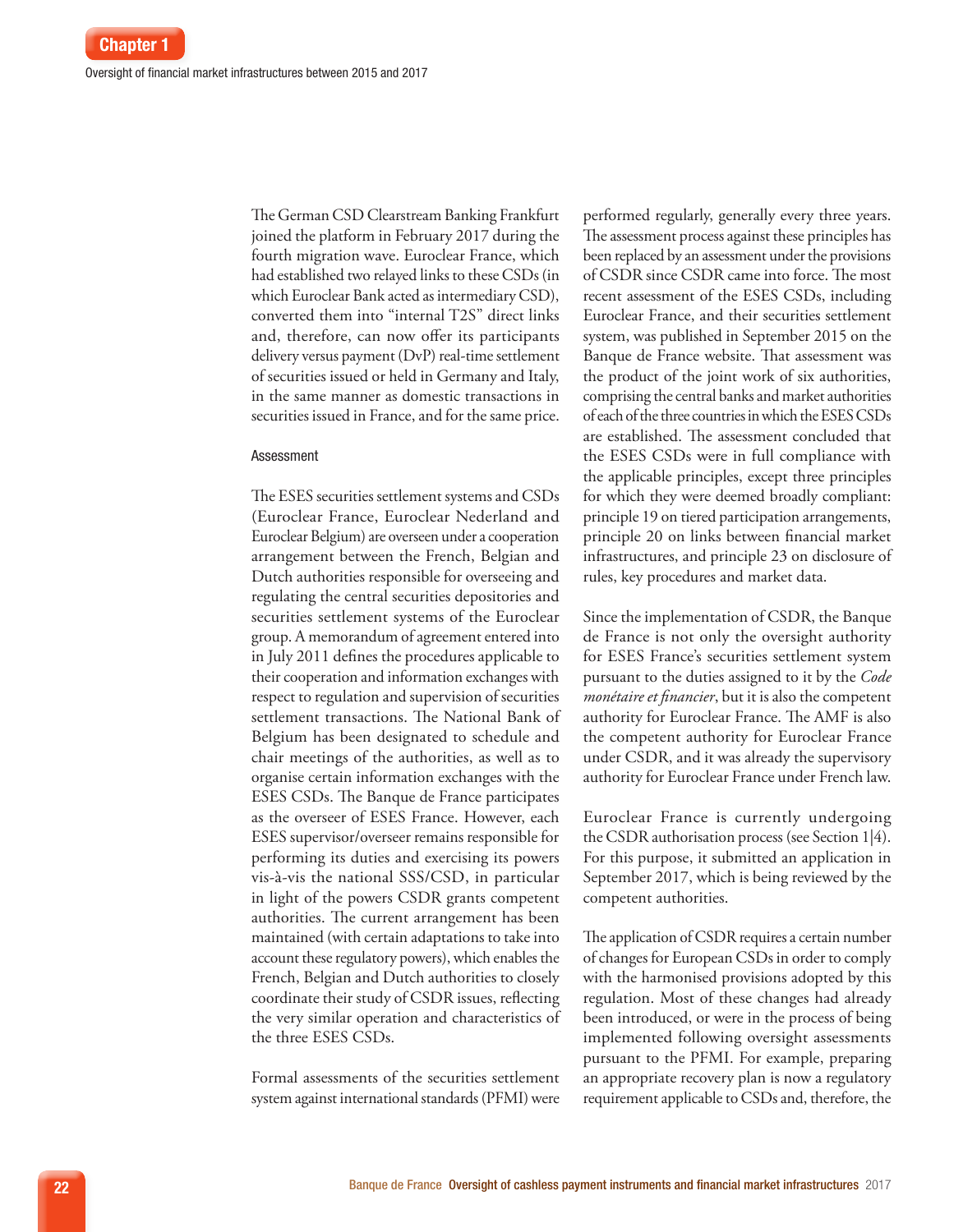recovery plan of the ESES CSDs, the first version of which dates from 2014, is fine-tuned annually.

#### 2|3 CORE(FR)

#### Activity

CORE(FR), the French retail payment system, is operated by STET SA (*Systèmes Technologiques d'Échanges et de Traitement*). It allows its participants, which are French banks, to combine and submit domestic retail transactions. These transactions are then cleared daily and the net balance of each participant is calculated. Multilateral net positions are settled daily in TARGET2‑Banque de France at 3.00 pm.

In 2017, 12.5 billion transactions, with a value somewhat exceeding EUR 4,800 billion, were cleared in CORE(FR). Between 2014 and end‑2016, the volume of transactions cleared in CORE(FR) grew by 4.4% and increased in value by 3.1%. The volume of transactions in CORE(FR) fell at end‑2016 due to the migration of clearing services for direct debits in the SEPA European format (SEPA direct debits) from CORE(FR) to the new SEPA.EU system, which was created in November 2016, and is also operated by STET (see Section 2|4). In 2017, between 949 million and 1,144 million transactions were settled monthly, representing values of between EUR 370 billion and EUR 452 billion. The progression of CORE(FR)'s activity, by volume and value, is shown in the Charts 5a and 5b.

Due to the significant number of transactions it processes each day, CORE(FR) is covered by a financial protection mechanism. This financial protection mechanism takes the form of a mutual guarantee fund (EUR 800.5 million at end‑2016, reduced to EUR 650.5 million in November 2017), which may be supplemented by individual guarantee calls to cover the highest net debt position.

Since late February 2013, STET has hosted the *Centre d'échange et de compensation* (CEC – Centre for Exchange and Clearing) on the CORE platform for the Belgian community. It acts as a critical service provider for the system managed by CEC and overseen by the National Bank of Belgium.

#### C5 Activity in CORE(FR)







Sources : STET, Banque de France.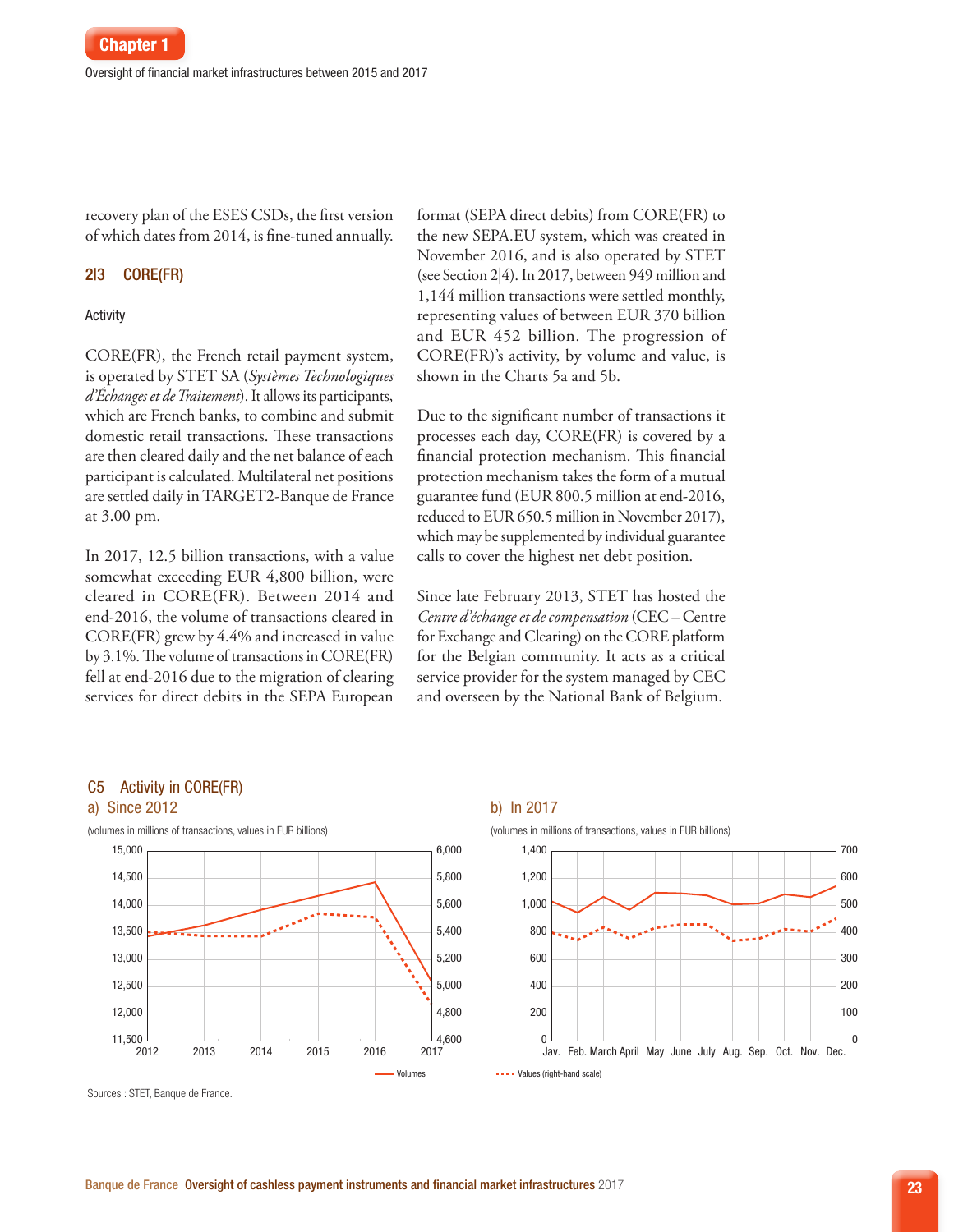#### Recent changes and development projects

On 21 November 2016, STET launched the operation of SEPA.EU, a pan‑European clearing and settlement system for SEPA payments. SEPA direct debits (SDDs), which were previously processed in CORE(FR), are now processed and cleared in SEPA.EU (see Section 2|4). The Banque de France conducted a preliminary assessment of this major change to ensure that the future system would be in compliance with the principles applicable to it. The successful migration of these instruments from CORE(FR) to SEPA.EU was carried out inter alia through regular consultations with the client committee of CORE(FR), the system's governing body, as well as with technical committees, a harmonisation of the system's operating rules with the European Payments Council's (EPC) transposed credit transfer and direct debit rules, and an appropriate allocation of technical resources.

The Banque de France monitored these various activities and assessed whether the implementation thereof was in compliance with the supervisory framework, in order to maintain the security and effectiveness of CORE(FR) during and after this migration.

#### Assessment

On the basis of the classification criteria of ECB Regulation 795/2014 on oversight requirements for systemically important payment systems (SIPS), in August 2014, the ECB Governing Council designated CORE(FR) as a SIPS, together with the pan‑European systems TARGET2, EURO1 and STEP2‑T. In fact, CORE(FR) meets two of the four criteria established by the regulation, i.e. the daily value of payments processed by the system (more than EUR 10 billion) and its market share of the total volume of euro-denominated payments.<sup>20</sup>

20 The four criteria are: the daily value of payments processed, market share, crossborder activity and services provided to other financial market infrastructures.

On 13 August 2014, the ECB Governing council designated the Banque de France as the competent authority to oversee CORE(FR). Because the ECB oversees the other three pan‑European systems referred to above, the Banque de France is currently the only Eurosystem national central bank with oversight authority over a SIPS.

In 2016, the Banque de France finalised its assessment report of CORE(FR), as required by ECB Regulation 795/2014, in conjunction with the Eurosystem's assessment of the other three systemically important payment systems. The system was deemed to be broadly compliant with the regulation. At the time the assessment was finalised on 31 January 2016, the operator planned to take various actions to bring the system into full compliance with all provisions of the regulation.

Since this assessment, STET, the operator, has implemented most of the actions requested, and the remaining actions are being closely monitored by the Banque de France, which receives frequent updates and regularly reports thereon to the Eurosystem.

In addition, the Banque de France made recommendations to the operator, most of which have also been implemented, which go beyond the requirements of the ECB Regulation and aim to further improve the system's risk management process.

#### 2|4 SEPA.EU

#### Activity

SEPA.EU is the pan-European retail payment system operated by STET, which also operates CORE(FR). SEPA.EU, which began doing business on 21 November 2016, settles SEPA payment instruments, i.e. SEPA credit transfers (SCTs) and SEPA direct debits (SDDs). Initially, before its service was deployed at the European level, SEPA. EU served the community of French banks that were also CORE(FR) participants. Since it was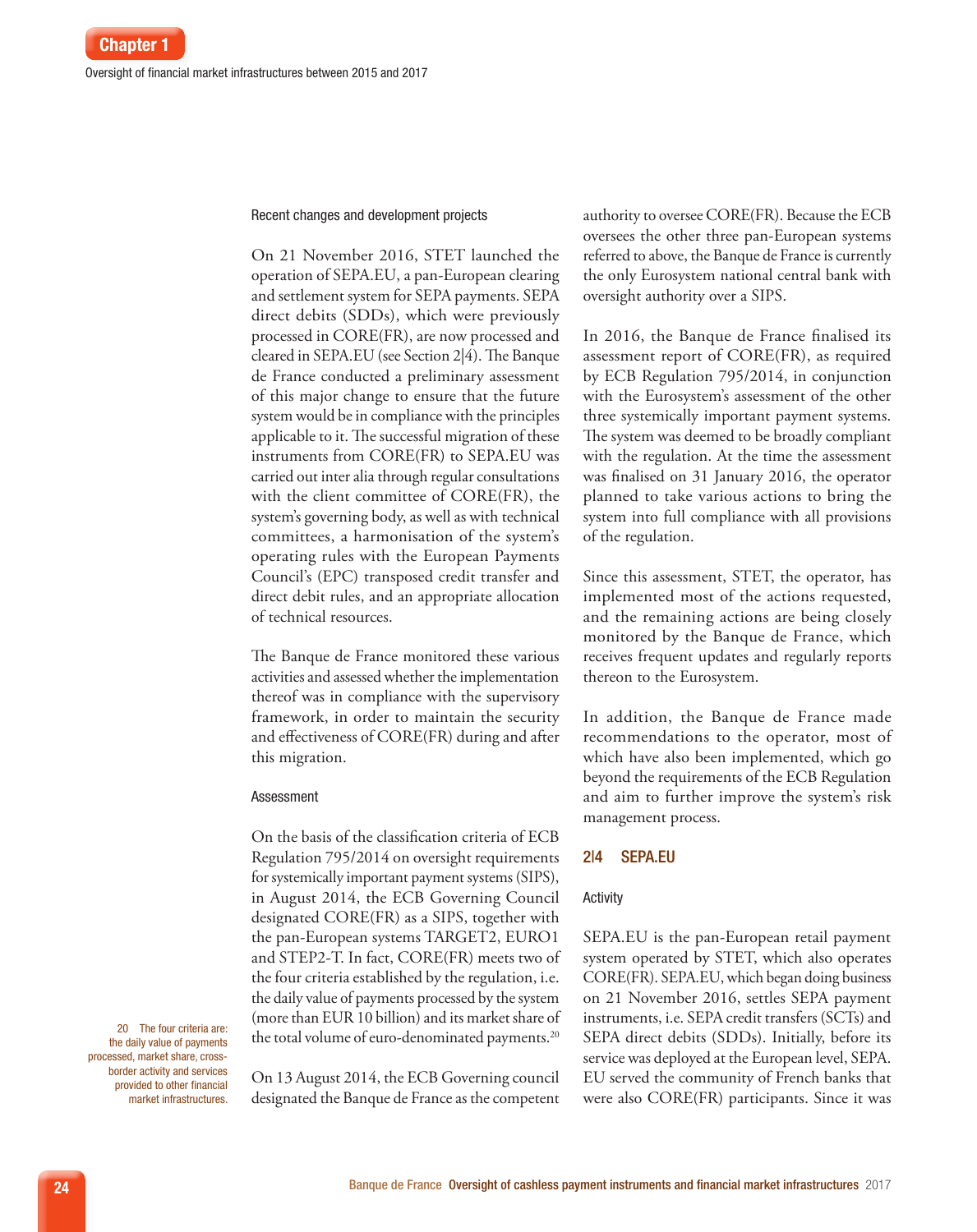launched, the system processes and clears direct debits that were formerly processed in CORE(FR).

From 21 November to 30 December 2016, 235.65 million transactions (SDD direct debits), with a value of EUR 120.48 billion, were settled in SEPA.EU. In 2017, the volume of transactions settled was stable (between 196 and 229 million transactions per month), and the monthly values settled varied between approximately EUR 74 and EUR 106 billion (See Chart 6).

#### Recent changes and development projects

The following projects are ongoing.

• The migration of SCTs from CORE(FR) to SEPA.EU: STET will migrate credit transfers (SCTs) from CORE(FR) to SEPA.EU in March 2019. Unlike the current system used by CORE(FR), which operates on the basis of a single 24‑hour cycle, in SEPA.EU the cycle concept will be replaced by continuous settlement with a prefunding model.

• The launch of an optional instant payment settlement service: CSM (Clearing and Settlement Mechanism) Instant Payment is an instant credit transfer settlement service that is based on the "SCT Inst" scheme developed by the EPC,<sup>21</sup> and that will be incorporated into SEPA.EU. This is a joint project of the French and Belgian banking communities, although they have different schedules for implementing the service. The official launch of the service on the market is planned for November 2018. The Banque de France will conduct a preliminary assessment of this initiative in order to determine if the changes CSM Instant Payment will generate within SEPA.EU may alter compliance with the nine principles for financial market infrastructure applicable to SEPA.EU (see below). Furthermore, operational risk management will be overseen jointly by the Banque de France and the National Bank of Belgium pursuant to a memorandum of understanding concluded by the two authorities.

#### C6 Activity in SEPA.EU in 2017



Sources : STET, Banque de France.

#### Assessment

Although legally CORE(FR) and SEPA.EU are two separate systems, they nevertheless have common characteristics. Since it was launched, SEPA. EU operates on the same technical platform as CORE(FR) and has the same governance structure. However, because in the medium‑term SEPA.EU will become a system independent from CORE(FR), for supervisory purposes, the Banque de France considers SEPA.EU to be a separate system, and in November 2016, gave notice thereof to the ESMA pursuant to the Settlement Finality Directive. Therefore, it is included in the list of payment and securities settlement systems designated under that directive and operating in France.

Pursuant to Article L141‑4 of the *Code monétaire et financier*, the Banque de France is the competent authority responsible for oversight. Because, on an annual basis, SEPA.EU settles payment volumes representing less than 25% of the market for domestic payments, this system falls into the category of "Other Retail Payment Systems" (ORPS), according to the classification methodology of the Eurosystem.<sup>22</sup> This category of payment system is assessed on the basis of its compliance with

21 The EPC SCT Inst is a pan-European scheme for SEPA credit transfers developed by the European Payments Council, which aims to process transactions in real time, 24 hours a day, 7 days a week, 365 days a year.

22 *[https://www.ecb.europa.](https://www.ecb.europa.eu/pub/pdf/other/Revised_oversight_framework_for_retail_payment_systems.pdf) [eu/pub/pdf/other/Revised\\_](https://www.ecb.europa.eu/pub/pdf/other/Revised_oversight_framework_for_retail_payment_systems.pdf) [oversight\\_framework\\_for\\_](https://www.ecb.europa.eu/pub/pdf/other/Revised_oversight_framework_for_retail_payment_systems.pdf) [retail\\_payment\\_systems.pdf](https://www.ecb.europa.eu/pub/pdf/other/Revised_oversight_framework_for_retail_payment_systems.pdf)*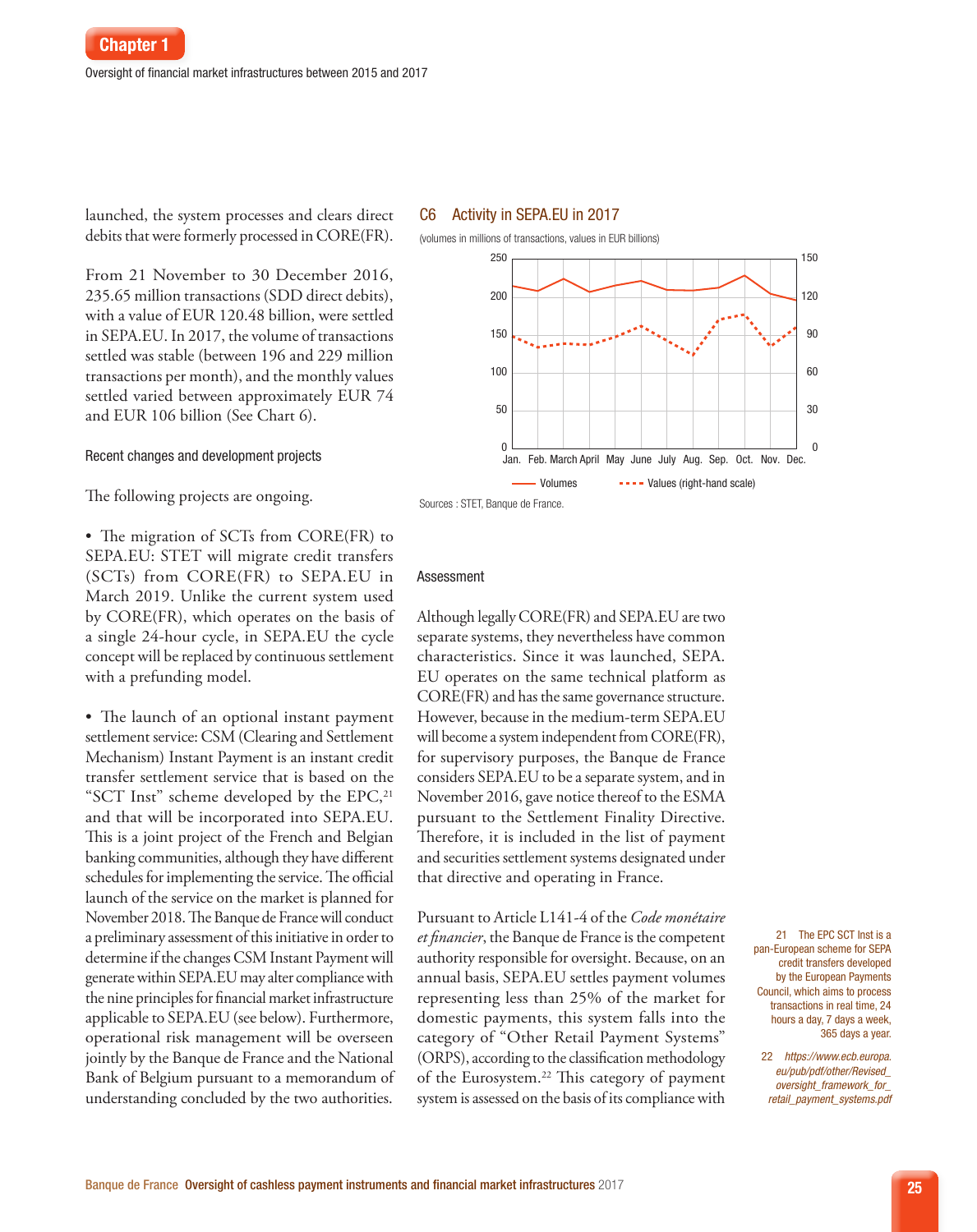the nine CPMI‑IOSCO Principles for Financial Market Infrastructures (PFMI).<sup>23</sup>

In July 2017, the Banque de France finalised its report assessing the compliance of SEPA.EU with the PFMI requirements applicable to ORPS. The system was deemed broadly compliant with the nine principles applicable to it. In September 2017, following this assessment, STET submitted an action plan to the Banque de France, in which it proposed corrective measures in response to the overseer's recommendations. Implementation of the remaining recommendations is closely monitored by the Banque de France, which regularly reports thereon to the Eurosystem.

#### 2|5 Cooperative oversight

#### European central counterparties

The Banque de France is a member of the EMIR colleges of several European CCPs, pursuant to Article 18 of EMIR. During the period under review, it participated in the colleges of the Italian CCP Cassa di Compenzacione e Garanzia (CC&G), with which the French CCP has interoperability arrangements, the German CCP Eurex Clearing AG and the Dutch CCP EuroCCP, as the overseer of the central securities depository (Euroclear France) with which these CCPs have links. The Banque de France is also the alternate for the ECB, in its capacity as central bank of issue, on the EMIR college of the British CCP LCH Ltd.

#### TARGET2

Since 2008, TARGET2 has been the real time gross settlement (RTGS) system for the euro zone. The system was developed by three central banks: Banque de France, Deutsche Bundesbank and Banca d'Italia. In 2016, the system included 24 national central banks (and the ECB) and their national user communities. The participating central banks are the 19 euro zone central banks and the central banks of 5 other EU countries that are not members of the euro zone (Bulgaria, Croatia, Denmark, Poland and Romania).

Like the CORE(FR) French system, TARGET2 was identified as a SIPS by a decision of the Governing Council in August 2014 and, therefore, is subject to the requirements of ECB Regulation 795/2014 of 3 July 2014, as amended by ECB Regulation 2017/2094 of 3 November 2017. The ECB coordinates the oversight of TARGET2, with the cooperation of the national central banks that participate in the system.

The TARGET2 system was assessed in 2015 under the direction of the ECB, in conjunction with the central banks of the euro zone that volunteered to contribute to this assessment procedure.

At the time the assessment was finalised, on 31 January 2016, the operator planned to take various actions to bring the system into full compliance with all provisions of the regulation. Since this assessment, the TARGET2 operator has implemented most of the actions requested, and the remaining actions are being closely monitored by the ECB, which receives frequent updates thereon.

#### TARGET2-Securities

Although TARGET2‑Securities (T2S) does not meet the definition of a securities settlement "system" within the meaning of the Settlement Finality Directive and therefore is not overseen as such, the Eurosystem nevertheless applies an oversight procedure similar to that applicable to securities settlement systems because the fact that it is a pan‑European settlement platform makes it systemically important. The ECB is the lead overseer of T2S, with the active participation of all national central banks, which validate its approach and conclusions.

Furthermore, T2S is overseen jointly by the central banks and financial market authorities of the various jurisdictions in which at least one CSD

23 The relevant nine principles are legal basis (principle 1), governance (principle 2), framework for the comprehensive management of risks (principle 3), settlement finality (principle 8), participantdefault rules and procedures (principle 13), operational risk (principle 17), access and participation requirements (principle 18), efficiency and effectiveness (principle 21) and disclosure of rules, key procedures and market data (principle 23).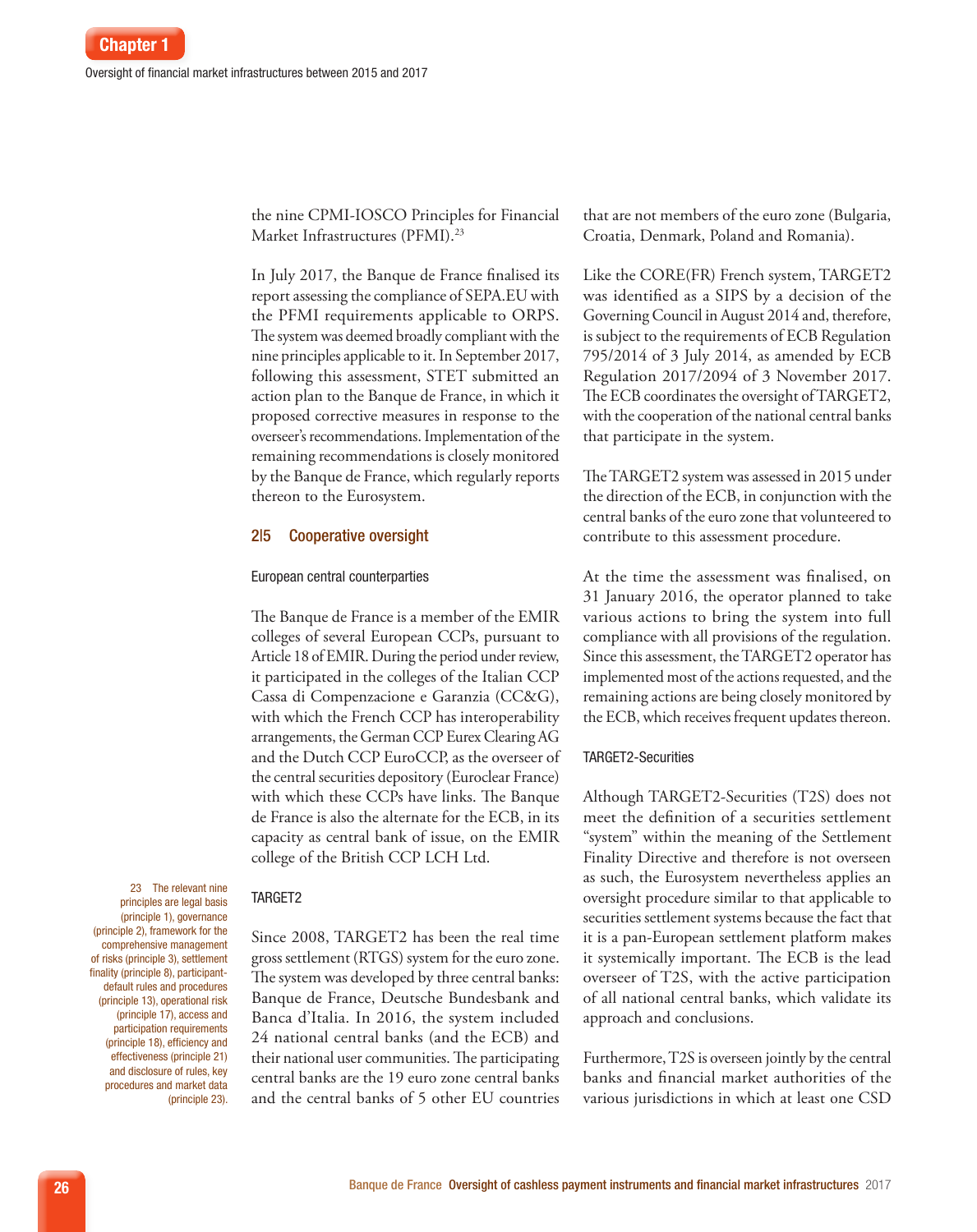has contractually outsourced its settlement service to T2S. This cooperative group oversight body is co-chaired by the ECB and ESMA. The 24 CSDs that migrated to T2S during the five initial migration waves are established in 21 Member States of the EU and the European Economic Area. Therefore, the supervisory group includes 21 central national banks and 21 national market authorities, in addition to ESMA and the ECB.

A preliminary assessment of T2S against the ESCB-CESR standards<sup>24</sup> was finalised in early 2014, and then published by the ECB and ESMA. The assessment against certain standards was not completed, in particular with respect to settlement finality, due to the fact that final common rules legally enforceable against third parties had not yet been adopted. Since then, as cash accounts are legally within the national systems comprising T2 (e.g. TARGET2‑Banque de France), the "cash" component of T2S is included in the global assessment of TARGET2,<sup>25</sup> which is conducted against the PFMI.

Starting in early 2018, T2S will undergo a new and exhaustive oversight assessment, this time against the PFMI. Initially, the T2S operator will be required to furnish a self‑assessment by completing a questionnaire. The final assessment will be based on this self‑assessment, which will be critically analysed, inter alia by comparing it with all T2S documentation (contracts, operating manuals, etc.). Certain topics will be substantively assessed for the first time, in particular settlement finality in T2S, due to the signature of a memorandum of agreement by all CSDs and central banks participating in T2S, the concrete transposition of these principles into common procedures and the addition of new functionalities in T2S.

#### EURO1 and STEP2-T

Under the aegis of the ECB, as lead overseer, the Banque de France participates in the cooperative oversight of the pan‑European payment systems operated by EBA Clearing: EURO1 (large-value payment system) and STEP2 (retail payment system processing SEPA credit transfers (SCTs) and SEPA direct debit (SDDs)).

The Banque de France has contributed to the various assessments conducted by the ECB, in particular with respect to these two systems' compliance with the Regulation on SIPS (see Section 1|3 above), as well as to monitoring action plans and the implementation of RT1, EBA Clearing's pan‑European instant payment solution, which has been operational since 21 November 2017.

#### SWIFT

In connection with the cooperative oversight of SWIFT conducted by the National Bank of Belgium, in which the Banque de France participates, the oversight work during the period under review focused primarily on the Customer Security Programme, a programme for all SWIFT customers that aims to improve the cybersecurity of their local environments, the prevention and detection of attacks, and the reaction processes in the event of an incident:

• by taking part in the public consultation conducted by SWIFT;

• by granting agreement to SWIFT to continue the various aspects of its programme after having studied each fundamental principle and document;

• by entering into contact with the community of SWIFT users during the series of presentations about the Programme.

#### CLS

The CLS system provides payment versus payment (PvP) settlement of payment instructions for spot transactions in the foreign exchange market, certain listed currency derivatives and currency swaps. Each system participant holds a multi-currency 24 The ESCB-CESR standards were non-binding standards adopted by European regulators for the supervision of CSDs and SSS in particular. They were replaced by the PFMI in 2012.

25 The report assessing TARGET2 against the PFMI can be viewed at: *[http://www.ecb.europa.](http://www.ecb.europa.eu/pub/pdf/other/t2disclosurereport201606.en.pdf?8341c2a74d87b322292738afa9c331a3) [eu/pub/pdf/other/](http://www.ecb.europa.eu/pub/pdf/other/t2disclosurereport201606.en.pdf?8341c2a74d87b322292738afa9c331a3) [t2disclosurereport201606.](http://www.ecb.europa.eu/pub/pdf/other/t2disclosurereport201606.en.pdf?8341c2a74d87b322292738afa9c331a3) [en.pdf?8341c2a74d87b](http://www.ecb.europa.eu/pub/pdf/other/t2disclosurereport201606.en.pdf?8341c2a74d87b322292738afa9c331a3) [322292738afa9c331a3](http://www.ecb.europa.eu/pub/pdf/other/t2disclosurereport201606.en.pdf?8341c2a74d87b322292738afa9c331a3)*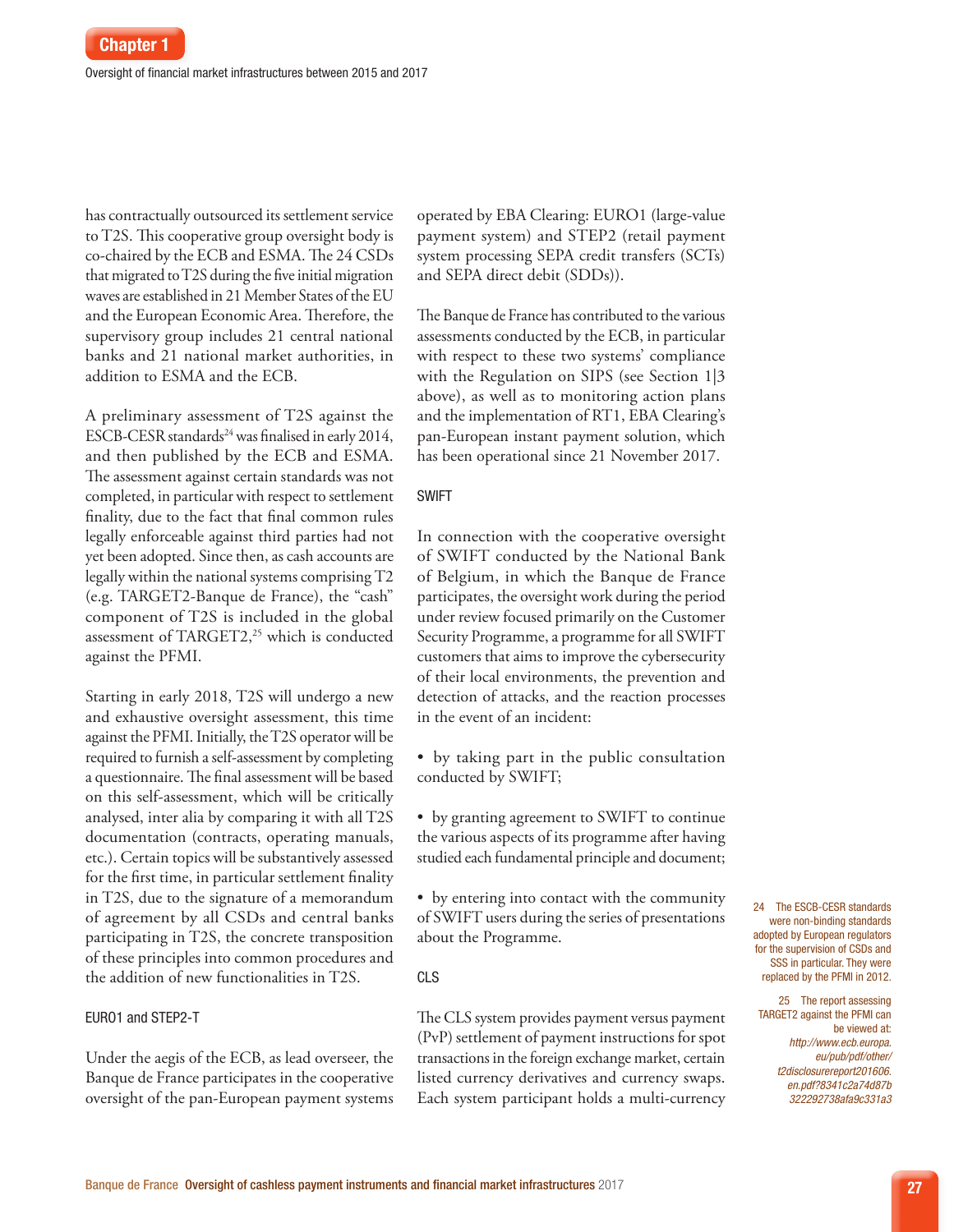account with CLS Bank International<sup>26</sup> with positions in each currency settled by the system. For its part, CLS Bank International holds accounts with the various central banks of issue of the relevant currencies. The CLS system began its settlement business in September 2002. By the end of 2015, it had 18 eligible currencies.

Due to its international scope involving numerous currencies, the CLS system is subject to cooperative oversight governed by an agreement (the "Protocol") between the Group of Ten (G10) central banks and the central banks whose currencies are settled by CLS. The Federal Reserve coordinates this oversight as lead overseer. The aim of this cooperation arrangement is to enable relevant central banks to participate in the oversight of the system and ensure its security and efficiency. Under this framework, the central banks verify CLS's compliance with the standards applicable to payment systems and financial market infrastructures, and study changes proposed by the operator, in order to assess potential impacts on the system's operating rules and conditions and, in particular, on its risk profile. The Oversight Committee, which is led by the Federal Reserve Bank of New York (FRBNY), and which comprises the signatory central banks, including the Banque de France, is the vehicle for this cooperation.

26 CLS's legal structure comprises CLS Group Holding AG, a Swiss holding company that represents the shareholders (the participating banks), and which holds CLS UK Intermediate Holding, an English company that provides various services to its subsidiaries, CLS Bank International and CLS Services Ltd. CLS Bank International is based in New York and holds participants' accounts, whereas CLS Services Ltd, which is based in London, provides operational services to CLS Bank International.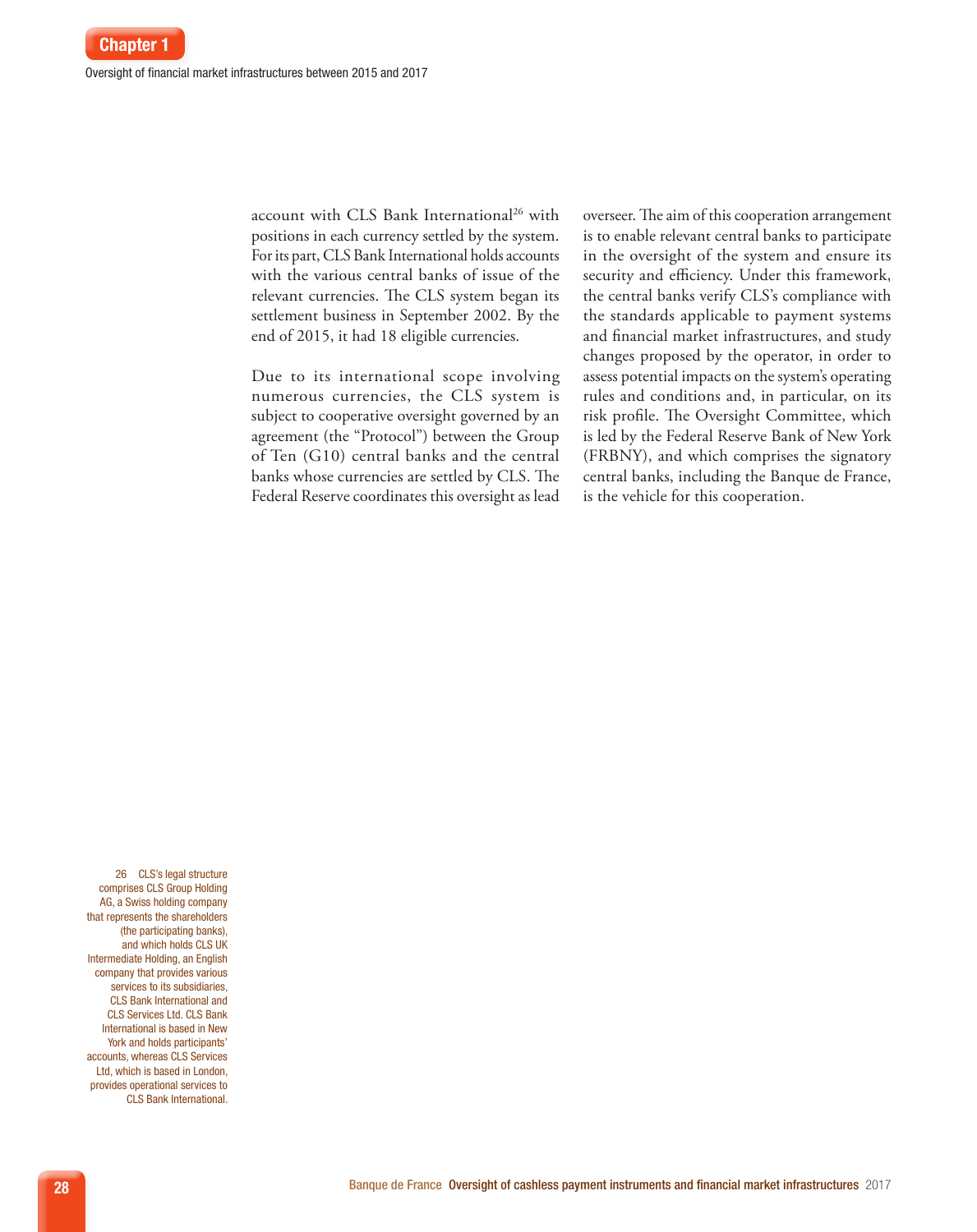# Oversight of cashless payment instruments between 2015 and 2017

#### 1| Regulatory changes in the field of cashless payment instruments

#### 1|1 The application of the second European payment services directive

Convergence of payments market regulations is an essential aspect of the integration of the payments market in Europe, which supplements major political initiatives such as the adoption of the euro as a currency or setting up SEPA (Single Euro Payments Area) payment instruments. The first European payment services directive and the two European electronic money directives, which were adopted in the 2000s, aimed to create a harmonised regulatory framework for payment services in Europe, while providing added consumer protection and encouraging competition in the market.

The second European payment services directive (PSD2), which was adopted on 25 November 2015 and entered into force on 13 January 2018, builds on these laws and expands the scope of regulated payment services to include new services and operators, and at the same time tightens the security requirements applicable to players in the payments market. After having

participated in the negotiations that led to the adoption of the directive, the Banque de France was heavily involved in drafting the transposition order that was published in the *Journal officiel* on 10 August 2017.

The PSD2 creates a payment service provider (PSP) status for third parties that access accounts held by "account servicing" PSPs (primarily banks) to initiate payments or aggregate account information:

• payment initiators are intermediaries that are authorised to initiate payments, usually credit transfers, from a client's online bank account, and that offer these payment services to online merchants as a possible alternative to payment using a card or electronic wallet;

• information aggregators offer a service that consolidates information from various payment accounts a client may hold with other payment service providers.

These activities, which up to now had been conducted without regulatory supervision, carry a high risk of fraud as they require users to disclose to a third party the identifiers and access codes to their online accounts. In view of these new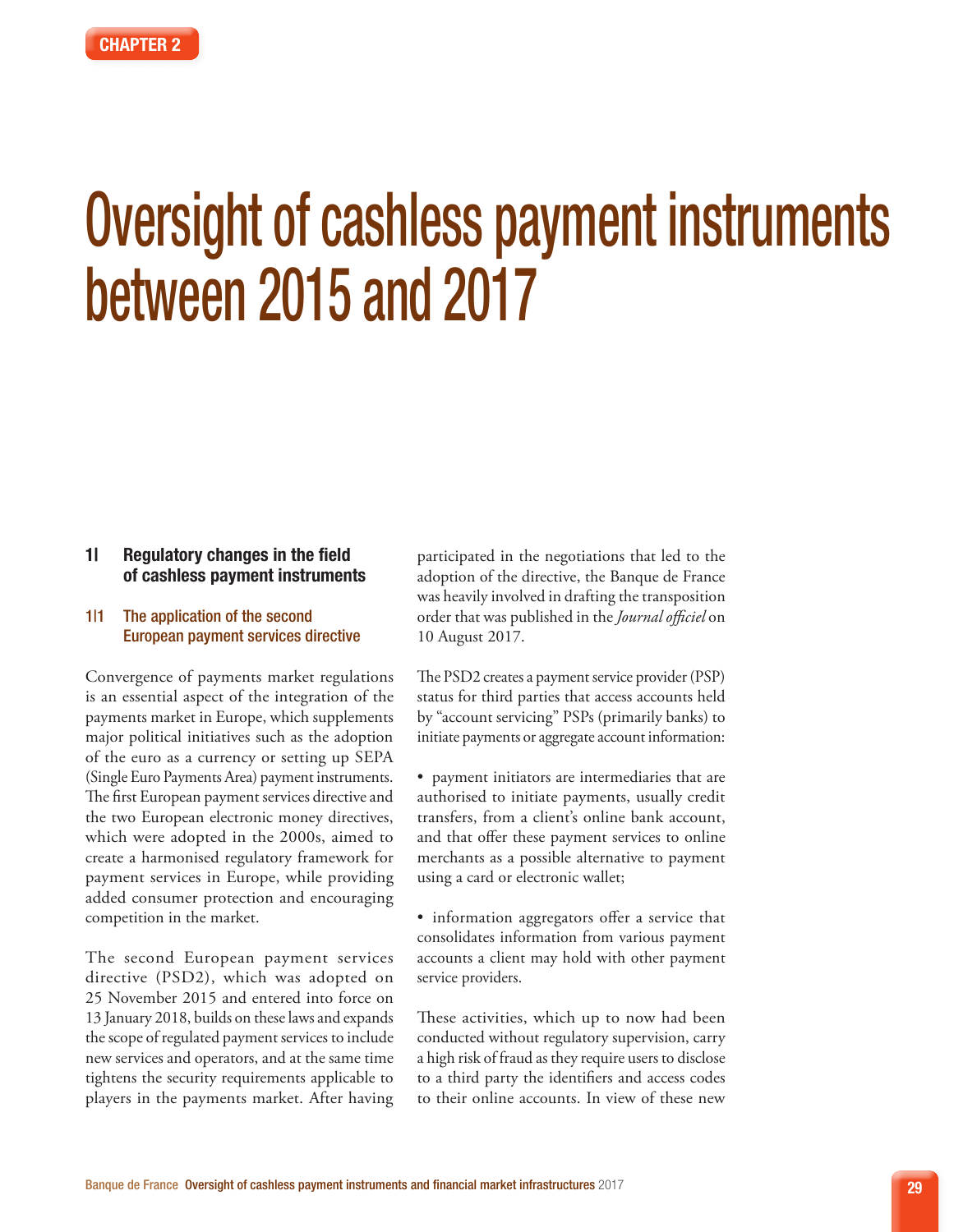circumstances, the regulation provides that bank identifiers may be shared with third-party PSPs if they are protected, in particular by encrypting data. It also provides that third-party PSPs and account servicing PSPs, as well as users, should communicate securely by using an interface, the characteristics of which will be specified in a level two regulation associated with the directive.

The directive also aims to enhance the security of payments on the basis of the following two principles:

• strong account holder authentication is required to access accounts and for all high-risk online actions (e.g. creating a new payee for credit transfers on an online banking site);

• strong payer authentication is required to initiate payments electronically.

However, exceptions to this obligation to use strong authentication may be defined in the regulations for transactions deemed low-risk (e.g. low-value payments or a credit transfer between accounts held by the same person).

The European Banking Authority (EBA) was tasked with preparing, in close collaboration with the European Central Bank (ECB), a regulatory technical standard setting out: (i) the requirements for, and exemptions from, strong customer authentication for securing transactions and access to accounts; (ii) the requirements for protecting personalised security credentials; and (iii) the technical and operational procedures enabling banks, third-party PSPs and their clients to communicate securely. To allow players to adapt their IT systems, the provisions of the directive covered by this technical standard will be applicable 18 months after the standard is adopted.

In addition to its contribution to this regulatory technical standard, the Banque de France also contributed to the preparation of two other documents that clarify the provisions of the directive in connection with its payment instruments oversight duties:

• the EBA guidelines on major incidents reporting, which was published on 27 July 2017;

• the EBA guidelines on operational risk and security, which was published on 12 December 2017.

These two guidelines entered into force at the same time as PSD2, i.e. 13 January 2018.

#### 1|2 Instant payment: the European Payments Council's SCT Inst scheme

As electronic commerce has expanded, the need for faster execution of transactions has become a major issue in relation to the modernisation of payments, making "instant" payments a key topic in recent years. For this reason, in December 2014, the Euro Retail Payments Board (ERPB) initiated European work on this issue, which led it, firstly, to define instant payments as electronic payment solutions available 24 hours a day resulting in immediate interbank clearing and crediting of the payee's account and, secondly, to direct European industry players to develop a pan European solution as quickly as possible.

In November 2016, this work culminated in a presentation by the European Payments Council (EPC) of a pan-European instant payment project in accordance with the ERPB's definition. This solution should make it possible to make payments in euro in less than ten seconds 24/7, in the form of instant SEPA credit transfers (known as "SCT Inst"). Payment service providers that are EPC members have been able to offer this solution since November 2017 – the date the SCT Inst scheme adopted by the EPC took effect. However, enrolment in this scheme by banks is voluntary, and they are free to decide whether or not to offer instant credit transfer services to their clients.

To properly prepare the French market for the implementation of this pan-European payment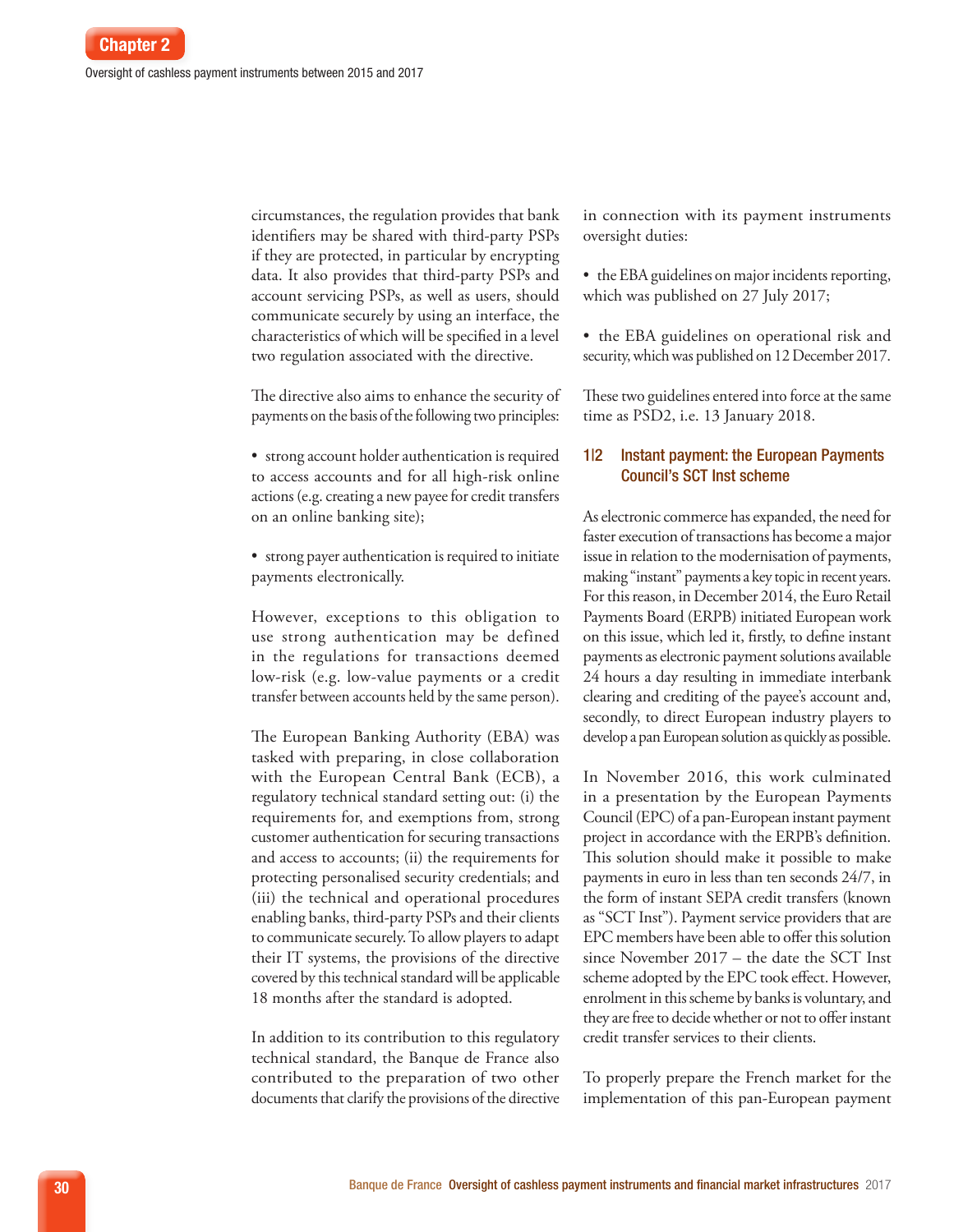#### Box 3

# Strong customer authentication

The issue of securing internet payments was raised in 2008 within the *Observatoire de la sécurité des cartes de paiement* (OSCP) at the instigation of the Banque de France. The recommendations the Observatory made in its 2009 annual report defined the concept of strong customer authentication, and invited French payment card market players to develop and implement authentication solutions meeting this definition.

The French example inspired the work conducted at the European level, firstly by the SecuRe Pay European forum, and then by the European Commission in preparation for the second European payment services directive (PSD2). The new directive defines strong authentication as a set of procedures based on the use of two or more of the following components:

- something only the user knows, e.g. a password or PIN;
- something only the user possesses, e.g. a token, mobile phone or smart card;
- something the user is, e.g. a biometric characteristic, such as a fingerprint or voice.

The elements selected must be mutually independent, i.e. the breach of one does not compromise the other(s). At least one of the components should be non-reusable and non-replicable (except for biometric characteristics). The strong authentication procedure should be designed to protect the confidentiality of authentication data.

Currently, strong authentication for payments is most frequently based on the use of a one-time password (OTP) given to the customer using a variety of channels, for example a text message to a mobile phone, a password generated on the customer's online banking website, or a card reader, display card or token.<sup>1</sup> When a payment is being made, the e-commerce website puts the customer in touch with the card-issuing bank so that it can authenticate the customer through the current protocol, 3D-Secure (see Diagram).



1 The 2015 annual report of the *Observatoire de la sécurité des cartes de paiement* provides a review of the strong authentication techniques most commonly used in France: *<https://www.banque-france.fr/sites/default/files/medias/documents/oscp-rapport-annuel-2015.pdf>*

solution, in 2016 the *Comité national des paiements scripturaux* (CNPS) identified the conditions for developing offers in relation to instant credit transfers, paying particular attention to the benefits and risks associated with the use thereof, and defined the various foreseeable circumstances in which the solution could be used.

Furthermore, to encourage rapid and secure adoption of this new payment method, since June 2017, the ECB and all Eurosystem central banks have been conducting a joint assessment of the SCT Inst scheme under the applicable oversight framework. The ECB will publish the results of this work in the spring of 2018.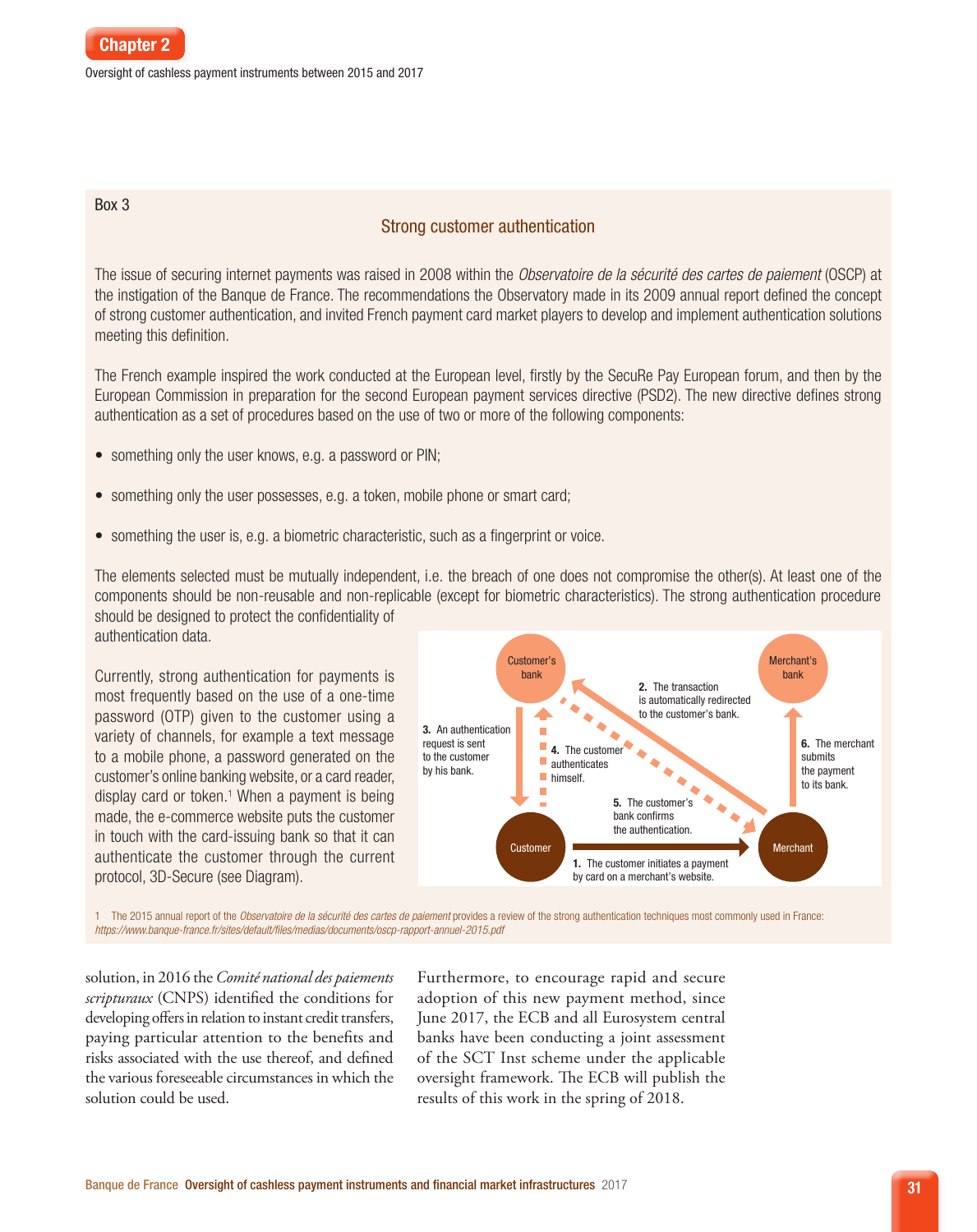

#### Box 4

# Support for the development of FinTechs in the payments field in France

FinTechs (a contraction of "finance" and "technology") are innovative businesses that develop value added services by applying the most advanced digital technologies (mobile and telecommunications technologies, biometrics, artificial intelligence, big data, blockchains, etc.) to the banking, finance and insurance fields.

In the payments field, FinTechs have a high growth potential. The French authorities have already taken specific measures to promote their development.

• Various types of regulatory status adapted to launching FinTechs: Law No. 2016-1321 for a Digital Republic, which was adopted and promulgated on 7 October 2016, amended the *Code monétaire et financier* by adding a provision that should facilitate the development of FinTechs while awaiting the transposition of the second European payment services directive (PSD2). Businesses that provide payment services that can be used exclusively within a limited network of acceptors or to purchase a limited range of goods or services, and whose business volume over 12 months is less than EUR 1 million, no longer are required to carry out any formalities with the *Autorité de contrôle prudentiel et de resolution* (ACPR). For several years, the French law has also granted payment institutions (PIs) and electronic money institutions (EMIs) authorisations under a relaxed prudential status, in particular with lower minimum capital and own funds requirements. Establishments may be authorised under these statuses if their volume of business is low (EUR 3 million in payments managed monthly in the case of PIs, a monthly average of EUR 5 million in electronic money in circulation in the case of EMIs). However, these relaxed statuses are not eligible for the European passport.

• Concerning the new account and payment initiation information aggregation services, before the entry into force of PSD2, the Banque de France, as well as the ACPR, met with FinTechs eligible for the new statuses created by the directive, in particular to provide assistance in preparing their authorisation applications. The primary aim of the Banque de France was to provide clarification on the security provisions relevant to these two new services.

• The oversight actions of the Banque de France cover the entire lifecycle of FinTechs, from the authorisation of payment and EMIs, in order to assess the security of payment services offered, to the annual collection of statistical data and regulatory information. These actions are guided by two additional principles: (i) a minimum set of security requirements, in particular in relation to sensitive payment data and authentication methods, and (ii) a proportionate approach to risks for the application of oversight requirements (with respect to governance, risk control, continuity, etc.).

# 1|3 Creation of the *Comité national des paiements scripturaux*

The *Comité national des paiements scripturaux* (CNPS – National Cashless Payments Committee), which succeeded the National SEPA Committee, was created in April 2016. It is chaired by the Banque de France, with the *Association française des trésoriers d'entreprise* (AFTE – French Corporate Treasurers Association) and the *Fédération bancaire française* (FBF – French Banking Federation) acting as vice-chairs. The purpose of this Committee is to offer a structure for dialogue for all French payment instruments stakeholders (representatives of users, service providers and the public authorities) that contributes to ensuring proper implementation of the national cashless payments strategy, which was launched in October 2015 by the Ministry for the Economy and Finance,<sup>1</sup> and the influence of the French community on upcoming changes in European payment systems.

1 *[http://www.economie.](http://www.economie.gouv.fr/files/files/PDF/Strategienationale_sur_moyens_de_paiement_102015.pdf) [gouv.fr/files/files/PDF/](http://www.economie.gouv.fr/files/files/PDF/Strategienationale_sur_moyens_de_paiement_102015.pdf) [Strategienationale\\_sur\\_moyens\\_](http://www.economie.gouv.fr/files/files/PDF/Strategienationale_sur_moyens_de_paiement_102015.pdf) [de\\_paiement\\_102015.pdf](http://www.economie.gouv.fr/files/files/PDF/Strategienationale_sur_moyens_de_paiement_102015.pdf)*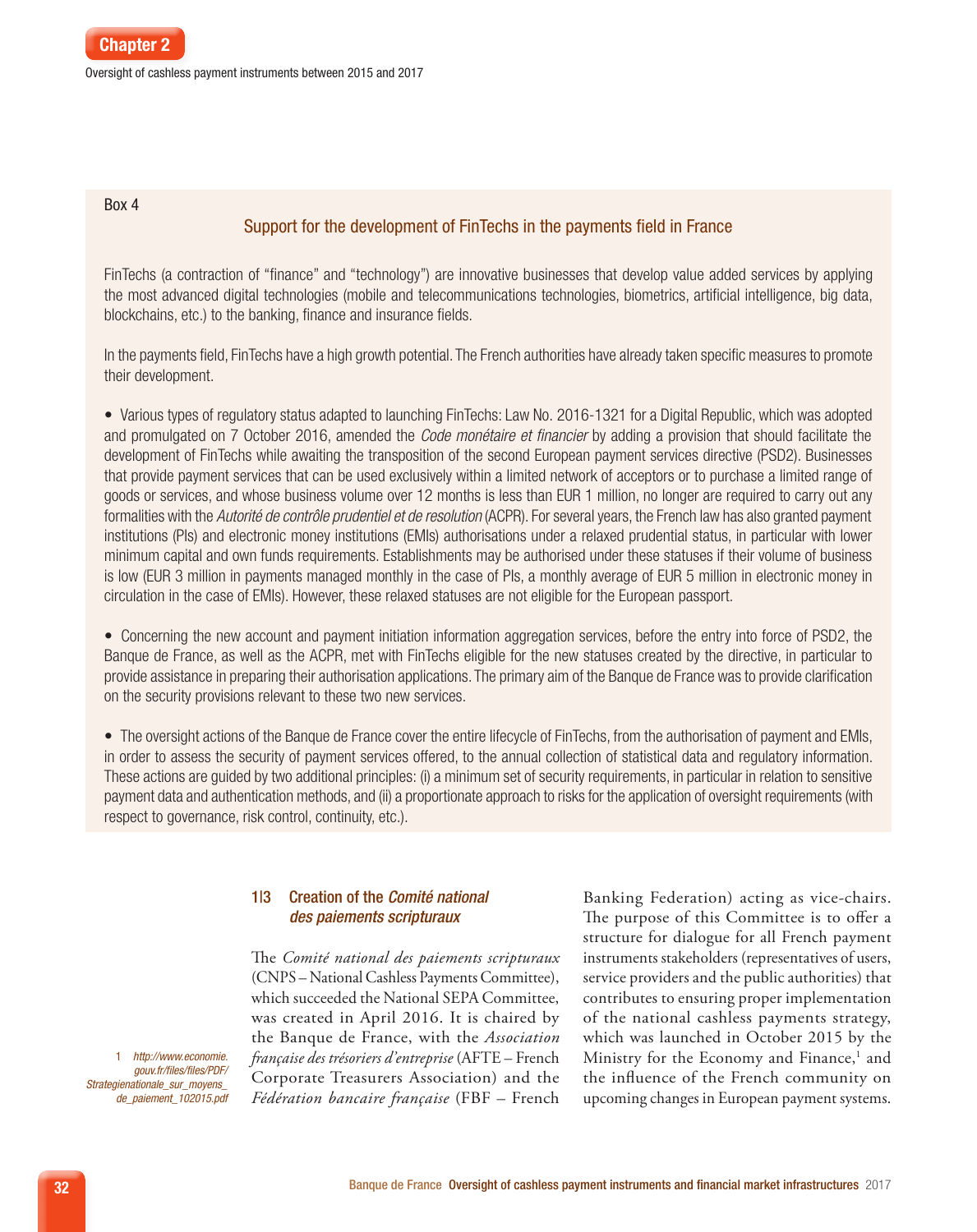To achieve these objectives, the work of the Committee focuses on three priorities.

• Diversifying the payment offer of the public sector. The Committee offers a forum for consultation on the initiatives of players in the public and corporate sphere that aim to offer subscribers payment instruments better suited to their needs, as well as to those of the public sphere.

• The use by businesses of the new instruments in the SEPA range, in particular, "instant" credit transfers, which are the subject of a pan-European project coordinated by the ERPB. For example, the Committee has launched functional and technical projects to ensure proper implementation of the instant credit transfer in France. It has also focused on developing the accounting referencing functionalities for electronic payment orders, such as SEPA credit transfers, which numerous businesses have identified as an important prerequisite for the use of this payment instrument. The expansion of these payment instruments should lead to a decreased use of cheques, as they come to be seen as alternatives, in particular for business-to-business payments.

• The use of fast, secure and accessible electronic instruments by the general public, including for small amounts. To this end, and with the goal of enabling the general public to benefit from innovations in the payments field, the Committee monitors the commitments made to reduce pricing and technical obstacles to payment using cards for transactions with a value starting at one euro. A system has also been set up for monitoring the use of contactless payments, as well as for actively following innovations in the field of payments.

The actions conducted pursuant to these priorities all include a significant communication component, aimed at both businesses and the general public. Accordingly, two flyers, prepared in conjunction with the *Comité consultatif du secteur financier* (Financial Sector Advisory Committee), on,

respectively, SEPA credit transfers and alternatives to payment by cheque, were published in May 2017. At the European level, these actions also included monitoring and contributing to the work on dematerialising the payment chain.

# 1|4 Creation of the *Observatoire de la sécurité des moyens de paiement*

The *Observatoire de la sécurité des cartes de paiement* (OSCP – Observatory for Payment Card Security) was created by the Law of 15 November 2001 on day-to-day security and established, at the national level, a consultation body tasked with enhancing the security of payment card transactions.

Bolstered by the diversity of its members, who are a representative cross-sample of all parties concerned by the security of payment cards, including service providers (banks, payment card systems), users (consumers, merchants and businesses) and the public authorities, throughout its existence the OSCP has made significant contributions to enhancing the security of payment cards in France, in particular by:

- collecting and publishing annually statistics on payment card fraud;
- enhancing the security of internet payments by promoting the use of strong cardholder authentication measures at the time of payment;
- enhancing the security of contactless payments by card or by mobile phone;
- enhancing the security of innovative mobile payment acceptance solutions.

The work of the OSCP has contributed to increasing the expertise of the Banque de France with respect to card security, enabling it to make proposals at the European level concerning regulatory requirements and applicable oversight frameworks.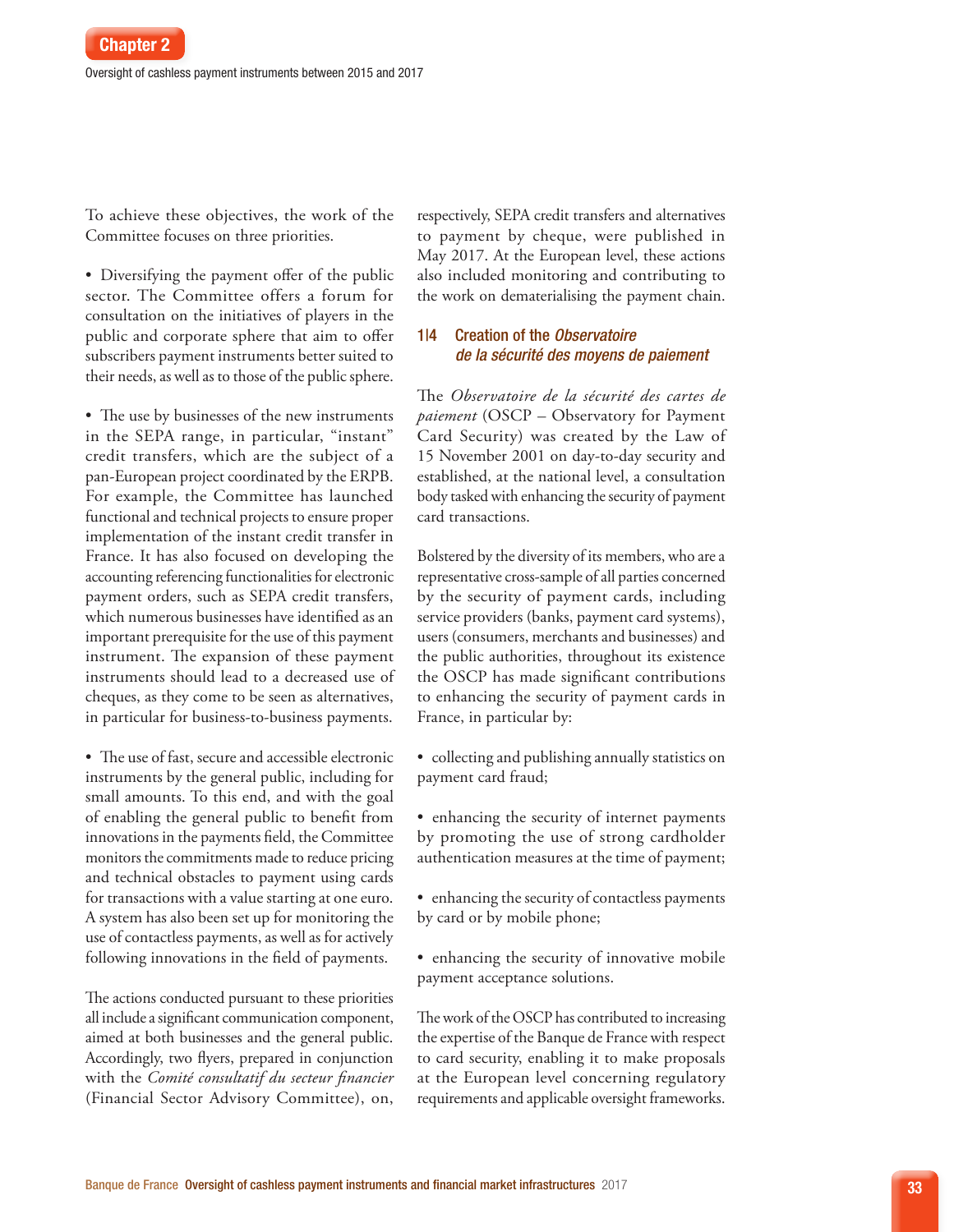Building on the successful work of the OSCP, and consistently with the national payments strategy launched in October 2015 by the Minister for the Economy and Finance, the Law of 9 December 2016 on transparency, preventing corruption and modernising the economy, expanded the remit of the OSCP to all cashless payment instruments.

The *Observatoire de la sécurité des moyens de paiement* (OSMP – Observatory for the Security of Payment Means) has taken over the duties of the OSCP – monitoring security enhancement measures undertaken by issuers, merchants and businesses, compiling statistics on fraud, and monitoring technological developments in relation to payment instruments – over a scope that has now been expanded to include cashless payment instruments. This broader scope will enable it to perform the security analyses that are indispensable for the work performed by the *Comité national des paiements scripturaux* (CNPS), which oversees implementation of the national payments strategy.

The members of the newly created OSMP were appointed on 20 June 2017 by an order of the Minister for Economy and Finance. Its membership continues to follow the principle of equal representation between service suppliers and users that had been followed by the OSCP. The Banque de France continues to act as chair (a position held by its Governor) and secretary for this new Observatory.

The initial work of the OSMP focused on harmonising the methods for collecting statistics about fraud concerning various payment instruments. Its first annual report, which was published on 18 July 2017 and is available on its website,<sup>2</sup> provides a statistical overview of fraud affecting cashless payments in France in 2016.

Its upcoming work will focus inter alia on the procedures for implementing enhanced authentication for payment instruments other than cards, as required by the PSD2.

#### 1|5 Updating of the cheque security framework

The cheque security framework (CSF), which was established for the first time in 2005 by the Banque de France, describes the security objectives that the Banque de France expects to be implemented by the institutions that participate in the various stages of cheque processing. It is supplemented by a cheque security assessment questionnaire, which breaks down the procedures for implementing these security objectives.

In late 2015, the Banque de France undertook the process of revising the CSF, in conjunction with the banking industry, through the *Comité français d'organisation et de normalisation bancaires* (CFONB – French Banking Organisation and Standardisation Committee). This project was deemed necessary due to a rapidly changing environment, driven by three initiatives.

• The definition of a national payment instruments strategy by the Ministry for the Economy and Finance, which encourages reducing the use of cheques in favour of electronic payment instruments.

- The need to encourage stakeholders to remain particularly vigilant with respect to managing risks associated with the use of cheques, and to adapt controls to better take into account the weak points of the cheque payment chain. In fact, cheques account for the second highest incidence of fraud involving payment instruments, behind cards, despite the fact that they are only the fourth most used payment instrument (behind cards, credit transfers and direct debits).
- The desire to adapt the CSF to the format used by the security frameworks for other cashless payment instruments established by the Eurosystem and the Banque de France.

This project culminated in a revised framework that defines nine security objectives applicable to cheque payment systems, i.e. all processes in connection with cheque-handling by institutions (See Box 5).

2 *[https://www.banque](https://www.banque-france.fr/en/financial-stability/observatory-security-payment-means
)[france.fr/en/financial-stability/](https://www.banque-france.fr/en/financial-stability/observatory-security-payment-means
) [observatory-security-payment](https://www.banque-france.fr/en/financial-stability/observatory-security-payment-means
)[means](https://www.banque-france.fr/en/financial-stability/observatory-security-payment-means
)*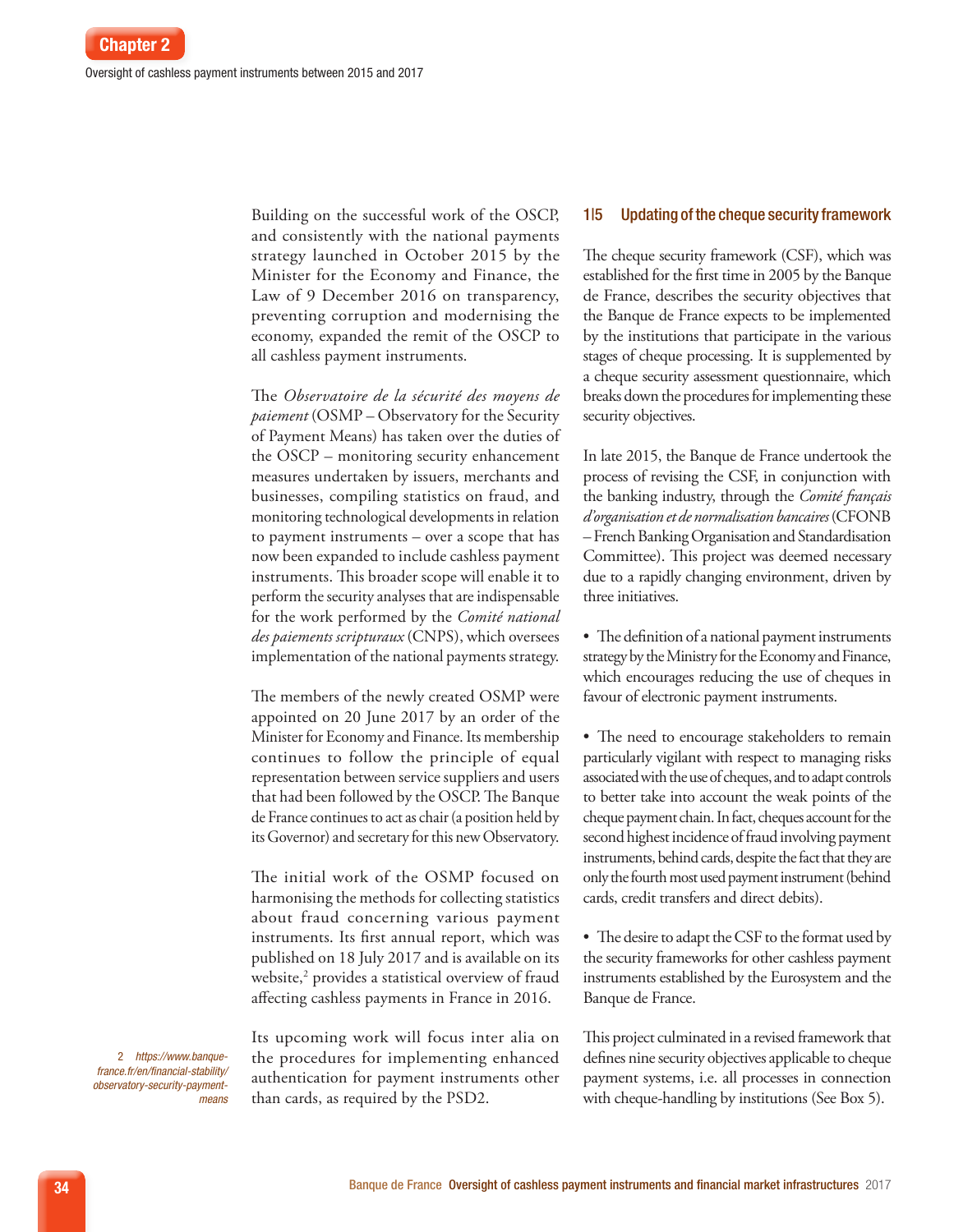Oversight of cashless payment instruments between 2015 and 2017

#### Box 5

# The nine security objectives of the new cheque security framework

# 1. Governance and organisation

[...] Security governance aims to ensure that security measures are in place, and that they are optimal and appropriate. The stakeholders [who are participants in the cheque payment system] must have a set of formal, regularly updated documents that define this governance framework and the organisation of the security of the cheque payment system, covering all associated activities, including outsourced activities.

# 2. Risk assessment

Security management requires identifying assets to be protected associated with an analysis of risks incurred, as well as setting up organisational, technical and procedural measures that offer such protection. Measures deployed must be assessed periodically to determine their effectiveness.

# 3. Controlling and limiting risks

Stakeholders must implement adequate security measures in order to limit the risks identified, in accordance with the security policy of the business line.

# 4. Managing incidents and reports

Stakeholders must set up a system for monitoring incidents in connection with transactions and customer complaints that provides an exhaustive record of incidents. This monitoring system should include a procedure for reporting incidents that adequately informs the governance bodies, as well as relevant external parties.

# 5. Traceability - audit trail

Stakeholders must set up a process that provides traceability that can be used to create an uninterrupted audit trail for each transaction covered by the cheque payment system.

# 6. Physical security of cheques

Stakeholders must ensure the security of the physical media containing cheques throughout their lifecycle.

# 7. Security of operating environments

The physical and logical environments of the cheque payment system must be secure and protect the physical and logical media containing cheques, as well as the transactions carried out. They must ensure the quality, availability and technical usability of elements archived.

# 8. Transaction monitoring system

Transactions must be monitored to prevent, detect and block attempted payments suspected to be fraudulent. This oversight must be carried out pursuant to a formal procedure that defines the rules governing alerts, as well as the possible types of alerts.

# 9. Raising awareness among clients about security rules

Establishments must raise awareness among their clients about the precautionary rules for safeguarding pre-printed cheques, issuing and receiving cheques, keeping cheques and depositing cheques.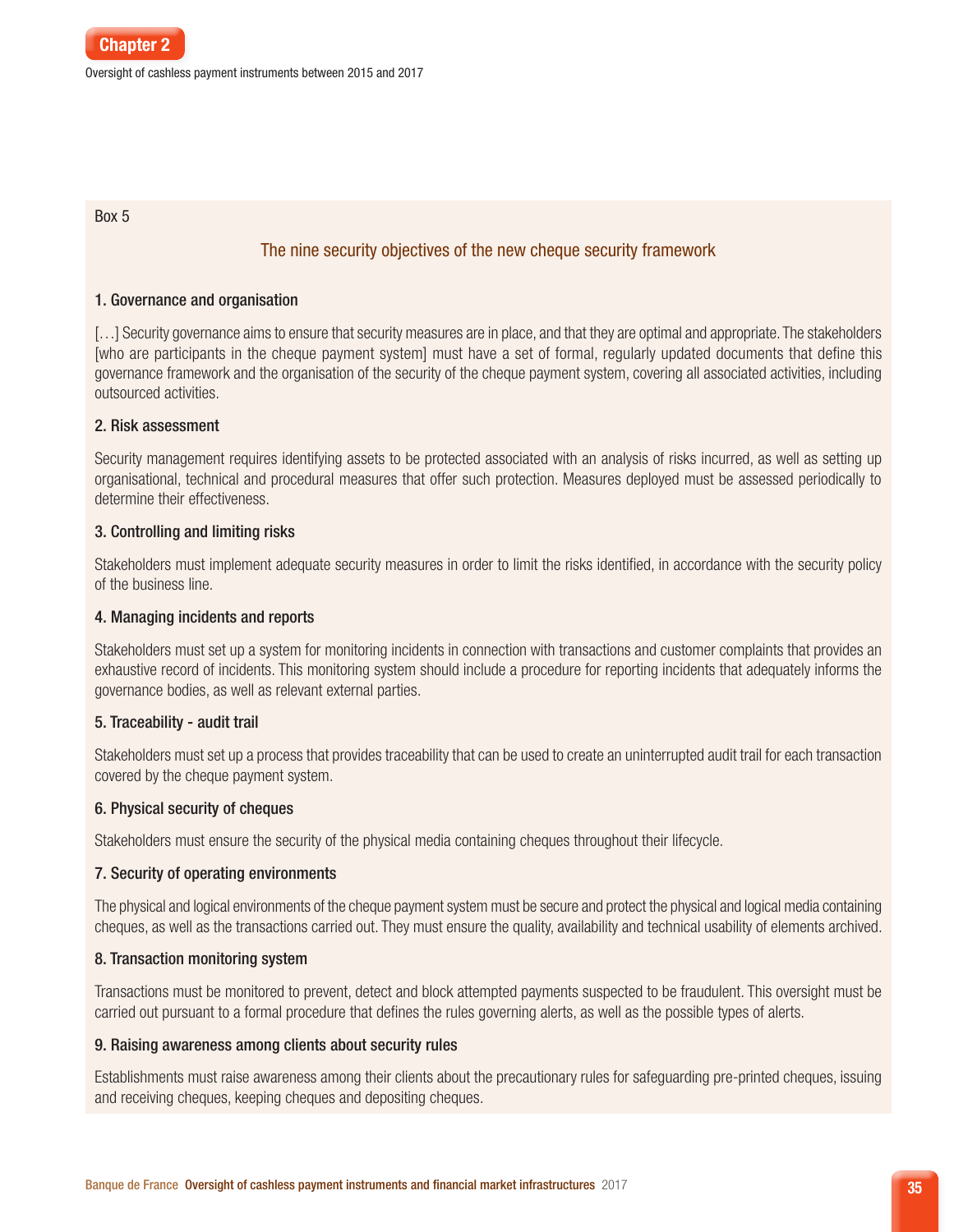This new framework takes the form of a self-assessment questionnaire for banks, which has also been revised, and which is used to assess the level of compliance with each objective on the basis of a detailed analysis. Lastly, two annexes, one that describes the cheque payment system and the other that provides a concordance table cross-referencing the previous version of the framework, complete the new framework.

At the conclusion of a public consultation procedure with stakeholders during the summer of 2016, the Banque de France published the new

3 *[https://](https://www.banque-france.fr/en/financial-stability/market-infrastructure-and-payment-systems/oversight-tasks/oversight-cashless-means-payment)www.banque-france. fr/en/financial-stability/marketinfrastructure-and-paymentsystems/oversight-tasks/ oversight-cashless-meanspayment*

#### Box 6

# Legal classification of prepaid cards and due diligence obligations of issuers

The French law defines electronic money in Article L315-1 of the *Code monétaire et financier* as "a monetary value stored in an electronic form, including a magnetic form, representing a claim against the issuer, which is issued against the delivery of funds for purposes of payment transactions […] and that is accepted by an individual or legal entity other than the issuer of the electronic money". Concretely, electronic money is most often usable in the form of "prepaid" cards that can be used to make purchases in a single payment circuit or in the same manner as any other payment card. These prepaid cards are most often backed by international card payment systems, such as Visa and MasterCard.

Electronic money institutions, like credit institutions, are subject to anti-money laundering and counter-financing of terrorism regulations, in particular the obligations to identify and verify the identity of the client, as well as know-your-customer obligations. However, Article R561-16 (5) of the *Code monétaire et financier* provides an exception to these obligations, subject to the following conditions:

- the electronic money is used only to purchase goods and services;
- the maximum amount of the medium cannot exceed EUR 250;
- if the medium can be reloaded, payments are limited to EUR 250 per 30-day period and can be used only within France;

• the medium cannot be loaded using electronic money that is itself anonymous or cash (except if the electronic money can be used only within a restricted acceptance circuit or for a restricted range of goods or services, such as is the case with gift cards).

These exceptions to the due diligence obligations, which had already been limited by the Decree of 10 November 2016 on combating the financing of terrorism that was adopted following the terrorist attacks in Paris, may be further restricted in connection with the transposition of the future fifth European anti-money laundering directive.

In addition, each cash reimbursement or cash withdrawal transaction for an amount over EUR 100 is subject to the above due diligence obligations.

Electronic money issued pursuant to this exception is known as anonymous electronic money. Therefore, for example, a non-reloadable prepaid electronic money card can be purchased (usually over the internet or from a local merchant) without the issuer being required to comply with the obligations to identify and verify the identity of the client if the preloaded amount does not exceed EUR 250.

framework on its website in the second half of that year.3 The new framework took effect on 1 January 2017 for purposes of a first annual report by the various institutions, which is due

1|6 Changes in anonymous prepaid cards

Anonymous prepaid cards are an exception in the field of cashless payment instruments because they allow users to remain anonymous during transactions. Therefore, they can be used in money laundering and terrorism financing channels.

in the first half of 2018.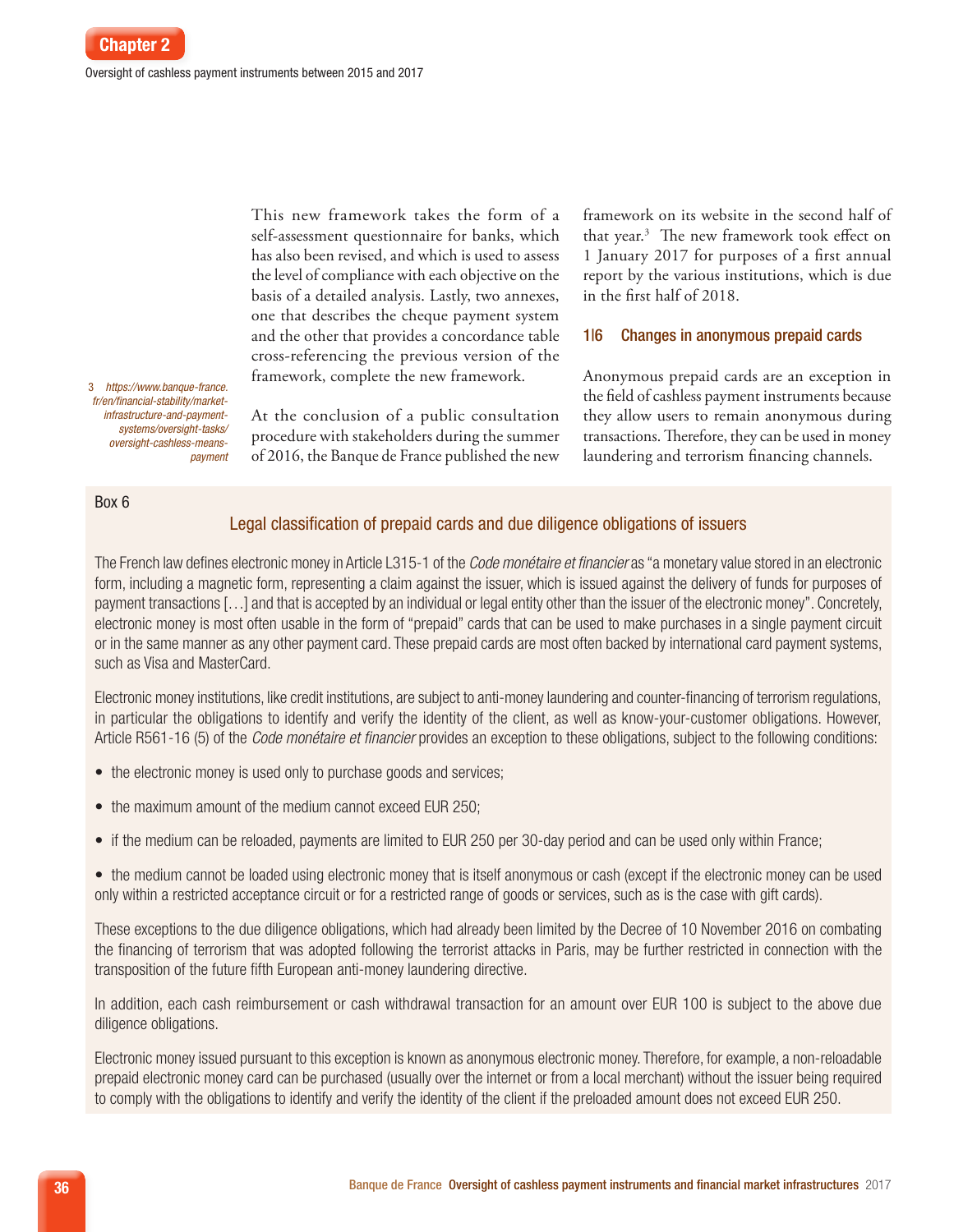Prepaid cards are regulated pursuant to the transposition of the second Electronic Money Directive (EMD2) by Law No. 2013-100 of 28 January 2013. The law provides that prepaid cards may be issued and managed only by electronic money issuers, i.e. institutions that have been authorised as electronic money institutions or credit institutions by the competent national authority of the issuer's country (in France, the *Autorité de contrôle prudentiel et de resolution* – ACPR) or by issuers authorised in the European Economic Area that hold a European passport.

Electronic money institutions and credit institutions are subject to the anti-money laundering and counter-financing of terrorism (AML-CFT) obligations of the Member State in which they are established, under the supervision of the competent authority of that Member State.

In response to the money laundering and financing of terrorism risks that these payment instruments create, the Banque de France, along with other relevant authorities, including the ACPR, which is responsible for supervising compliance with AML-CFT obligations by financial institutions established in France, and the French public authorities, has contributed to tightening the applicable requirements:

• at the European level, by proposing amendments to the fourth anti-money laundering and counter-financing of terrorism directive that would reduce the maximum anonymous electronic money threshold to EUR 150 (versus EUR 250 in the initial draft of the directive), limit cash reimbursements without verifying the holder's identity to EUR 50 (versus EUR 100), and requiring identification of the holder for internet payments;

• at the national level, by adopting restrictive measures on the issuance and use of prepaid cards (anonymous or otherwise), in particular limiting the maximum monetary value stored to EUR 10,000, limiting the maximum cash or electronic money reloading capacity to EUR 1,000 per month, and limiting cash withdrawal or reimbursement transactions to EUR 1,000 per month.

# 2| Report on oversight of cashless payment instruments

#### 2|1 Report on post-SEPA migration

In accordance with Regulation (EU) 260/2012, which provided additional time for "niche" products, the second phase of the migration to SEPA payment instruments was completed in France in February 2016. As a result, the interbank payment order (*titre interbancaire de paiement*) was replaced by the SEPA Core Direct Debit, and automatic electronic payment was replaced by the SEPA Core or Business-to-Business Direct Debit depending on the type of payer.

As secretary of the SEPA National Committee, and of the CNPS as of 2016, the Banque de France monitored this migration and observed the specific constraints associated with the use of the SEPA Business-to-Business Direct Debit. More specifically, the Banque de France analysed the requirement that the payer inform its bank before the first transaction that a direct debit mandate has been signed. These operational constraints created difficulties for creditors that chose this payment instrument, in particular public and social contribution payees, many of which experienced high rejection rates.

For this reason, in 2017, many creditors opted to replace the SEPA Business-to-Business Direct Debit with the SEPA Core Direct Debit. This new migration, which was coordinated by the CNPS, was successfully carried out in the summer of 2017. It has facilitated the direct debit payment process and improved the overall efficiency of payments for relevant users.<sup>4</sup>

4 Additional information on this topic can be found in the CNPS's first activity report, which is available at the following address: *[https://](https://www.banque-france.fr/sites/default/files/media/2017/07/18/cnps_2017_web.pdf) [www.banque-france.fr/sites/](https://www.banque-france.fr/sites/default/files/media/2017/07/18/cnps_2017_web.pdf) [default/files/media/2017/07/18/](https://www.banque-france.fr/sites/default/files/media/2017/07/18/cnps_2017_web.pdf) [cnps\\_2017\\_web.pdf](https://www.banque-france.fr/sites/default/files/media/2017/07/18/cnps_2017_web.pdf)*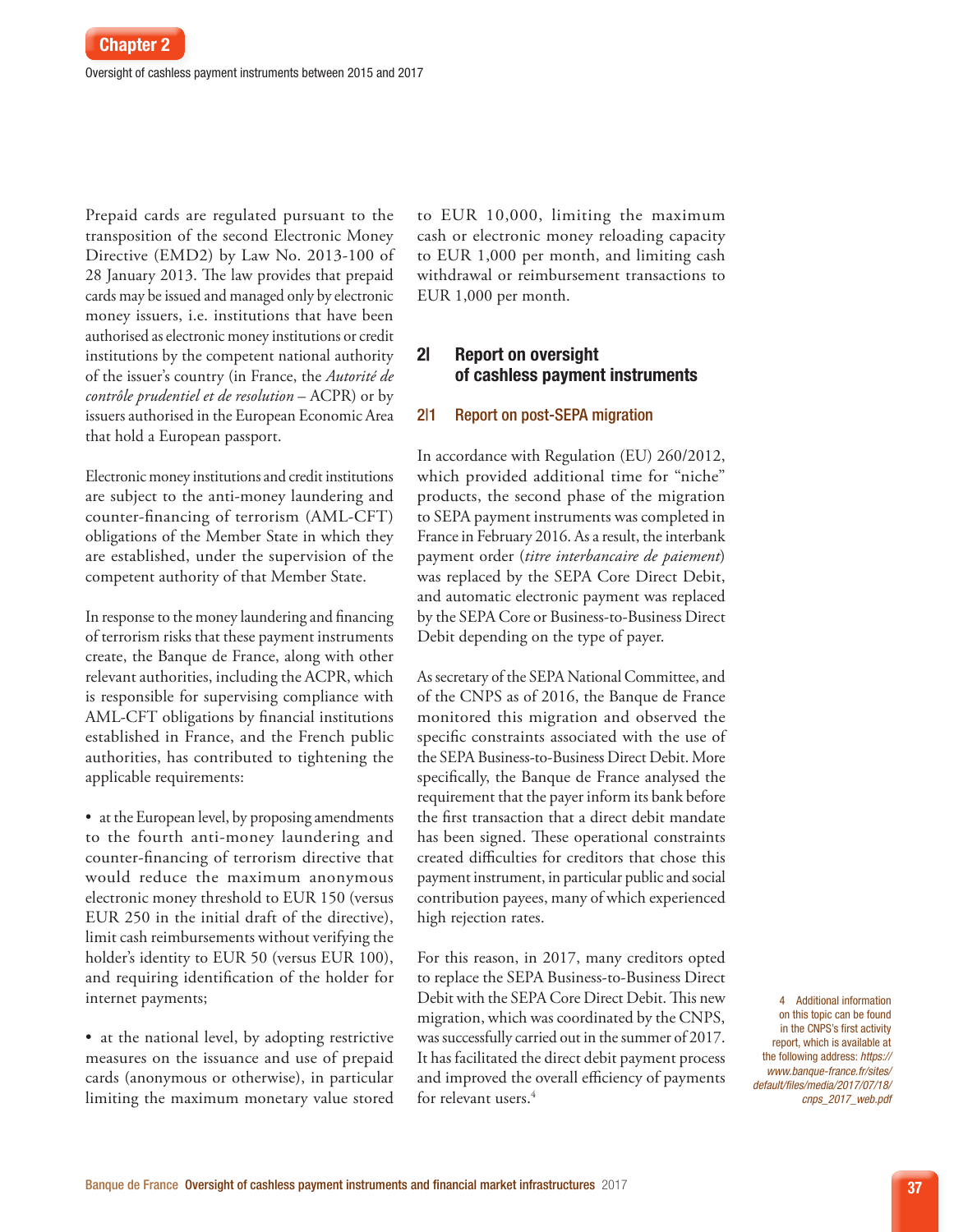# 2|2 Contribution of the Banque de France to the authorisation procedure for payment and electronic money institutions

In connection with its review of authorisation applications, the ACPR consults the Banque de France, in accordance with Article L141-4 of the *Code monétaire et financier*, on the technical, IT and organisational resources in relation to payment instrument security for the activities planned by the companies requesting authorisation. The Banque de France prepares an opinion in response to these consultations.

Between 1 January 2015 and 31 December 2017, the Banque de France prepared and provided 46 positive opinions to the ACPR on:

- 11 payment institution authorisation procedures;
- 3 electronic money institution authorisation procedures;
- 24 payment institution exemption procedures;
- 1 electronic money institution exemption procedure;

• 1 payment and electronic money institution dual exemption procedure;

• 3 extension procedures for the provision of other payment services of payment institutions;

• 3 extension procedures for the provision of other payment services of electronic money institutions.

These institutions are subject to Banque de France oversight, as are all payment service providers in France.<sup>5</sup> More specifically, they are subject to all obligations to submit reports to the Banque de France on annual fraud statistics, as well as describing changes to their risk management systems applicable to the payment services they provide. In addition, they are subject to onsite inspections.

# 2|3 Contribution to the Eurosystem's payment card oversight actions

In February 2015, the ECB published an updated version of the guide for the assessment of card payment systems,<sup>6</sup> which incorporates the recommendations made by the European Forum on the Security of Retail Payments on 31 January 2013 on the security of internet payments, which cover the following aspects of the security of internet payments:

• general control and security environment (governance, risk assessment and mitigation systems, monitoring and reporting incidents, traceability);

• specific control and security measures for internet payments (use of strong customer authentication, monitoring transactions, sensitive data protection, setting limits, providing transaction information to clients);

• educating clients and communications between clients and payment card issuers.

These recommendations tightened the requirements applicable to card payment systems, which prompted a fresh compliance assessment of all systems operating in Europe.

The first assessment of card payment systems had been completed in 2014, which was only one year before the new assessment guide took effect. Therefore, the Eurosystem decided to limit the second assessment to new requirements and requirements that had been amended. For this purpose, the national central banks of the European System of Central Banks were requested to individually assess each system operating in their respective countries, and to assist the central banks tasked with coordinating the assessment of international systems.7 In addition to the assessment of the six French card payment systems<sup>8</sup> – the highest number in Europe – the Banque de France is one of the few central banks to have participated in the assessment of the

5 See *2014 Oversight Report* – Section 4.1.2. *[https://www.](https://www.banque-france.fr/sites/default/files/medias/documents/rapport-surveillance-moyens-paiement-et-infrastructures-marches-financiers_2014_en.pdf 
) [banque-france.fr/sites/default/](https://www.banque-france.fr/sites/default/files/medias/documents/rapport-surveillance-moyens-paiement-et-infrastructures-marches-financiers_2014_en.pdf 
) [files/medias/documents/rapport](https://www.banque-france.fr/sites/default/files/medias/documents/rapport-surveillance-moyens-paiement-et-infrastructures-marches-financiers_2014_en.pdf 
)[surveillance-moyens-paiement](https://www.banque-france.fr/sites/default/files/medias/documents/rapport-surveillance-moyens-paiement-et-infrastructures-marches-financiers_2014_en.pdf 
)[et-infrastructures-marches](https://www.banque-france.fr/sites/default/files/medias/documents/rapport-surveillance-moyens-paiement-et-infrastructures-marches-financiers_2014_en.pdf 
)[financiers\\_2014\\_en.pdf](https://www.banque-france.fr/sites/default/files/medias/documents/rapport-surveillance-moyens-paiement-et-infrastructures-marches-financiers_2014_en.pdf 
)* 

6 *[http://www.ecb.europa.eu/](http://www.ecb.europa.eu/pub/pdf/other/guideassessmentcpsagainstoversightstandards201502.en.pdf) [pub/pdf/other/](http://www.ecb.europa.eu/pub/pdf/other/guideassessmentcpsagainstoversightstandards201502.en.pdf) [guideassessmentcpsagainst](http://www.ecb.europa.eu/pub/pdf/other/guideassessmentcpsagainstoversightstandards201502.en.pdf) [oversightstandards201502.](http://www.ecb.europa.eu/pub/pdf/other/guideassessmentcpsagainstoversightstandards201502.en.pdf) [en.pdf](http://www.ecb.europa.eu/pub/pdf/other/guideassessmentcpsagainstoversightstandards201502.en.pdf)*

7 The European Central Bank for the American Express and Visa payment systems, and the National Bank of Belgium for MasterCard.

8 The Cartes Bancaires interbank payment system, as well as the five private payment systems of BNP Paribas Personal Finance, Cofidis, Crédit Agricole Consumer Finance, Franfinance and Oney Bank.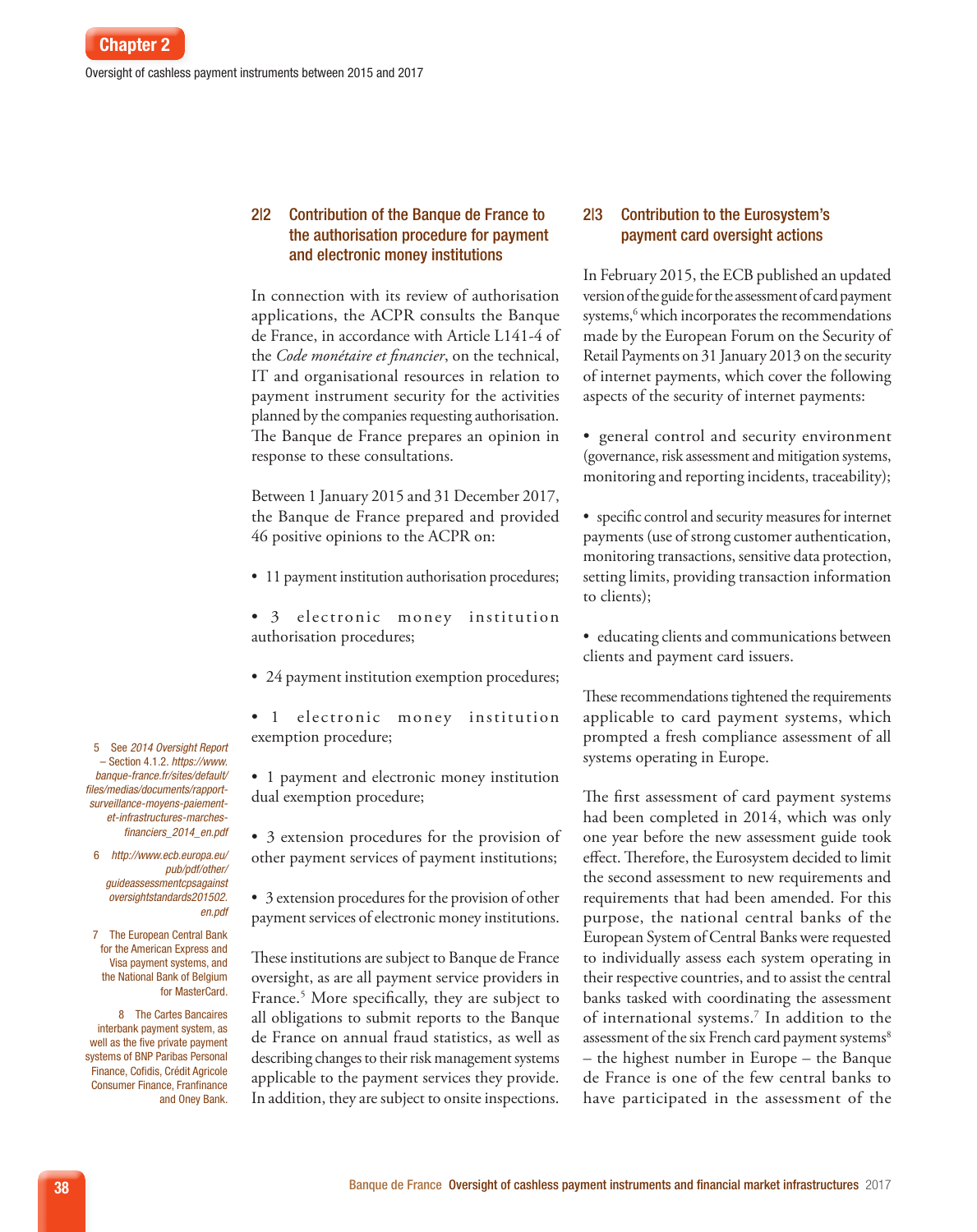#### Box 7

# Key security measures introduced by the European Central Bank recommendations in the assessment guide

#### Standard 3.1 – Security management

• Analysis of the security risks and policy of the card payment system to ensure they are consistent and updated regularly

- Ongoing monitoring of technological and security developments for the purposes of updating the risk profile
- Procedure for reporting, classifying and monitoring incidents
- Formal change management process
- Restrictive physical and logical access to infrastructures management policy
- Protection of sensitive data exchanged during transactions, based on advanced encryption techniques
- Continuity plan in the event sensitive data is compromised

#### Standard 3.2 – Manufacture and distribution of cards

- Minimum security requirements applicable to payment cards and terminals
- Secure procedures for communicating sensitive authentication information (PIN, telephone number for sending one-time passwords, etc.)
- Enrolment of cardholders in a strong authentication system for internet payments

# Standard 3.3 – Transactions

- Limited validity of cards and authentication data
- Specific security specifications for the various types of card use, depending on the level of risk
- Mechanism for detecting unauthorised or fraudulent transactions
- Measures for limiting fraud (payment maximums per channel, mechanism for blocking cards, etc.)
- Mechanisms to encourage card payment system participants to use fraud reduction measures (e.g. transferring liability to the issuer if strong authentication used)

three international systems that underwent this process.

# The assessments of the six French card payment systems showed a high level of compliance with oversight requirements, which had been facilitated by the actions that had been carried out since 2009 by the OSCP to reinforce the security of internet payments, which anticipated the requirements subsequently adopted by the European authorities.

# 2|4 Verification of the security and proper functioning of cheques and online payments

Pursuant to its duty to oversee cashless payment instruments, in accordance with Article L141-4 of the *Code monétaire et financier*, the Banque de France may carry out any expert assessment of payment instruments or the technical resources associated therewith that it deems necessary.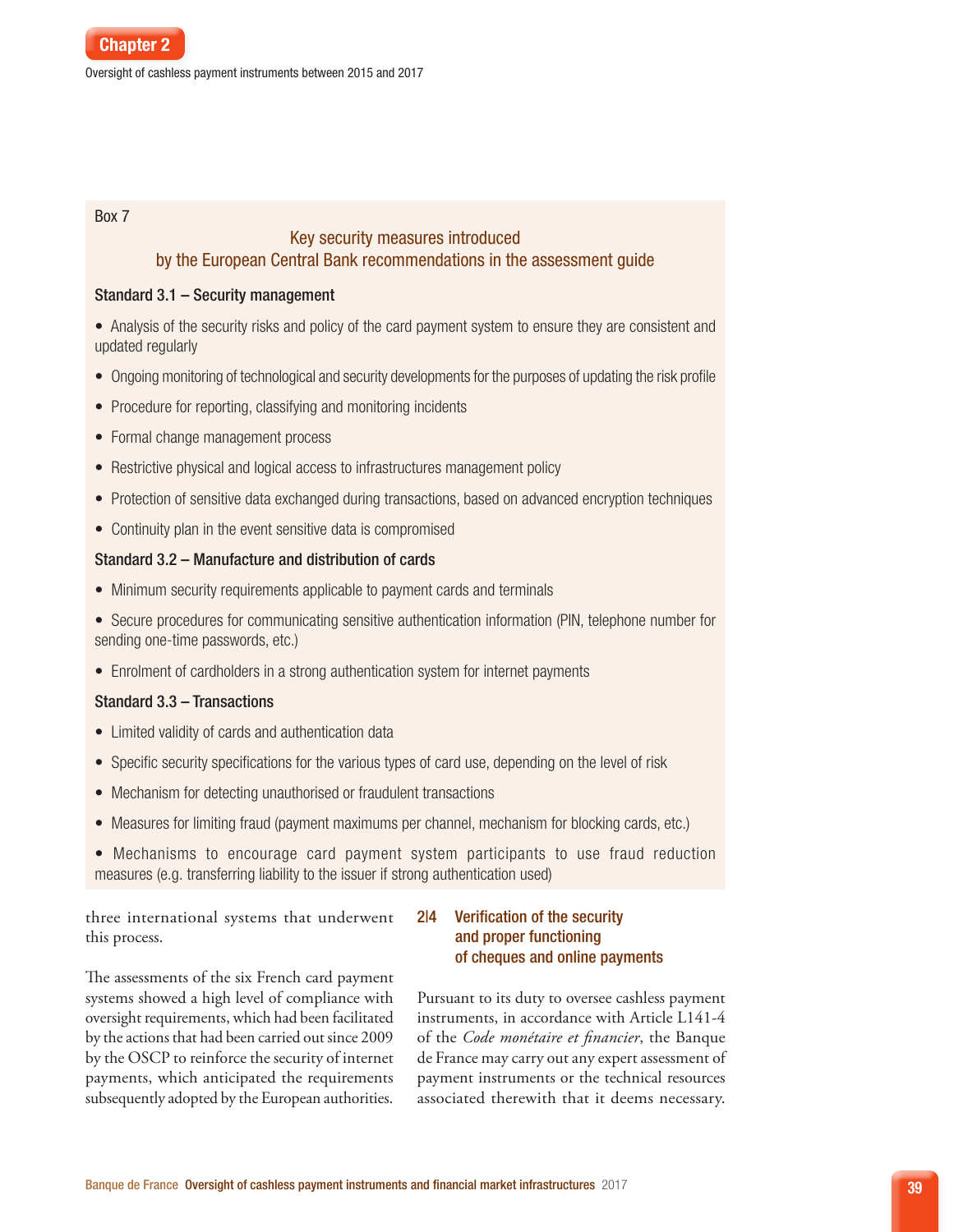For this purpose, on-site inspections, conducted by the General Inspection function of the Banque de France, are regularly carried out. Two sets of on-site inspections were carried out between 2014 and 2016 within various French banking groups.

Inspections of the security and proper functioning of the cheque payment system

The aim of this set of inspections, which was conducted in the fourth quarter of 2014, was to assess the security and proper functioning of the management of cheque-related activities within various French banking groups and institutions that had been selected due to their size or because they were deemed representative. The matters reviewed in connection with these inspections included the organisation of the cheque use circuit (cheque production, distribution, deposits and processing) and detecting and monitoring fraud involving this payment instrument.

Cheque-related processes, which are frequently outsourced, appeared to be generally well supervised, and service providers were monitored satisfactorily by the institutions. Overall, the institutions were aware of the need for cheque fraud prevention measures, and had internal structures and tools in place dedicated to detecting and analysing such fraud. Nevertheless, several areas for improvement were suggested, in particular reinforcing internal control systems and enhancing the quality of fraud statistics reported to the Banque de France.

The information obtained from this set of inspections was also used in connection with the redrafting of the cheque security framework (see Section 1|5).

Inspections of compliance with the European Banking Authority's guidance on the security of internet payments

9 See *2014 Oversight Report*: *[https://www.banque](https://www.banque-france.fr/sites/default/files/medias/documents/rapport-surveillance-moyens-paiement-et-infrastructures-marches-financiers_2014_en.pdf
)[france.fr/sites/default/files/](https://www.banque-france.fr/sites/default/files/medias/documents/rapport-surveillance-moyens-paiement-et-infrastructures-marches-financiers_2014_en.pdf
) [medias/documents/rapport](https://www.banque-france.fr/sites/default/files/medias/documents/rapport-surveillance-moyens-paiement-et-infrastructures-marches-financiers_2014_en.pdf
)[surveillance-moyens-paiement](https://www.banque-france.fr/sites/default/files/medias/documents/rapport-surveillance-moyens-paiement-et-infrastructures-marches-financiers_2014_en.pdf
)[et-infrastructures-marches](https://www.banque-france.fr/sites/default/files/medias/documents/rapport-surveillance-moyens-paiement-et-infrastructures-marches-financiers_2014_en.pdf
)[financiers\\_2014\\_en.pdf](https://www.banque-france.fr/sites/default/files/medias/documents/rapport-surveillance-moyens-paiement-et-infrastructures-marches-financiers_2014_en.pdf
)*

The aim of this second set of inspections, which was conducted in June and July 2016, was to ensure that internet payments administration and management processes were in compliance with the guidelines of the European Banking Authority (EBA), which took effect on 1 August 2015. These guidelines cover two main topics: the general control and security environment and specific control and security measures for internet payments. This set of inspections was focused on institutions with varying profiles, in terms of size, type of clients and services offered.

These inspections concluded that compliance with the EBA guidelines on the security of internet payment was satisfactory overall. The institutions were aware of fraud issues and took action to reinforce the security of their existing systems. Nevertheless, due to the fact that the range of sensitive payment data is expanding and is no longer limited to banking identifiers (card number, IBAN), particular care must be taken to protect other data, such as telephone numbers and e-mail addresses, which are now used for payment security operations and which therefore must be protected from phishing attacks.

The inspections also showed the progress made to secure transactions: strong customer authentication solutions have been deployed by all institutions inspected to secure access to internet payment initiation and to access sensitive payment data.

# 2|5 Report on oversight of special paperless payment orders

Pursuant to the duty to oversee the security of special paperless payment orders and universal employment vouchers assigned to it by Law No. 2013-100 of 28 January 2013, in 2014 the Banque de France set up an annual oversight procedure of issuers of these instruments, based on the collection of self-assessment questionnaires of issuers on their compliance with applicable security objectives, as well as the collection of operational and fraud statistics.<sup>9</sup>

The assessment of the first three years of oversight of special paperless payment orders and universal employment vouchers, covering the period from 2014 to 2016, shows the following.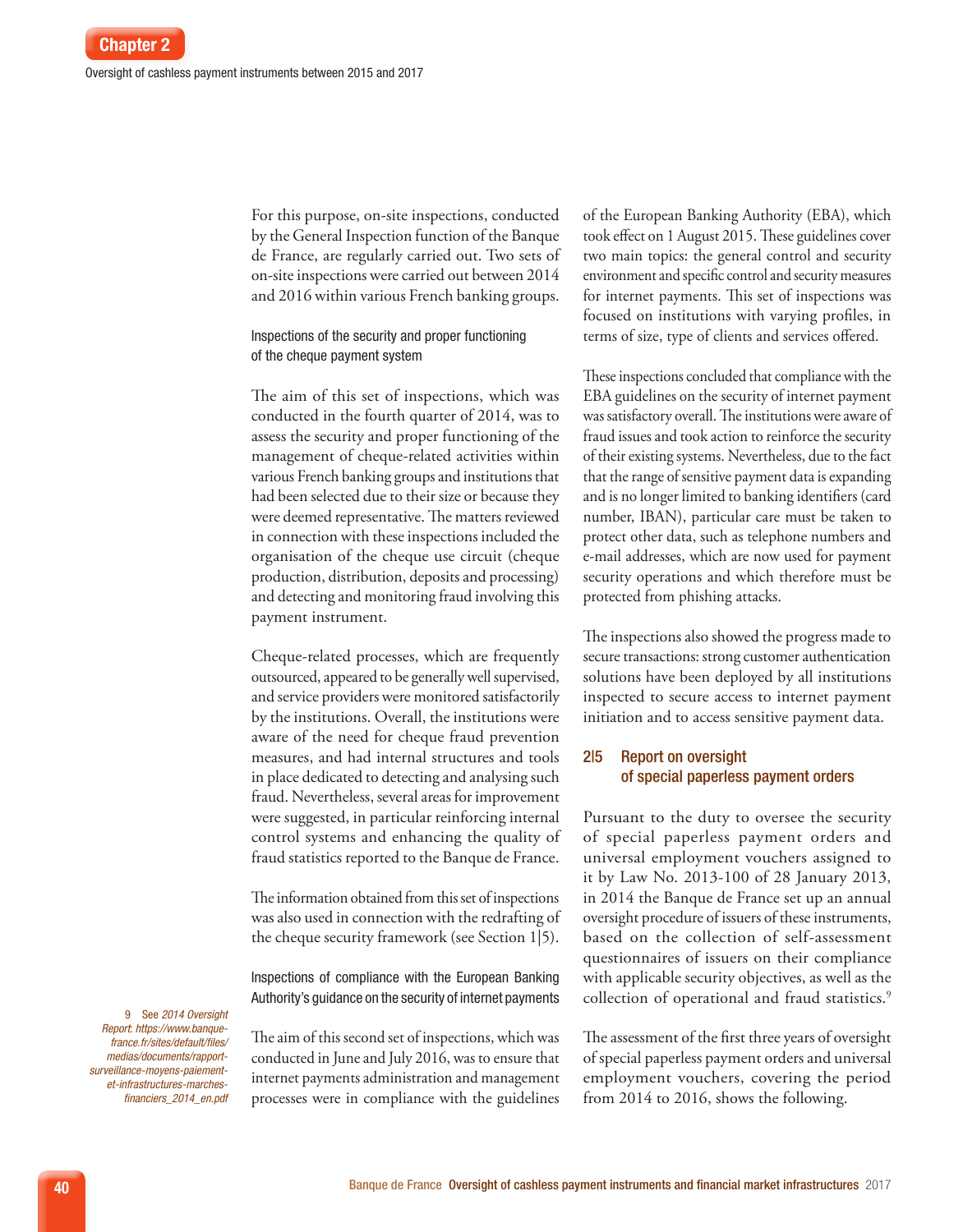

# G7 Use of universal employment vouchers and special paperless payment orders a) Amount of payments b) Amount of fraud

Source: Banque de France.

a) Partial figures.

b) Exceptional case of internal fraud involving universal employment vouchers in a social welfare agency.

• In terms of volumes issued and used, these instruments account for a marginal share (0.004%) of all transactions involving cashless payment instruments, i.e. about EUR 1.2 billion in annual payments involving these instruments compared to EUR 499 billion in card payments and EUR 1,077 billion in cheque payments in 2016 (See Chart 7a).

Restrictive use conditions apply to these instruments, which make them less attractive as vehicles for fraud. In 2016, total fraud detected amounted to EUR 151, compared to EUR 27 in 2015 and EUR 31,629 in 2014 (due to an exceptional case of internal fraud involving universal employment vouchers in a social welfare agency). Therefore, the rate of fraud involving these instruments is very low compared to the rates for other payment instruments. For example, the rate of fraud involving special paperless payment orders is ten times lower than that for credit transfers, which, proportionally, is the payment instrument with the lowest rate of fraud (See Chart 7b).<sup>10</sup>

• Concerning issuers' compliance with the security objectives of the framework, the information furnished by issuers showed that special paperless

payment orders and universal employment vouchers were globally compliant with all security objectives.

Based on these results, and in order to conduct oversight that is proportionate to the level of actual risk to which these instruments are exposed, the information collection procedures were relaxed as from 2017, in accordance with the following guidance.

• The frequency for collecting security objectives self-assessments was reduced: due to the satisfactory level of maturity observed with respect to the security objectives and the very low levels of fraud involving these two types of instruments, the self-assessment will now cover a three-year period. As a result, only new issuers will be requested to provide a self-assessment in years other than those in which self-assessments are collected.

• More frequent monitoring of fraud progression statistics, enabling prompt reaction in case of a deterioration in the level of security: therefore, data on the numbers of transactions, cases of fraud and attempted fraud, and the corresponding amounts will be collected quarterly rather than annually.

10 See the 2016 Annual Report of the *Observatoire de la sécurité des moyens de paiement*: *[https://www.banque](https://www.banque-france.fr/en/financial-stability/observatory-security-payment-means)[france.fr/en/financial-stability/](https://www.banque-france.fr/en/financial-stability/observatory-security-payment-means) [observatory-security-payment](https://www.banque-france.fr/en/financial-stability/observatory-security-payment-means)[means](https://www.banque-france.fr/en/financial-stability/observatory-security-payment-means)*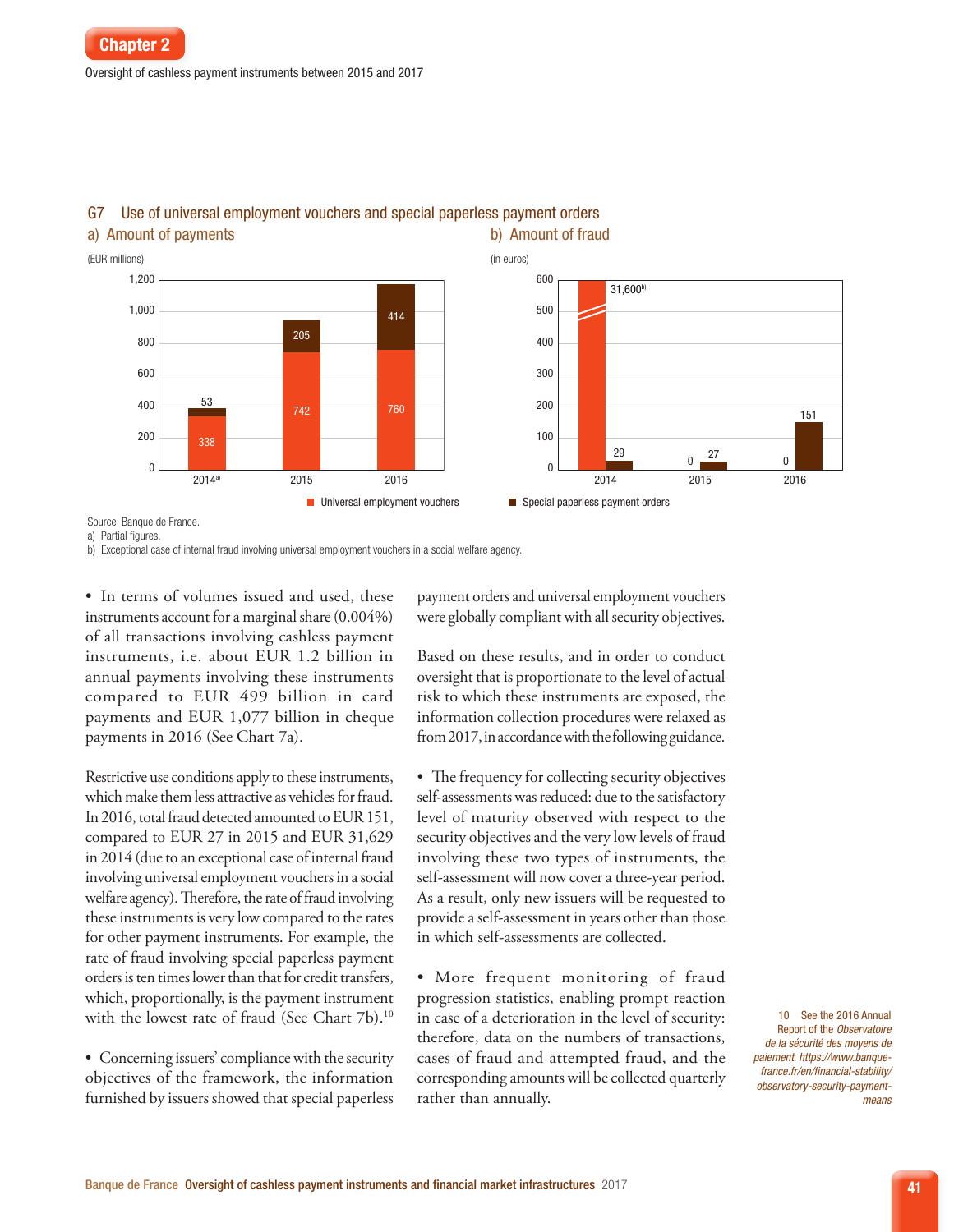• Statistical data on other activities in relation to the issue of instruments will continue to be collected annually: continuing this annual data collection, in particular on the number of financiers and payees, as well as the volumes and amounts of instruments issued during the year and in circulation at year-end, is necessary to properly oversee developments in the issuance of these instruments (in particular, the migration of special paperless payment orders away from paper instruments).

Lastly, if the statistics collected quarterly were to show a significant increase in fraud, the Banque de France would initially activate its ongoing oversight system in order to take quick action vis-à-vis the relevant issuer (bilateral exchanges, recommendations), while reserving the right to reactivate the collection of data on security objectives if this is not an isolated event. Bilateral meetings would be held to discuss the results of such data collection

#### 2|6 Oversight of complementary community currencies

Complementary community currencies, which are issued at the local level to encourage economic exchanges between local stakeholders, come within the category of "complementary community currency instruments" within the meaning of the *Code monétaire et financier*. The Code provides that such instruments are issued by undertakings pursuing community goals, as defined by the Law of 31 July 2014, and whose sole corporate purpose is to issue such instruments.

To engage in their activity, undertakings issuing or managing complementary community currency instruments are required to have payment service provider status. The actual authorisation arrangements depend on the approach taken to issuance, with exemption options available in each case.

11 *[https://publications.](https://publications.banque-france.fr/sites/default/files/medias/documents/focus-16_2018_03_05_en.pdf 
) [banque-france.fr/sites/default/](https://publications.banque-france.fr/sites/default/files/medias/documents/focus-16_2018_03_05_en.pdf 
) [files/medias/documents/](https://publications.banque-france.fr/sites/default/files/medias/documents/focus-16_2018_03_05_en.pdf 
) [focus-16\\_2018\\_03\\_05\\_en.pdf](https://publications.banque-france.fr/sites/default/files/medias/documents/focus-16_2018_03_05_en.pdf 
)* 

Since these currency instruments are considered to be payment instruments, the Banque de France is in charge of overseeing their security if they are issued in cashless form. It also issues opinions on the security of these activities when reviewing authorisation and exemption applications filed with the ACPR.

# 2|7 Analysis of the risks associated with the development of crypto-assets

Cryptographic assets, such as bitcoin, ether or ripple, are not considered to be alternative currencies. They do not satisfy the three functions of money (unit of account, means of exchange and store of value), and also fail to meet the French Monetary and Financial Code's definition of means of payment and electronic money.

The Banque de France publicly warned, in particular in a Focus published on 5 March 2018<sup>11</sup>, of the risks associated with crypto-assets, against the backdrop of the sharp increase in the total capitalisation of these assets, and is actively contributing to the discussions of the national, European and international authorities on avenues for their regulation.

#### The risks associated with the speculative nature of crypto-assets

The convertibility of crypto-assets into different fiat currencies is not guaranteed by any centralised authority. Therefore, investors can only recover their funds in other currencies if other users wish to acquire the same cryptoassets. Consequently, the price of a crypto-asset may at any time collapse if investors wishing to unwind their positions cannot find purchasers and become holders of illiquid portfolios.

In the particular case of bitcoin, the process of issuing units, which is solely dependent on hashing power, is capped over time. This limitation maintains their scarcity which, given the high demand, mainly for speculative purposes, results in very large price fluctuations.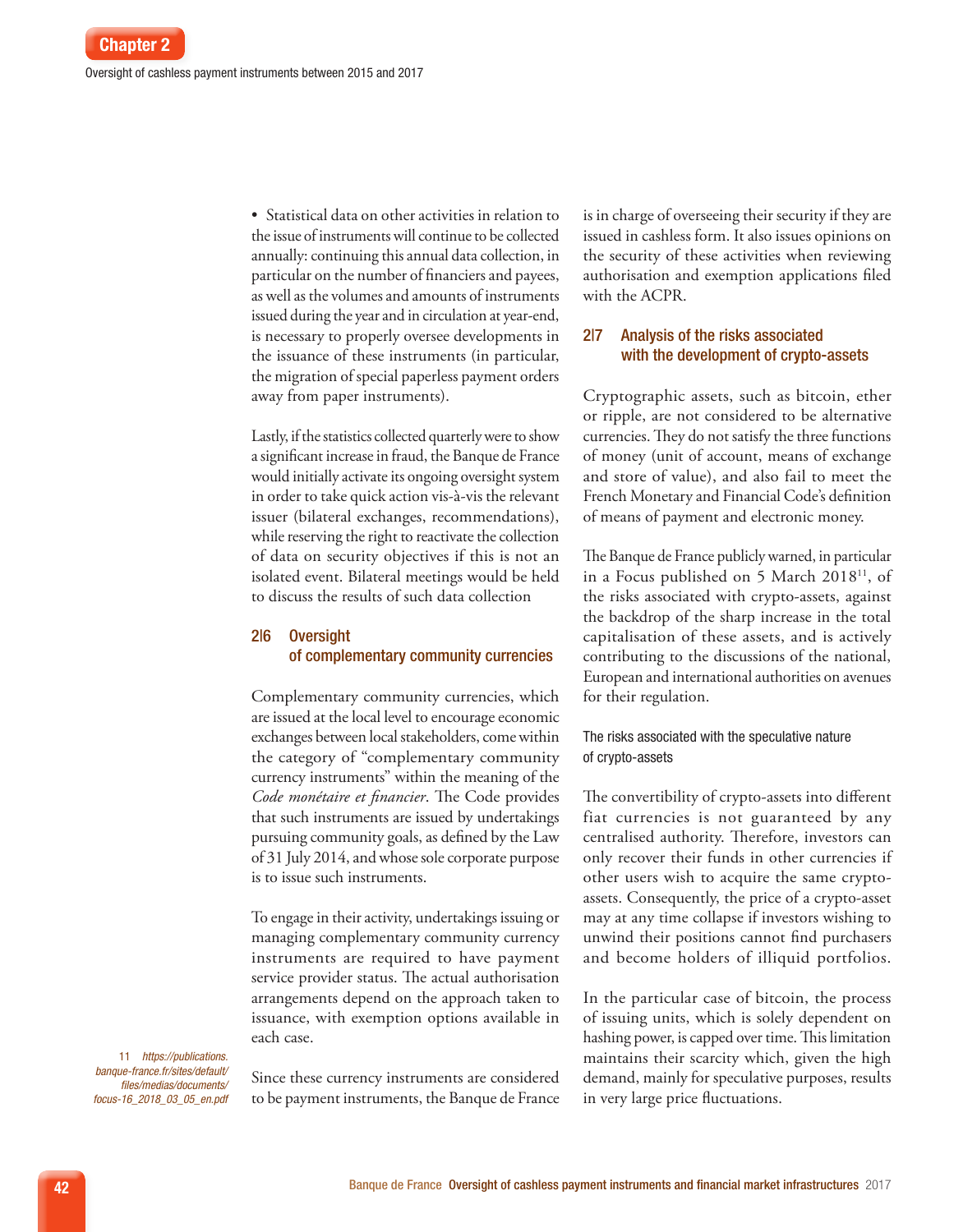

Oversight of cashless payment instruments between 2015 and 2017

#### Box 8

# Avenues for regulation explored by public authorities

It is advisable to regulate activities associated with crypto-assets for four main reasons: anti-money laundering (AML) and combating the financing of terrorism (CFT) – which is a key priority – investor protection, preserving market integrity, including in the face of cyber-risks, and lastly, in the event of further growth in these activities, financial stability concerns.

# The Banque de France and the *Autorité de contrôle prudentiel et de résolution* (ACPR) are advocating extending the regulation of the provision of services associated with crypto-assets in order to cover two areas

# 1. Regulating the services offered at the interface between the real economy and crypto-assets

The conversion of crypto-assets into fiat currency by internet platforms that play the role of intermediary between buyers and sellers is considered to be a payment service and requires an authorisation to provide such services. However, this requirement arises from the third-party management of accounts held and denominated in a fiat currency, and not from the provision of services associated with crypto-assets.

In addition to this approach, the Banque de France and the ACPR are advocating broadening the regulation of the provision of such services, by creating a crypto-asset services provider status.

These regulatory changes could stem from the revision of the Fifth Anti-Money Laundering Directive currently being adopted by the EU (known as 5MLD). This Directive provides for the regulation of players offering (i) the exchange of crypto-assets for fiat currencies and (ii) the storage, on behalf of private clients, of cryptographic keys that can hold, store or transfer crypto-assets.

The crypto-asset services provider status would make it possible, beyond the fight against money laundering and terrorist financing which is a priority, to subject market actors to rules governing operational security and customer protection This status could also cover services concerning transactions between crypto-assets This status could also cover services concerning transactions between crypto-assets.

# 2. Regulating investments in crypto-assets

The regulation of crypto-asset service providers could be supplemented by a limitation of the possibility for certain regulated companies (banks, insurers, asset management firms, etc.) to trade in crypto-assets. The first objective would be to ban deposits and loans in crypto-assets. As regards savings products, the marketing of any such investment vehicles to the general public should be considered, thus reserving these products for the most sophisticated investors. Furthermore, these products should be subject to stringent customer protection rules. Lastly, for the proprietary investments of regulated entities, the stringent regulation of these products, for example by deducting their total value from capital, should be considered. In order to implement these regulatory changes, national and European legislation would need to evolve.

For its part, the *Autorité des marchés financiers* (AMF) considers that the marketing of crypto-asset derivatives requires an authorisation and cannot be advertised electronically. In addition, following on from its public consultation on ICOs, the AMF has decided to continue its work on defining a regulatory framework specific to ICOs offering appropriate guarantees, notably regarding disclosure, which would be necessary for this new type of product offering. This work will be carried out in coordination with the other public authorities concerned.

# Regulation should be coordinated at the European and international levels in order to ensure that it is more effective.

Since crypto-assets are dematerialised and use internet-based technologies, which promotes the provision of cross-border services, the patchwork nature of domestic regulations makes it impossible to fully manage the relevant risks.

It therefore appears necessary to discuss the regulation of crypto-assets at the international level. On 7 February 2018, the French and German Ministers of the Economy and Finance and central bankers requested the involvement of the G20 in this respect.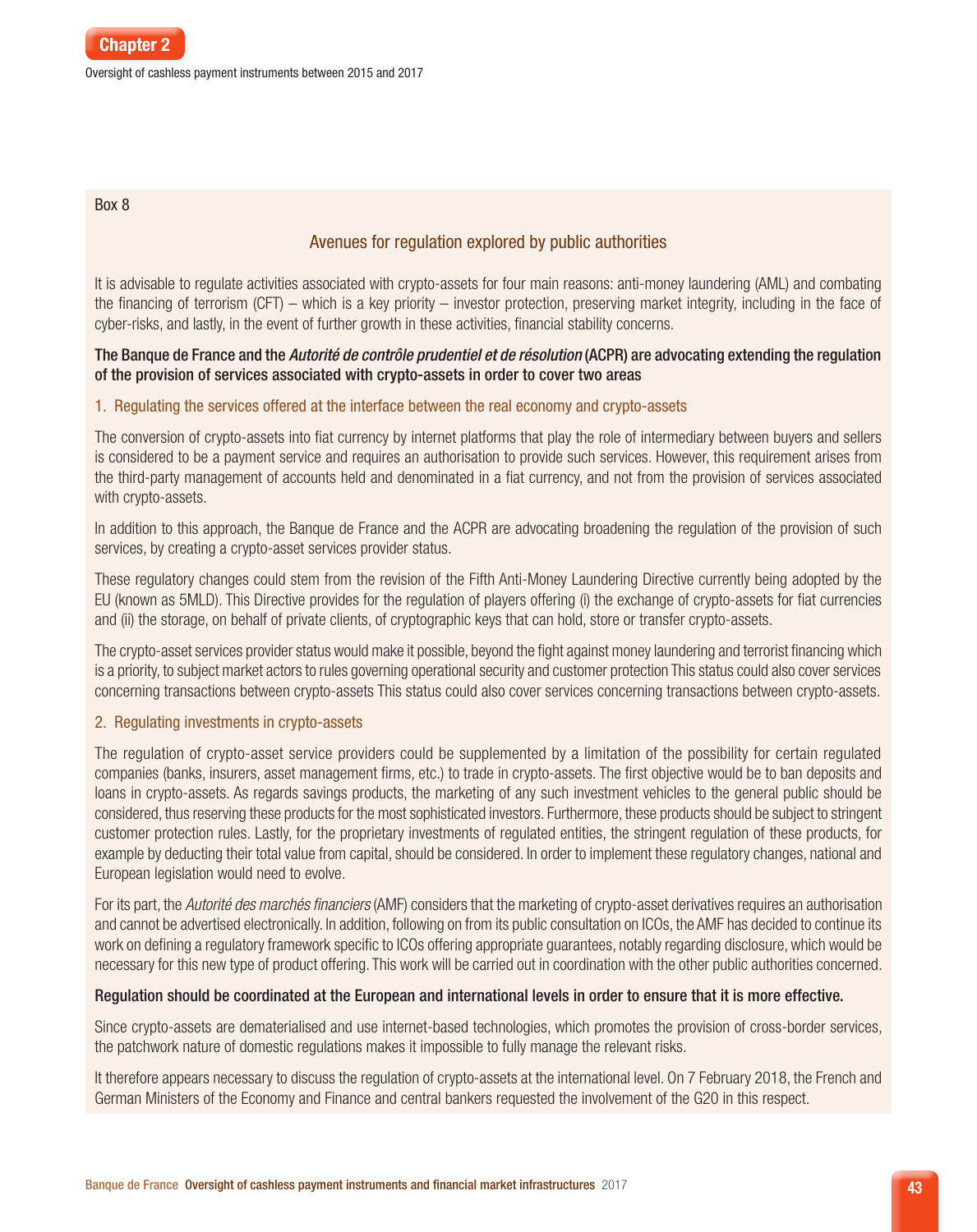A diversification of uses that is exposing investors to increasing risk of losses

There is a growing interest in crypto-assets from outside their initial communities, i.e. from users and merchants not playing an operational role in the issuance and management of these assets (e.g. those not mining<sup>12</sup> crypto-assets). This is leading to the development of numerous services whose structure is based on that of existing services in the traditional financial sphere.

For instance, in the area of market infrastructures, exchange platforms on which crypto-assets can be bought and sold for fiat currencies (EUR, USD, etc.) have been created. These platforms enable users that have not participated in the creation process to acquire such assets, or convert into fiat currency crypto-assets received as payment. They have also spurred numerous services related to the storage of crypto-assets, which are similar to depositary activities.

In addition, they have fostered the development of services in the areas of financial disclosure and data provision, as well as investment advice and trading. These activities promote the creation of investment instruments backed by crypto-assets, such as funds or derivative instruments, similar to the initiatives of the Chicago Board Options Exchange or the Chicago Mercantile Exchange.

Financing activities have also benefited from the development of crypto-assets, through Initial Coin Offerings (ICOs). ICOs replicate the concept of crowdfunding but use crypto-assets instead: in this type of scheme, internet users funding projects (in crypto-assets or fiat money) receive in return digital assets (or tokens). In practice, these tokens represent an economic stake in the project. They offer their holders certain rights, such as priority access to the platform or financed application (like traditional crowdfunding), receiving a share in the firm's profits or voting rights (like shares). Since the management of tokens issued in ICOs is itself performed by the blockchain used for the ICOs, it is based on almost identical exchange mechanisms to those used by the crypto-assets. They therefore constitute an additional form of crypto-asset, carrying specific rights (privileged access to the financed project, voting rights, etc.). The limitations and the risks of the cryptoassets discussed here therefore also apply to these tokens.

Anonymous mechanisms that promote the financing of terrorism and criminal activities as well as the circumvention of anti-money laundering regulations

The anonymity surrounding the issuance and transfer of most crypto-assets makes it more likely for these assets to be used for criminal purposes (internet sales of illegal goods or services) or for money laundering or terrorist financing.

In France, the organisation Tracfin (responsible for Processing of Information and Action against Clandestine Financial Activities) has identified the use of cryptoassets, especially bitcoin, as posing a specific risk in the area of money laundering and terrorist financing.

#### Major cyber-risks for crypto-asset holders

The digital wallets that store these crypto-assets are known to be at risk of hacking. Against this backdrop, holders have no recourse in the event of their assets being stolen by hackers. Repeated incidents of major fraud (hacking of Coincheck in January 2018 where USD 534 million were stolen, or the momentous collapse in 2015 of MtGox, the first global bitcoin exchange<sup>13</sup>) illustrate the vulnerability of the cryptoasset ecosystem and the attendant high level of risk, in the absence of guarantee mechanisms.

#### An environmental cost inherent to the functioning of crypto-assets

The electronic validation of crypto-asset transactions also carries a considerable environmental cost arising from the energy resources involved: in December 2017, it was estimated that a single bitcoin transaction requires 215 kilowatt-hours of electricity to process. This energy consumption is constantly being revised upwards, due to the heightened competition stemming from the growing validation network.

12 Direct participants in the crypyo-asset issuance and management network who validate and register transactions via an algorithm in a "distributed" ledger are known as "miners".

13 Following an insider fraud leading to the disappearance of 650,000 bitcoins worth around USD 360 million.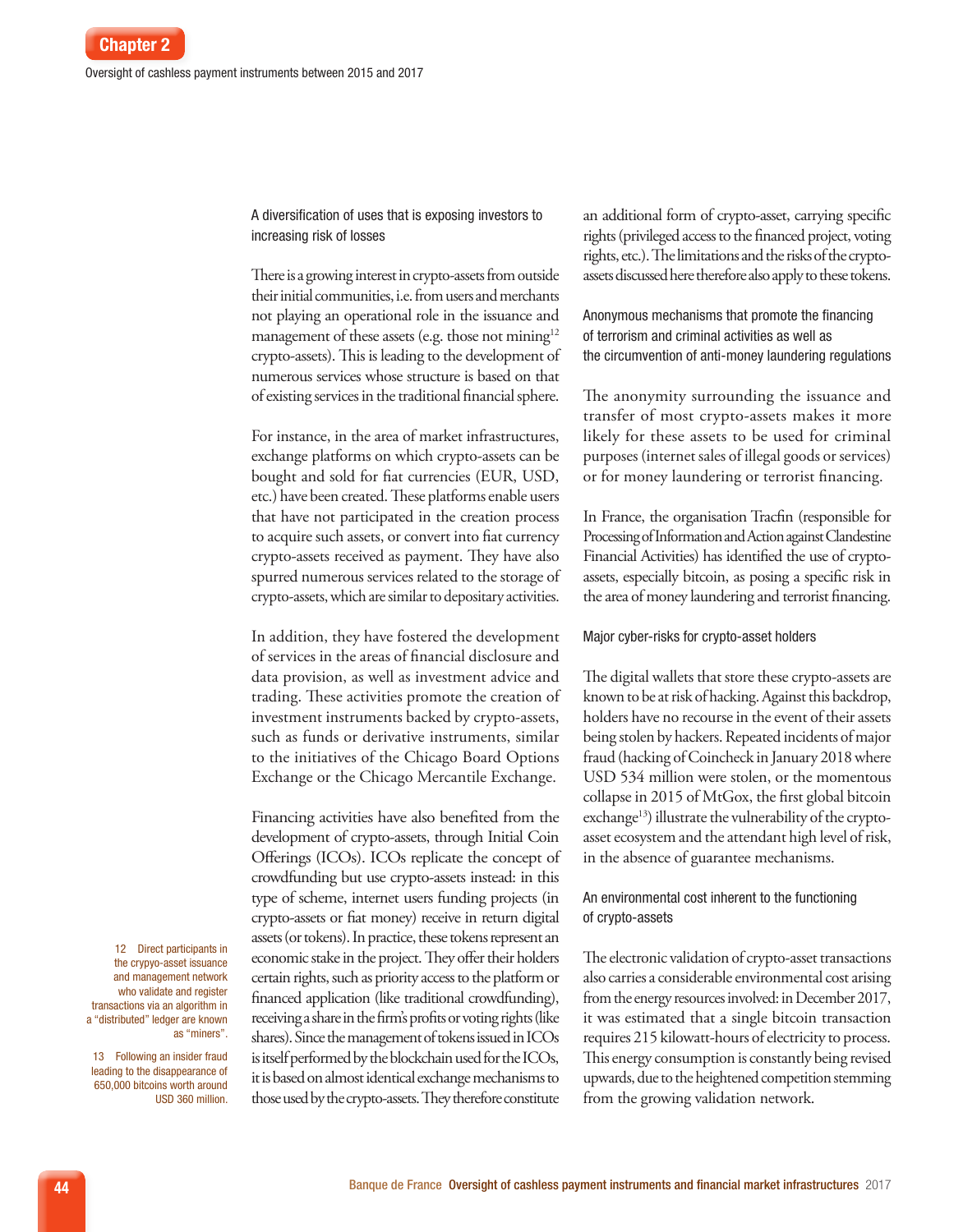

| CCP                | Central counterparty                                                             |
|--------------------|----------------------------------------------------------------------------------|
| <b>CLS</b>         | Continuous Link Settlement                                                       |
| <b>CORE(FR)</b>    | French retail payment system                                                     |
| <b>CPMI</b>        | Committee on Payments and Market Infrastructures                                 |
| <b>CPSS</b>        | Committee on Payment and Settlement Systems, which has been renamed CPMI         |
| <b>CSD</b>         | Central securities depositories                                                  |
| <b>CSDR</b>        | Central Securities Depositories Regulation                                       |
| EBA                | European Banking Authority                                                       |
| <b>EMIR</b>        | European Market Infrastructure Regulation                                        |
| <b>EPC</b>         | European Payments Council                                                        |
| <b>ESCB-CESR</b>   | European System of Central Banks and Committee of European Securities Regulators |
| <b>ESES FRANCE</b> | Euroclear Settlement of Euronext-zone Securities France                          |
| <b>ESMA</b>        | European Securities and Markets Authority                                        |
| EUR <sub>01</sub>  | Large value payment system                                                       |
| <b>FSB</b>         | Financial Stability Board                                                        |
| <b>IOSCO</b>       | International Organisation of Securities Commissions                             |
| <b>LCH SA</b>      | French central counterparty                                                      |
| <b>PFMI</b>        | Principles for Financial Market Infrastructures                                  |
| <b>SCT</b>         | <b>SEPA Credit Transfer</b>                                                      |
| <b>SDD</b>         | <b>SEPA Direct Debit</b>                                                         |
| <b>SEPA</b>        | Single Euro Payments Area                                                        |
| <b>SEPA.EU</b>     | Pan-European retail payment system                                               |
| <b>SIPS</b>        | Systemically important payment systems                                           |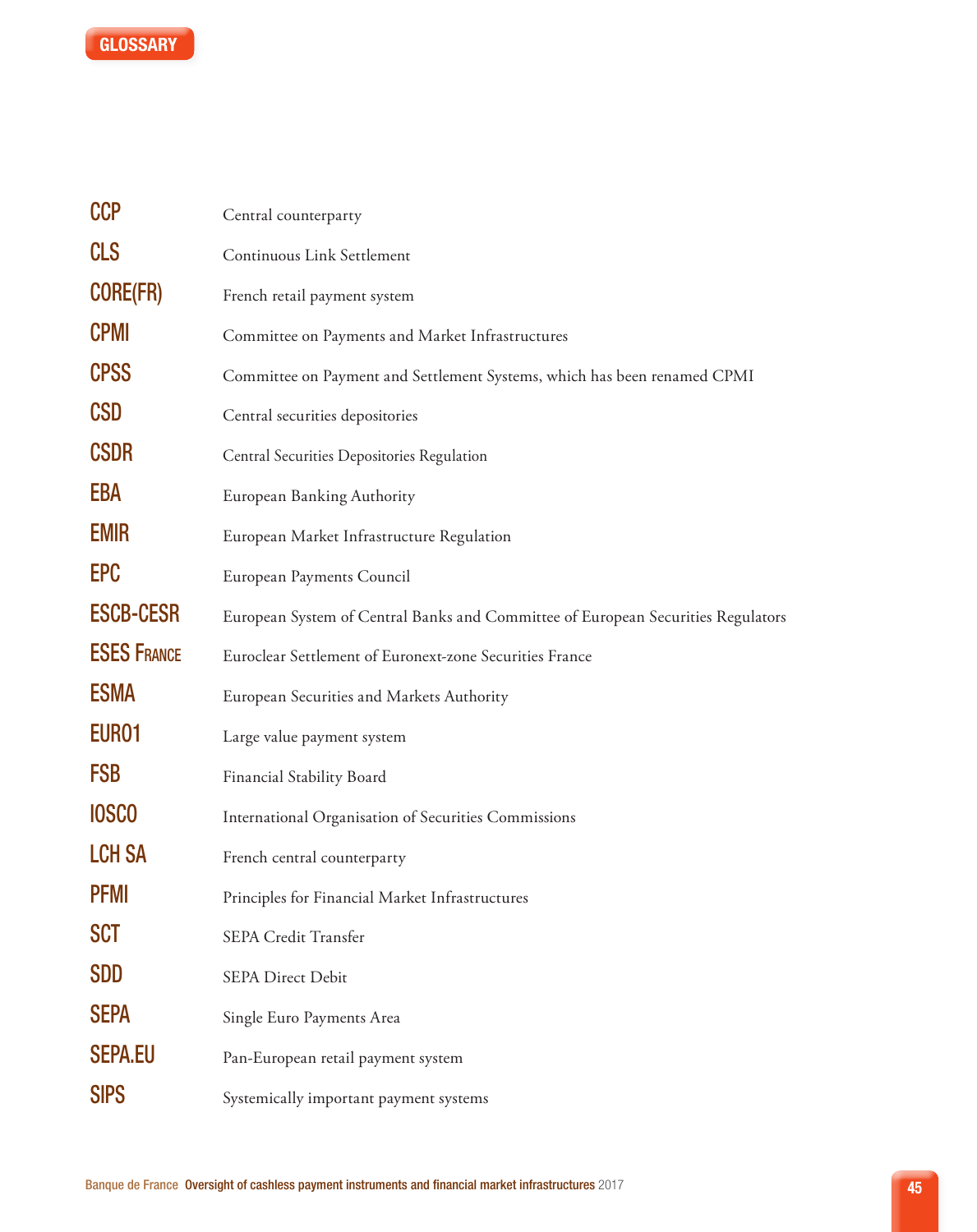

| <b>SSS</b>       | Securities settlement system                                           |
|------------------|------------------------------------------------------------------------|
| STEP2-T          | Retail payment system                                                  |
| <b>STET</b>      | Systèmes Technologiques d'Échange et de Traitement, operating CORE(FR) |
| <b>SWIFT</b>     | Society for Worldwide Interbank Financial Telecommunication            |
| T <sub>2</sub> S | TARGET2-Securities                                                     |
| <b>TARGET2</b>   | Trans-European Automated Real-time Gross Settlement Express Transfer   |

For further information, see the Bank for International Settlements (BIS) glossary: *<http://www.bis.org/cpmi/publ/d00b.htm>*